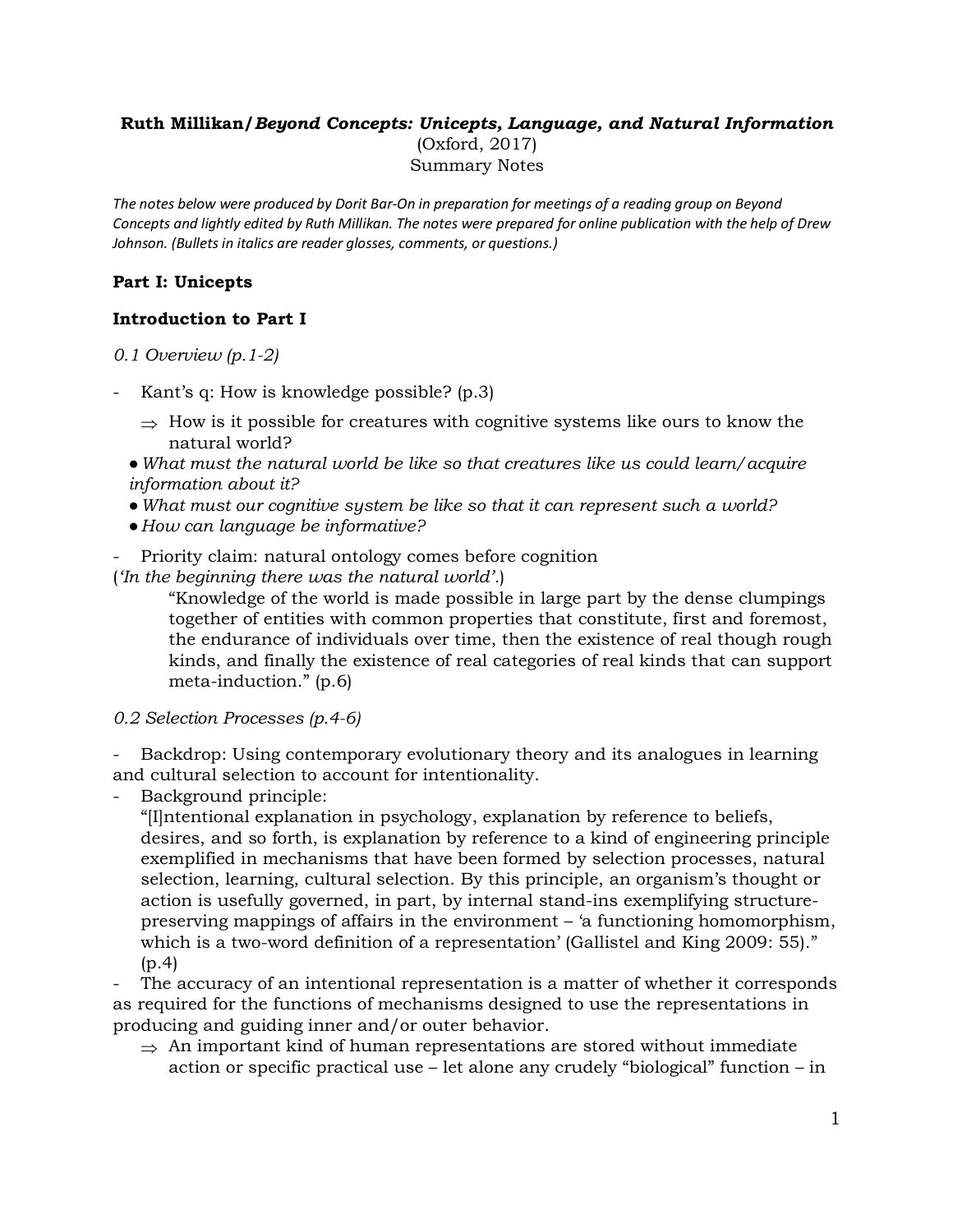sight. Specialized selectionist principles are at work during perceptual and cognitive development.

- On proper function:

"[P]roper functions are effects of devices that have, to speak strictly, been *retained*  (not designed) despite selection pressures and that continue to be duplicated or reproduced because they are producing these effects." And "we can also consider as a proper function any effects that a reproduced device has that are required for Normal functioning of a cooperating device" (p.6)

ex.: A proper function of an anhinga's wings is to spread out to form shadows that make minnows more visible; the wings were not designed for this, but one of the anhinga's functional behaviors is designed to use this effect.

### *0.3 Ontology and Language (p.6-7)*

(See quotation above.) (p.6).

"The manageable natural world as first confronted by creatures such as us consists largely in irregularly shaped clusters in property space of entities having correlated boundaries, perhaps fading into other clumps rather than clearly separated."

• (*So there are joints in nature but not clean ones, and correspondingly, no clean representational carving of nature at its joints in thought.*)

- Misleading comparison with the 'digital' character of language: makes it "look as though the first job of thought was "to classify, to section the world as the surface of language is sectioned".

• *So, if thought is homomorphic with the natural world conceived as above, then it will partake in the 'messy' character of the world it represents. This is necessary, if thought is to play its role in learning and the acquisition of knowledge.* 

- "One discovery from these explorations is the importance of direct reference and how to get on without an analytic/synthetic distinction" (p.7).

# *0.4 Unicepts and Unitrackers (p.7-9)*

Thought's primary job is

"not that of artificially classifying but of *locating* real properties and real entity clusters in the distal world, then in learning to reidentify or 'same track' them when encountered again in experience so as to find and follow fruitful paths for induction." (p.7).

"The animal's first job is to keep whatever part of its distal world it would learn about *in focus*, recognizing what is the same as the same and what is different as different. Otherwise, nothing can be learned about that world over time nor can any learning be applied." (p.7).

- This job of 'sametracking' is facilitated by having *unitrackers* and *unicepts*. *Unitrackers:* Internal mechanisms whose function is to enable an organism to track real patterns of sameness/similarity in the environment across space and time so it can learn about them inductively.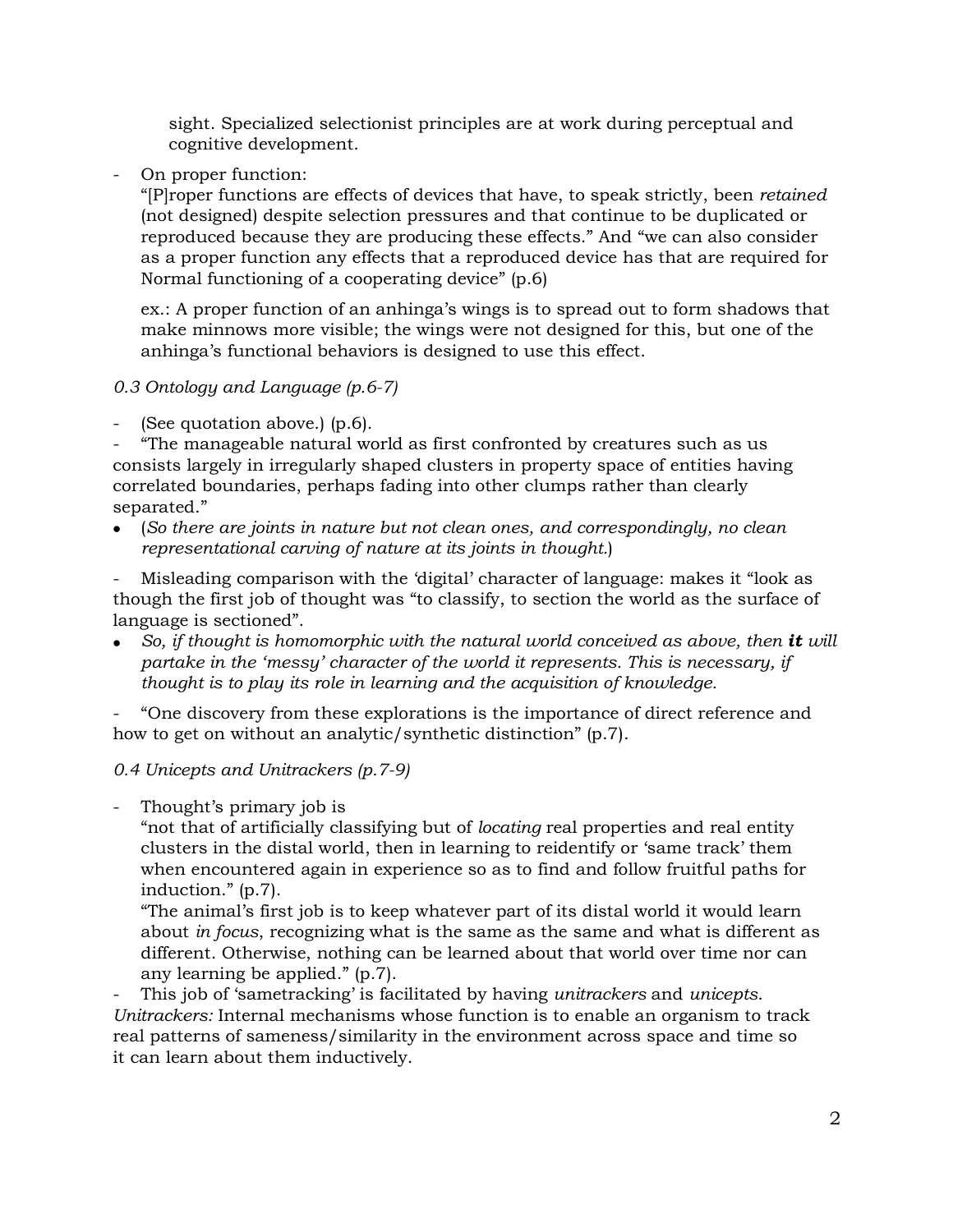*Unicepts:* Elements of representations, which are, in turn, 'internal stand-ins homomorphic with environmental states of affairs'.

Unitrackers are cognitive faculties enabling an organism to reidentify what is the same again thus enabling inductive learning/reasoning. Unicepts are elements of cognitive representations. The traditional notion of "concept" conflated unitrackers (faculties for same-tracking) with unicepts (elements internal to judgment and belief).

- Unitrackers and unicepts are not shared across individuals, though their *targets* – what they are used to track/represent – are.

### **Ch. 1 A Clumpy World**

*1.1 Overview*

*1.2 Real Kinds (p.11-15)*

- "Not just any possible world could be thought about or talked about. A known or thought-about world must be organized in a suitable way" (p.11).

- Chapter 1 aims to outline "a certain kind of organization that the world clearly exhibits", describe its importance to a 'cognizing animal', and partially explain "how the world becomes organized in this way.

- Starting point: an imagined multi-dimensional graph representing a logical space with each dimension corresponding to a different 'property dimension', and with dots representing 'various ordinary physical objects in the world' at a given time. (p. 12).

Note:

(1) When every object has been represented, "all but very small areas on the graph will remain empty".

(2) Non-empty areas will contain mostly "clumps of dots that were in close proximity along multiple dimensions" (e.g., the rabbit clump, the Gothic cathedrals clump, CD disks, etc.).

- "The world of physical objects is to a large extent filled with clusters each having densely interlocked properties, clusters that are for the most part distinctly though not always perfectly separated from one another. This kind of structure is what underlies the success of everyday induction ..." (p.12ff).

- Clusters fail to "fall under necessary descriptions", but they typically "exhibit properties that are "both common to many members and well distanced from" those found in other clusters.

The availability of "different methods of identification for recognizing clusters is "indispensable to the accumulation and use of knowledge" concerning them.

"Real kinds": clusters that are "formed within any general category of things, within any multidimensional logical subspace", where the clustering is non-accidental – has a univocal reason.

Though it is objects at times that we encounter as we gather information, what we are gathering information about are "the individual objects of which they are stages or the kinds of object of which they are stages".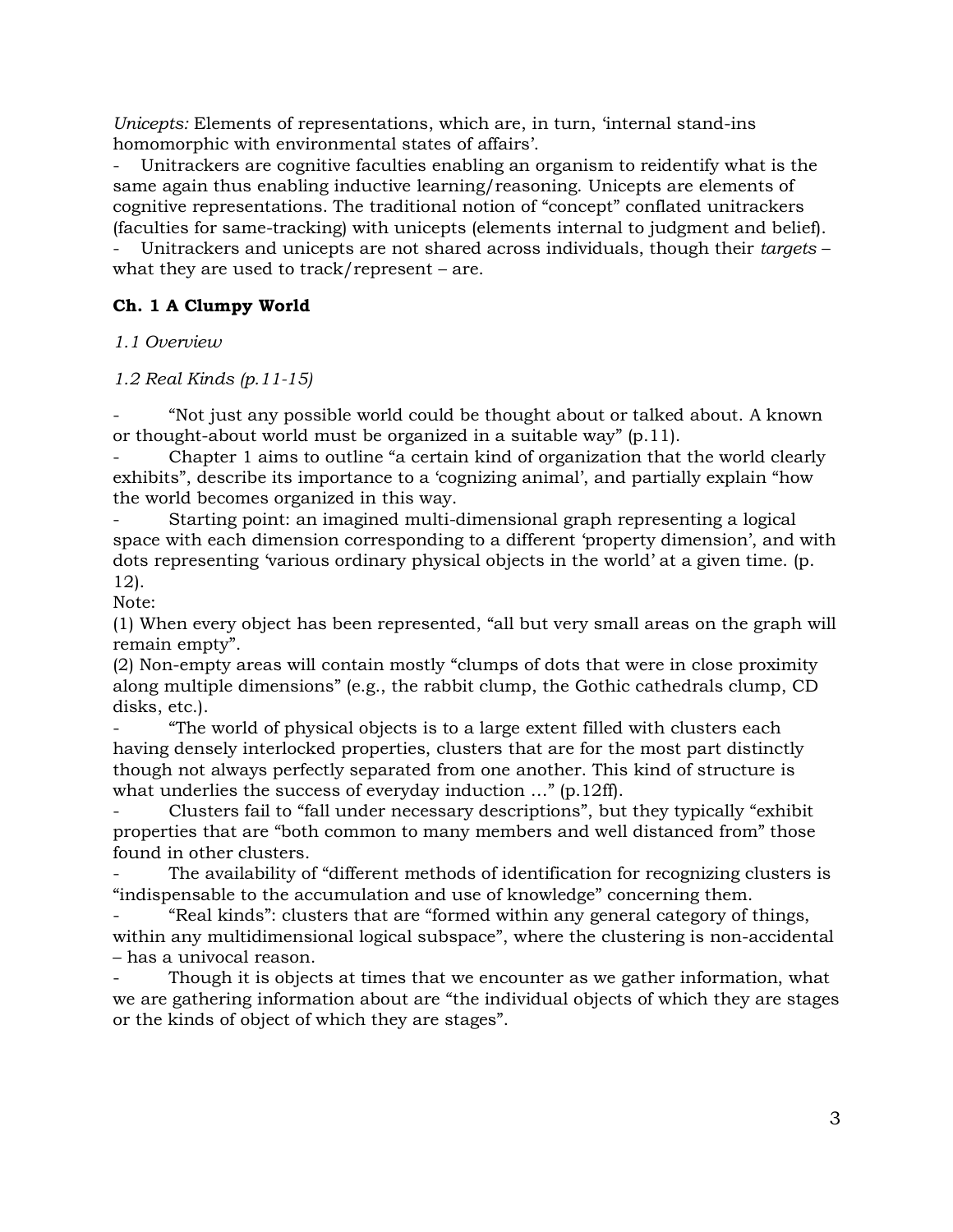### *1.3 Reproduction and Mass Production (p.15-17)*

Much of the clustering can be explained through processes of reproduction and mass production.

The reason only a limited variety of things exists is that the 'stabilizing processes' that take over once some things 'happened to find their way into our world', built in such a way so as to persist, use up "materials and locations … removing these materials from availability for the constitution of other things".

### *1.4 Historical Kinds (p.17-18)*

- 'Clots' are kinds whose members are 'glued together' in that they "have their typifying properties in common owing to causal connections among them, coupled with support from a common persistent environment".

These are 'historical kinds' in that, like individuals, they 'bundle sets of properties together repeatedly "not merely owing to causal dependencies among these properties but owing to a common historical origin or source". They can include artifacts such as screwdrivers or hard drives.

### *1.5 Individuals (p.18-21)*

- Individuals are historical entities – clots composed of time stages of that individual.

The distinction between historical individuals and historical kinds is slippery, but what is of interest for understanding cognition is their striking similarity. Both exhibit recurrent clustering of properties – stable over time and space – that "create opportunities for inductive knowledge".

Linguistically, we see terms that behave like *names* of historical kinds. (E.g. "Dogs bark"/ "The/a dog barks". "Sentences of this kind *seem to express thoughts about an unindividuated property clump,* thought of merely as something that can be encountered here and there or elsewhere and that will or may show these and those traits when encountered*."* (p.20)

• *(See earlier q re relation between language, thought, and world.)*

There are also 'social individuals' (insect colonies, lion prides, clubs, societies, universities …), all of which can be kept track of.

- "The existence of historical individuals and kinds is the most fundamental source of usable natural information, which lies at the foundation of all cognition and all language use. [They lie] … at the center of cognitive life. They are the main structures that make thought and language possible."

 $\Rightarrow$  **Radical semantic externalism:** It's the worldly kinds that give structure to 'meanings'. Meanings do not 'carve up possible worlds but are 'structured and maintained almost entirely by the actual world'.

#### *1.6 Eternal Kinds (p.21-22)*

- Eternal kinds are ones whose members cluster together for non-historical reasons. "[T]he possibility that more members of the kind may appear in history at separated places and times remains a permanent possibility".

Examples: "samples of organic matter like water and quartz and glucose" (p.21).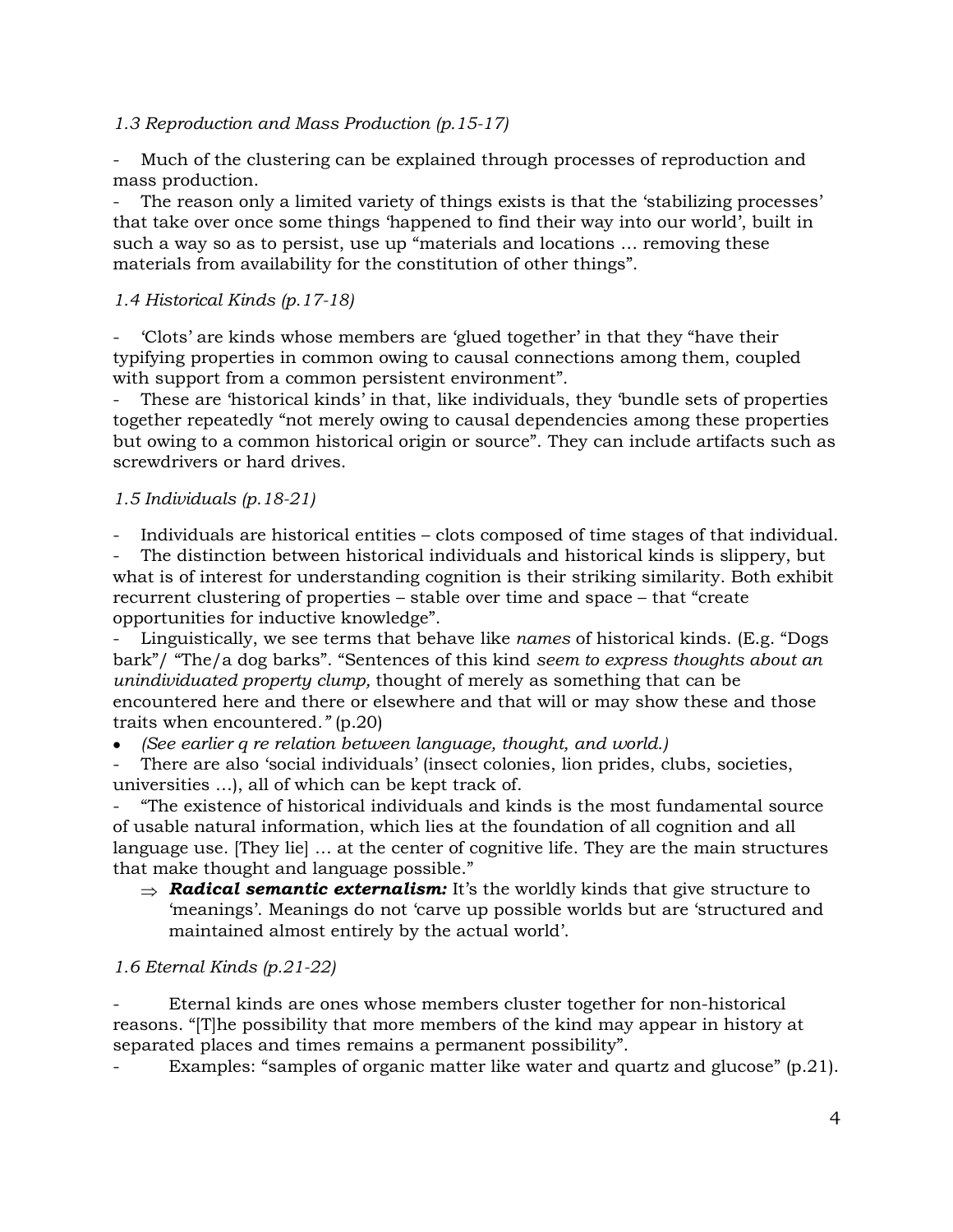### *1.7 Shapes and Divisions of Historical Kind Clumps (p.22-24)*

Historical kinds are not held together merely by common properties nor are they governed by exceptionless laws. They "evolve as they move forward in time, and, unlike most individuals, they may branch." (p.23)

The natural world is 'messy,' with clumps of clumps that come in a variety of shapes with no neat hierarchy.

This is the world "with which language and thought have to cope". But in fact language speakers pick up names for individuals and for real kinds very quickly (*what's known as* '*fast mapping*'). And the cognitive trick involved arises 'well prior to the emergence of language' and even to human cognition. Nonhuman animals have a great variety of reliable ways of recognizing individuals and real kinds.

That worldly kinds admit of being thus recognized is essential to the possibility of both cognition and language.

### *1.8 Real Categories (p.24-26)*

'Real categories' are kinds of kinds. Real kinds "correspond to correlations among determinates that are found together, each characterizing many or most members of the kind. Real *categories* correspond to correlations among determinables that are found together, *just one determinate from each* characterizing most members of the category". (p.24)

- "The members of a real kind have various determinates in common; the members of a real category have various determinables in common, each having a stable value for each category member." (p.25)

The distinction between real kinds and real categories is relative.

- *See examples p. 25f.*

# **Ch. 2 Direct Reference for Extensional Terms**

### *2.1 Overview*

### *2.2 Conventions of Language (p.27-30)*

In one *simple* sense, a convention is just a pattern of behavior that has been handed down from person to person and that, insofar as it has a function, that function could be served equally well by other patterns. (=*arbitrariness*).

Convention in this sense (unlike Lewis') doesn't entail that the pattern is (even nearly) universally followed, or that it always solves a coordination problem (though it can), or that it's always mandatory/obligatory.

- Contra Lewis, simple conventions that do solve coordination problems can be learned from experience; passing them on does not require Gricean inference.

- Linguistic conventions are simple conventions of this kind.
- "The repeated, handed-down, problem-solving patterns that compose the core of a conventional language in use involve not merely *acts* of the speaker but *cooperative* acts of the speaker, and not merely acts of the hearer but cooperative acts of the hearer." (p.29)

The "help" example (p.29): The patterns of behavior passed down include both speaker act and hearer response. "All of these parts of the pattern must be in place enough of the time if the convention is to survive".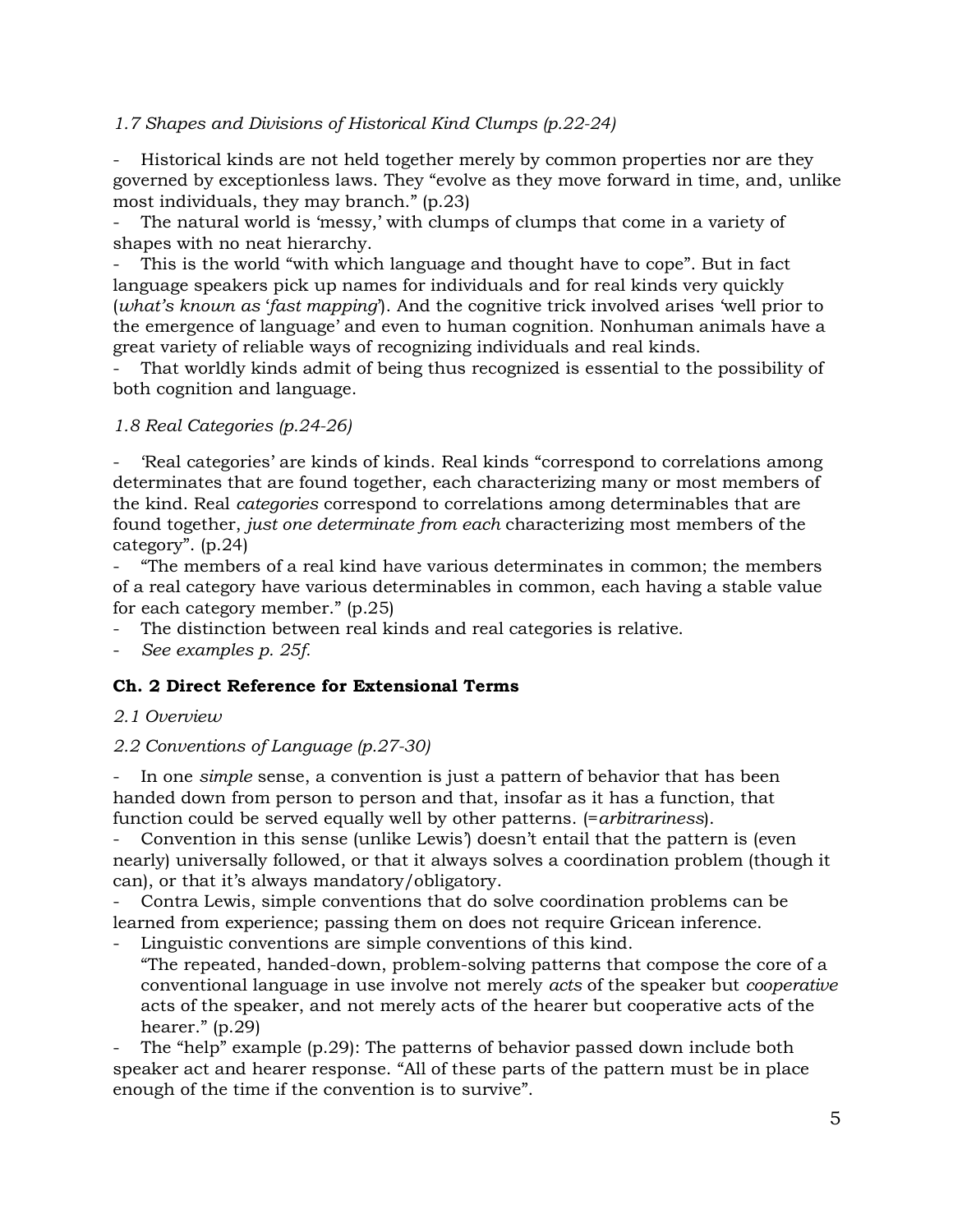What is of interest here is Normal use of language, "how language works when it is alive and reproducing itself".

### *2.3 Following Precedent (p.30-32))*

- A good start on the semantic 'poverty of stimulus' problem in following precedent, as posed by Lewis, can come from "understanding how the clumping and peaking features of the world itself serve to constrain as well as to support cognition".

Two implications: (1) "there are no such things as determinate 'rules of language'; (2) "the truth rules for a language cannot be fully determinate". Especially in the face of worldly changes in boundaries between clumps, "precedent may no longer be able to determine correct usage".

### *2.4 Direct Reference to Clumps (p.32-34)*

Against description theories: clearly we identify individuals through a variety of characteristic properties, not all shared between users of a name.

Real kinds make themselves easily available to cognition, as they are recognizable in a variety of different ways.

Given that there are many ways to recognize real kinds, there will not be only one set of descriptions for the application of a name.

"As a user of the name 'dog', all that is required that you have some relatively reliable ways of recognizing instances of the dog cluster" (p.33).

What makes our thoughts/words be about the same thing is just that it is the same thing our thoughts/words identify with fair reliability.

- A clump is a scattered individual spread out in time and space. The proximity of each to the next is not spatial, of course, but multi-property similarity. The arguments that names for individuals refer to them directly rather than referring through descriptions apply as well to real kinds, to clumps. Fido "is a dog" if he is somewhere in the dog clump. The word "dog" points to but does not describe that clump. Different people may recognize that this or that must be in the dog clump in different ways and in different ways at different times. Thinking of an individual or of a kind does not require knowing anything in particular about it.

*2.5 Identifying Through Language (p.34-35)*

- All identification is recognition through signs, signs of signs, and so forth. This is so for recognition through perception, through language, and through natural signs.

Names for individuals and real kinds are directly referential; merely having a word can be enough to have a thought of its referent, to begin collecting info about the referents.

- One just needs to be able to recognize different tokens of the same name *as such* - to know that the tokens are about the same thing.

# *2.6 Real Definitions (p.35-36)*

Concerning real kinds; there is a reason why members of a real kind are similar to each other.

Real definitions of kinds concern the explanation of why members of the kind are like each other.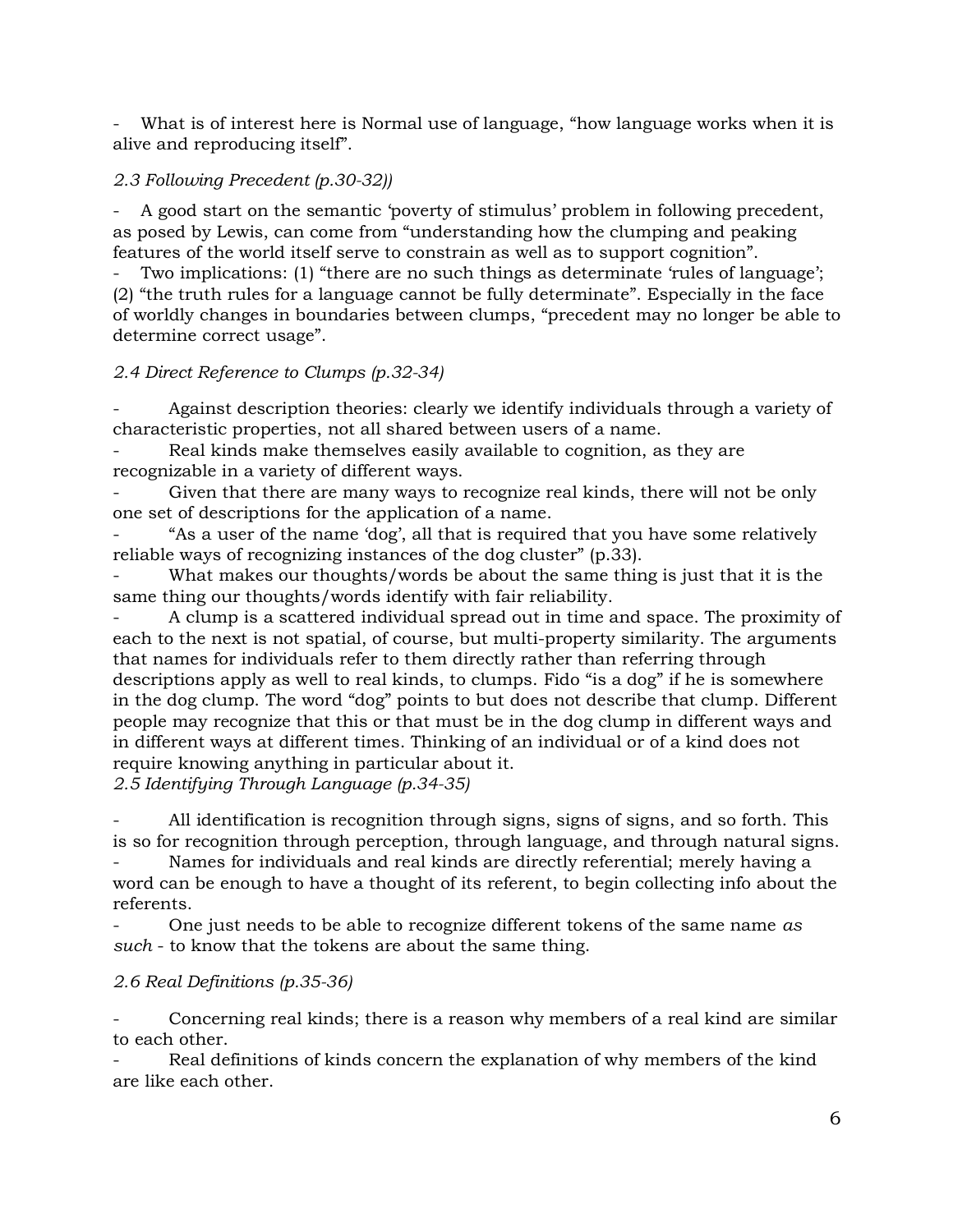- "They explain the nature of what, operating in the background, is holding the extension of a term together" (p. 35).

But you do not need to know the real definition in order to use a term to talk about a thing.

### *2.7 Names for Properties (p.36-37)*

Like with real kinds, the structure of reality provides an anchor for the names of properties.

- A property space contains natural anchor points. Some of these are 'peaks', arrived at when approaching from any of various property space directions ("pure", "absolute", etc.).

Some names are tied to directions rather than peaks. ("redder", "flatter", etc.). "Big", "tall"  $\rightarrow$  anchored to directions; no boundaries. "small", "short"  $\rightarrow$  anchored to direction; bounded.

Many anchoring points are eternal (not hitched to particular location): "perfectly circular", "pure water", etc. Other anchoring points are 'historical', fixed by stable features of historical kinds' "pear-shaped", "furry", "bony", etc. Basic words for colors are anchored in human perceptual system. Some adjectives stand for property complexes ontologically similar to real kinds, e.g. "Rot", "mold", "anger", "bankruptcy" - these are common syndromes of properties.

### *2.8 Boundaries and Slippage (37-39)*

- Property names anchored by peaks do not have boundaries. They describe whatever is close enough to their anchoring points for present communicative purposes. This is a matter of context. This dissolves the Sorites paradox.

Names for real kinds are anchored to clumps, bumps, ridges, etc. But, as clumps may be elongated, branch, be parts of other clumps, it is not always determinate which stages/branches are included under a name.

Names for things will have edges (application rules) only as sharp as the things themselves. "If there were no natural boundaries or clear gradient shifts in the spacetime actual world there would be nothing whatever to separate the extensions of names from one another and neither communication nor thought would be possible at all" (p.38).

Word use changes over time and context. There is only a fuzzy distinction between the 'literal' lexically encoded use of a word and a 'widened' or 'narrow' use.

- "the surface of language is digital; the world is not". But: "In many dimensions in many places the world proves close enough to digital to tame language, though not to control it strictly" (p.39).

The world changes over time, so that boundaries that were once pretty clear may become unclear. One natural result is changes in the meanings of many words and other expressions over time

### *2.9 Communication with Names for Clumps and Peaks (39-41)*

Nothing beyond pure reference is automatically carried from speaker to hearer for extensional terms. So how do words communicate?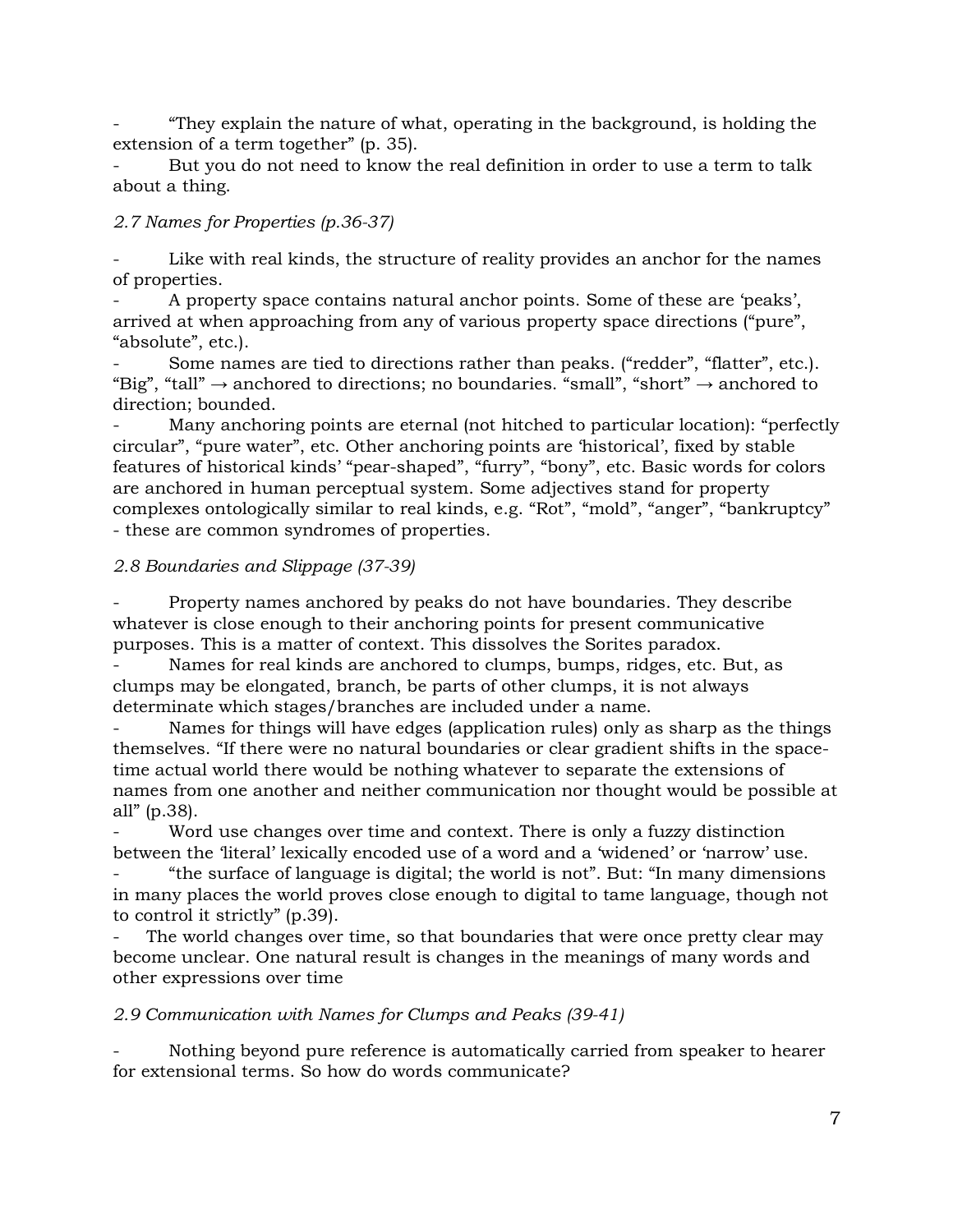Uses of names are anaphoric on an independent understanding of the things referred to. (But of course, the understandings are not the same).

- "There is no such thing as mere linguistic understanding. Understanding language is *buried* in understanding the world as a whole" (p.40).

• *Question re p. 40 "any characterization that it is a speaker's purpose to impart with a word must be reconstructed by the hearer from his own knowledge and from the context": doesn't that depend on having richer content in mind to impart/reconstruct? If 'understanding the world' is itself like the understanding of a bare 'this' and 'that', what are we to make of even non-linguistic understanding?*

### **Ch. 3: Introducing Unitrackers and Unicepts**

### *3.1 Overview*

*3.2 Initial Examples of Unitracker Function (p.43-46)*

All higher species must somehow be able to use representations of their environment to guide their behaviors. Unitrackers are posited as mechanisms that help to perform this function.

- "A unitracker for a thing takes in a diversity of proximal stimulations over time and interprets or translates them as signs carrying information about one and the same thing" (p.43).

- A unitracker 'funnels' factual or affording info about the same either into immediate use, or into storage by means of new connections of its proprietary unicept, thus bringing together different bits of info about the same thing for use in inference or action.

"A unicept is a structure that forms a stable link, originated by its partner unitracker, between items of knowledge that are about the same . . . The referent of a unicept is its unitracker's target, what the unitracker has been designed to track." (p.44). Example: consider all the ways you can recognize your friend. Each corresponds to a different procedure for same-tracking your friend.

- *Fn. 1*: In earlier work, the notion of "empirical concepts" was used. It has now been replaced by two notions: *unitrackers –* mechanisms with the function of translating information-bearing sensory patterns into connections between unicepts – and *unicepts* – elements connected to other unicepts or to action dispositions to form intentional attitudes ('factic') or representations of affordances ('affording'); parts of complexes apt for storage of information or action potentials. Both are embodied faculties or systems that have functions/display abilities; they are two aspects of cognitive function.

### *3.3 Discarding Concepts (p.46-49)*

Names involve no description at all of the thing named.

Understanding a name requires activating unitrackers for translating information from linguistic signs into inner representations.

States of affairs are represented by connections among unicepts.

Unicepts are used in storing beliefs and affording knowledge (and in its occurrent use).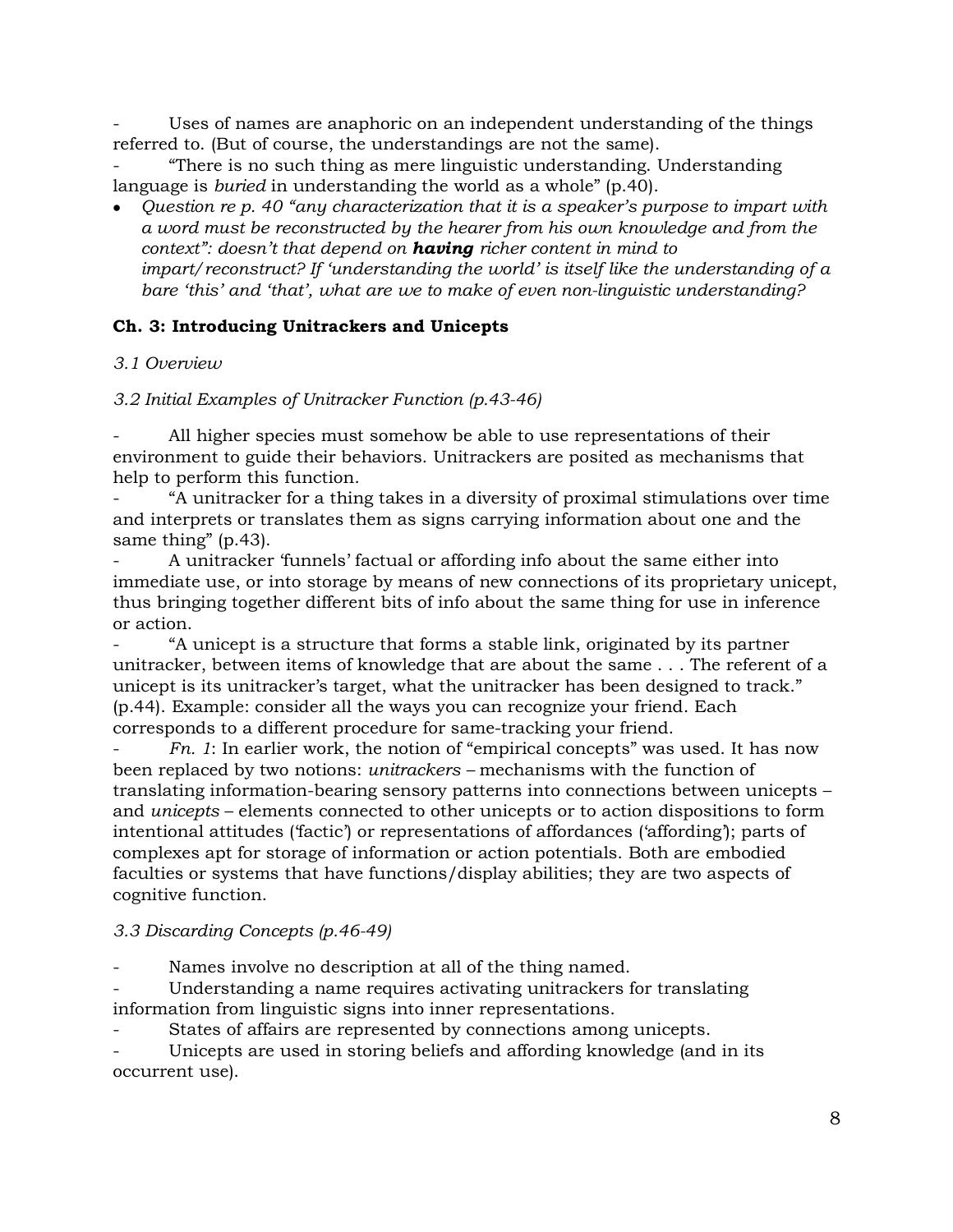Unitrackers are used in translating sensory data into beliefs or affording knowledge.

- On factic unicepts; understanding a name does *not* require either (a) Particular knowledge of the character of the thing named.

(b) Grasp of any particular way to identify what is named (other than by the name). (And neither (a) nor (b) need be shared by anyone possessing a unicept for the same thing.)

Neither unicepts nor unitrackers are shared - unique to each individual; particulars, not types.

- Unicepts are *not* concepts.

Unicepts: Particulars, idiosyncratic, reference determined by the design history of its unitracker. Unicepts can be redundant or confused or equivocal.

Traditional Concepts: Types, publicly shared, individuated by dispositions, can be empty but not confused, equivocal, or redundant.

*3.4 Details on the Nature and Function of Unicepts (p.49-51)*

Unitracker: Input network, or mechanism for adding, changing, strengthening, or weakening connections of a unicept to other unicepts or action potentials.

- Same-tracking involves a designed capacity to recognize sameness itself of the target; not *merely* being able to track something for continued use.

- Collecting info about the same *as same*, is central for making mediate inferences.

Unitrackers involve many unitracking methods, none of which is central for fixing the target. This is a feature, not a bug; it allows for equivocation in unicepts.

Tweedledee/tweedledum and Cicero/Tully examples

Same-tracking is not the same as classical identifying. No such thing as identifying *tout court*. Only identifying one sign as a sign of the same thing some other sign is a sign for.

*3.5 Lifespan and Growth of Unitrackers and Unicepts. (p.51-52)*

Some unicepts/unitrackers are short-lived. (Keeping track of a glass at a party).

Unicepts retained over time may accumulate connections to other unicepts. Unitrackers may grow as well; ways of same-tracking can be sharpened and tuned for greater reliability.

# *3.6 How Names Connect with Unicepts (p.52-53)*

- Dulling the intuition that there is a difference between direct perception and learning information from hearing true sentences:

 $\Rightarrow$  No confronting things-in-themselves. Even perception is proximal. Using glasses, binoculars, telescopes is no different in kind from 'direct' perception. Volt meters, geiger counters, etc. - not different in kind either. Baby crying as sign of hunger, dog bark as sign of someone at the door. A friend's remark that it is raining. Words in a book on Napoleon – also not different in kind from direct perception. (This is unpacked and supported in Ch. 14)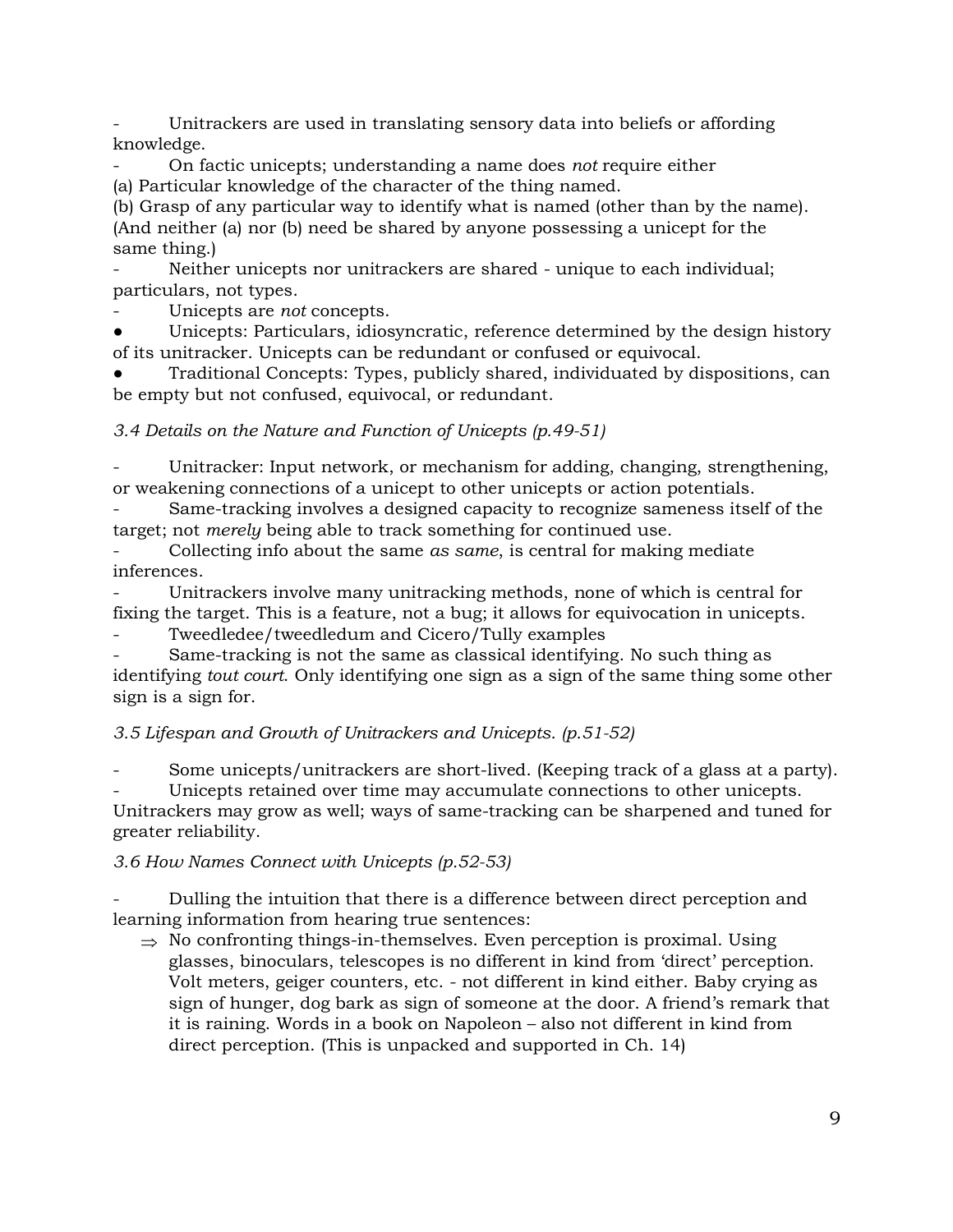Names continue to be reproduced because they play a role in transmitting info about the things they name. Names are designed to be inputs for unitrackers. A repeated word shows sameness of reference/extension by its own sameness.

A unitracker can include and is sometimes exhausted by the ability to recognize incoming information about a thing just by seeing or hearing its name. Two people can recognize information about a thing by means of the same name without having any further similarities in their respective unitrackers or unicepts for that thing.

# *3.7 Language in Unicept Development (p.53-54)*

Phonological structure enables infants to recognize when they are encountering the same word again.

Words are made up of recombinations of a small pool of phonemes - so being able to same-track phonemes gives you the resources to same-track and collect info about everything named by the language!

# *3.8 Modeling Unicepts (p.54-55)*

What comes to mind when a name is heard will depend on what the learner knows about what is named. A lot of this will be probabilistic for real kinds.

When you are told a name, this activates the relevant unicept, as well as probabilistic connections to other unicepts, depending on what you know.

Models for many unicepts will require "not just that its connections to other unicepts are weighted but that there be a way of adjusting these weights for individual members (this particular dog) or stages (John as a teen) of its target according to what else is known about that member or stage" (p.55).

# **Ch. 4: Functions of Same-Tracking**

# *4.1 Overview*

# *4.2 Perceptual Constancy Mechanisms (p.56-59)*

- Most *unitracking* mechanisms are fashioned from fine-tuning or combining *same-trackers* for various different properties of their targets.

Not all same-tracking is unitracking, that is, a unitracker may have no corresponding unicept. Some sametrackers work *prior* to any unitracking. They have ways of tracking something as same, but where there is no need for collecting information about this thing, so there is no corresponding unicept. E.g., perceptual constancy mechanisms.

- Color-constancy mechanisms are same-trackers for colors. They can be employed as unitrachers by adult humans who have thoughts about the various colors. They can also be employed by beings lacking unicepts. They are then used merely to help in identifying further properties/objects/kinds by the presence of the color tracked.

p. 57: "I may, for example, identify lemons partly by their color without bringing on line my unicept for yellow". Sametracking can bypass the need for unicepts.

- Children have to sametrack phonemes in order to understand language at all, but learning to identify phonemes *consciously*, learning how to identify them for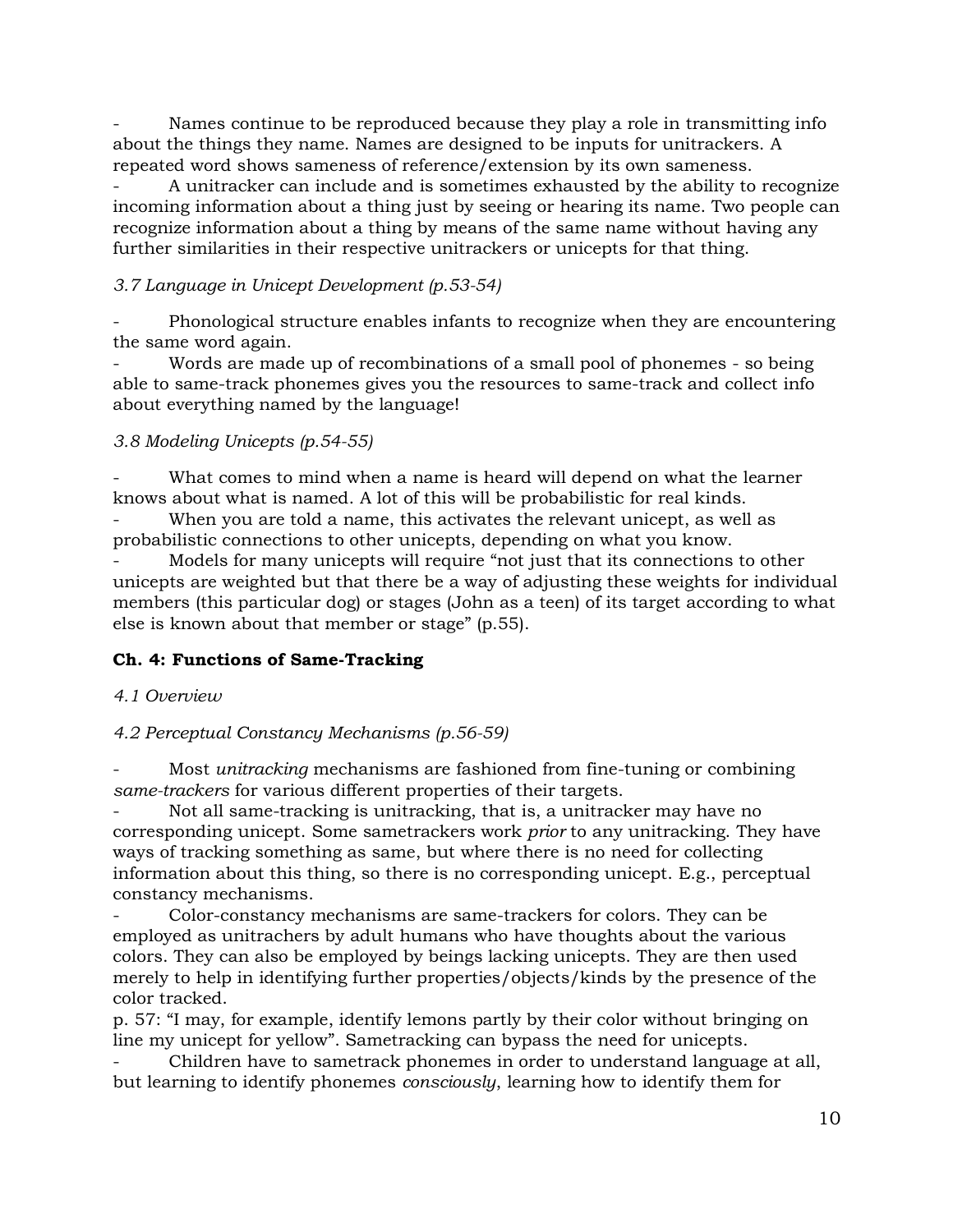purposes of learning and thinking about them, and so forming unicepts for them (as is needed to map phonemes onto letters) is very hard for many children.

- Edge-detectors are same-trackers but not unitrackers - we have no need to collect info about the *edges* that are tracked; they are just tracked to help us identify further things.

- "The central use of perceptual constancy mechanisms seems to be use *in context* for same-tracking of objects and kinds, not knowing about the properties themselves.

### *4.3 Self-relative Location Trackers (p.59-60)*

Another kind of non-uniceptual sametracking: Tracking spatial relations to oneself of objects seen or felt or heard. Discerning various sensory inputs as originating from the same location relative to oneself, hence as arising from one and the same object, may help you to identify an individual/kind. But to do this, you do not need to employ a unicept for that particular self-relative position.

- Tracking spatial relations to oneself is required, for instance, to achieve handeye coordination.

This same-tracking is unusual in not being tracking over time, but instead tracking over space and sensory modalities.

### *4.4 Object Constancy (p.60)*

- Object constancy also a non-uniceptual same-tracking.

Studies have shown that object constancy does not depend on prior identification of qualitative properties - just spatial location and trajectory. - So maybe this kind of same-tracking helps in the development of qualitative property sametracking.

Used in identifying and reidentifying (keeping momentary track of) a particular object prior to any uniceptual involvement. First you track it perceptually, then perhaps you can identify it, connecting it with a unicept. Though they may on occasion be used to develop unitrackers. (Pylyshyn's FINSTs seem to be temporary unicepts that may lead to more permanent ones, and used to track just some particular object.

# *4.5 Same-tracking for Application of Unicept Templates (p.61-62)*

"A faculty that same-tracks a category is not just as such a unitracker" (p.61). But most real categories are also real kinds, and we can have unicepts for real kinds.

Nevertheless, knowledge of a category provides a template for the development of unicepts for members of the category.

This is because knowledge of a category provides knowledge of the kinds of questions that can be answered, hence sensibly asked, about each member of the category. Answering these questions about a member allows you to collect information about that individual, and may help to re-identify it later.

Examples; category cat - you know the pattern of an individual cat won't change, so knowing the determinate pattern of Tabby's fur may let you re-identify Tabby.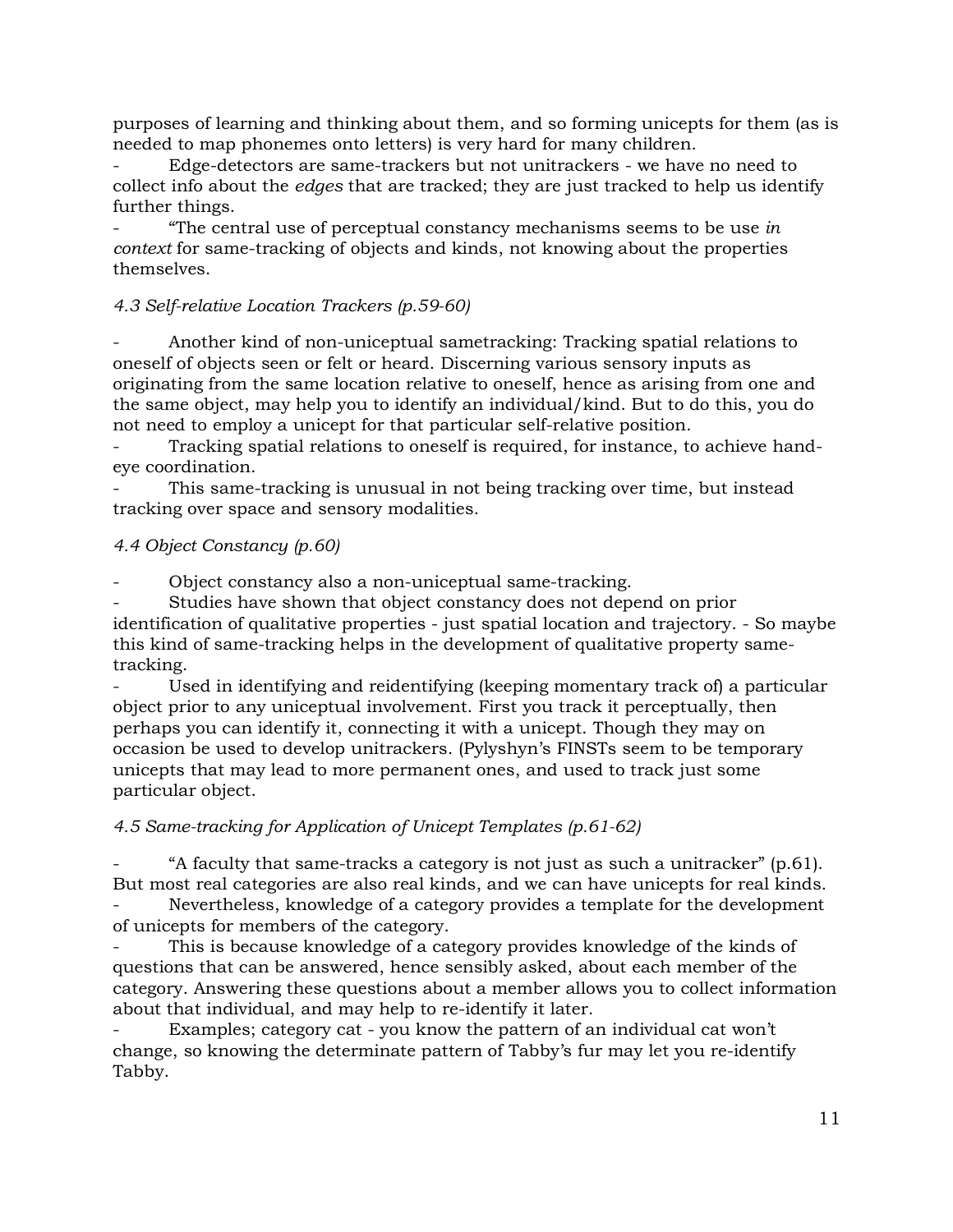*4.6 Practical Stuffs and Affording Unicepts (p.62-66))*

*4.6.1 "Stuffs" (62-63)*

Three uses for unitrackers:

1. Affording: Identify structures in current environment as affording.

Affordances: Possibilities for behaviors that would achieve certain ends. Contra current Gibsonians, this needn't be unmediated by inner representation.

2. Substance: In making factual judgments concerning a substance (= an individual or real kind or anything else being considered as something that has properties).

3. Attribute: In making factual judgments about the properties of various kinds of things.

These uses are neither mutually exclusive nor necessarily concerning different kinds of target. (The same-tracker for gold that is used in discovering that my ring is gold is also used in discovering that gold is malable.)

# *4.6.2 Affording Unicepts (63-65)*

- 'Property' and 'substance' are relative, not absolute, ontological categories. "Is bone a thing with properties, or is it a property, of things?" (p. 63).

What philosophers call 'properties' can almost always be thought of as a 'stuff' we can collect affording or factual knowledge about.

One knows how to recognize and deal with the slippery  $\dots$  the same way one knows how to recognize and deal with one's boss: through a grasp of their affordances.

- "Affording unicepts do not distinguish among properties, individuals, material, kinds, and so forth" (p.64).

Pushmi-pullyu representations, PPRs: representations that are both descriptive and directive. Truth condition + fulfilment condition. Grasping a current affordance involves an inner PPR.

- Affording unicepts *do not* as such figure in *beliefs* about the situation represented. (PPRs are more basic than belief). Which affordances you perceive is guided by current interests. Affordances *potentiate* actions in the current environment.

# *4.6.3 Affording Unicepts for Natural Continua (65-66)*

- Affording unicepts for self-location needed in addition to non-uniceptual sametrackers for self-location. Cat and mouse; cat perceives mouse as a *thing to catch* and *as requiring to move that way (to catch it)* - so *two* affording unicepts are employed in one PPR.

Affording knowledge of how to reach to, step on, walk to, etc.  $\rightarrow$  unicepts that depend on a prior ability to same-track self-relative locations.

- Self-relative location-tracking same-trackers are unusual. The relations tracked and reidentified are not discrete, but continuous.

The relevant unitrackers = "unitrackers for natural continua" (These gather ways to recognize positions on a natural continuum – in this particular case, positions relative to oneself.

- An affording PPR: The positions on a continuum are mapped onto response continua that further such ends as touching, hitting, etc.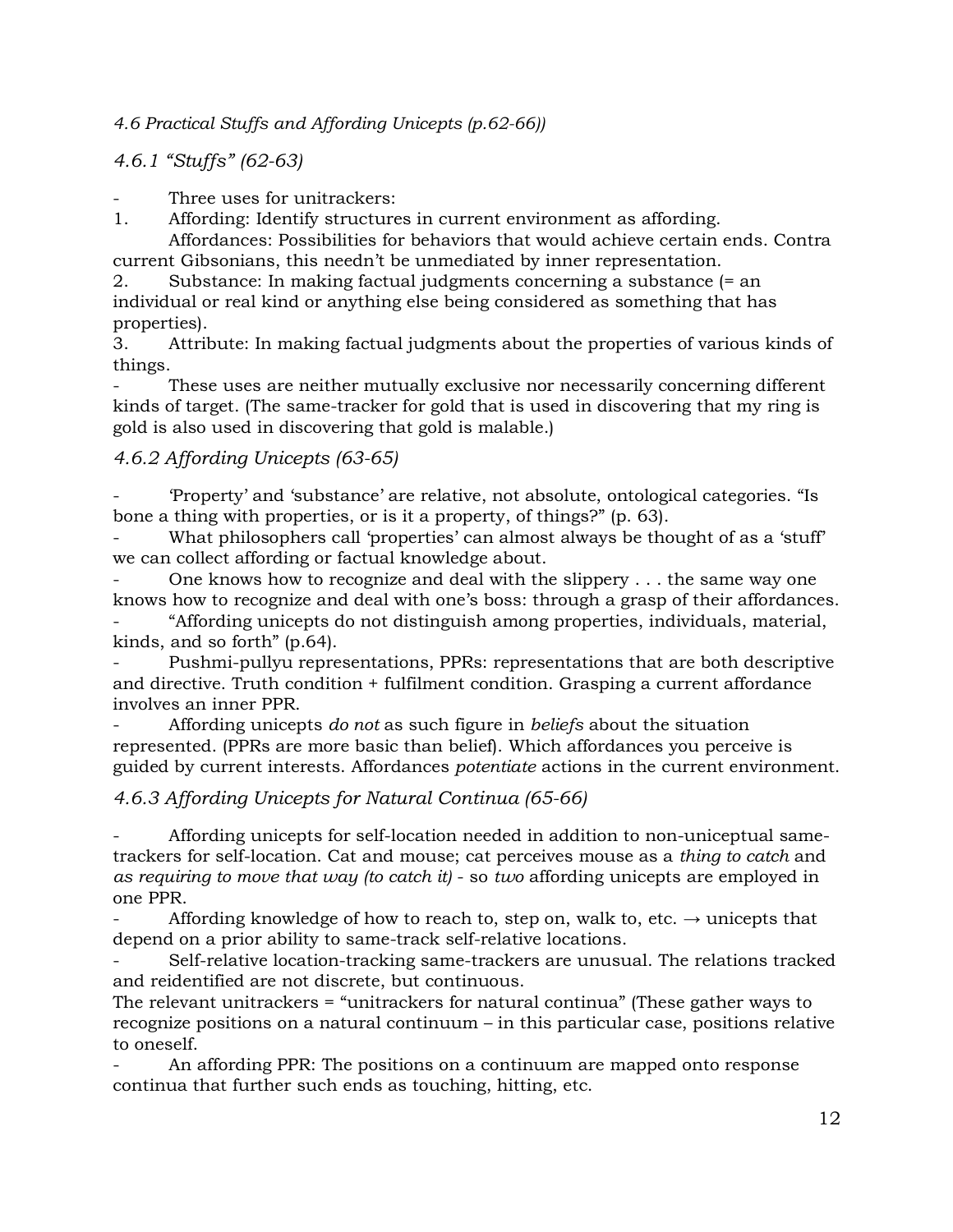Reveals another difference between concepts and unicepts. Concepts are tools for classification. But these unicepts reidentify positions on a continuum without classifying anything.

### *4.7 Factic Unicepts; Substantive and Attributive (p.66-68)*

Can't separate either an affordance or a PPR that represents the affordance from its time and place - a particular representation of an affordance would be a *different* representation if located at a different time or place. Time and place are selfsigns in a PPR. Time and place function as a subject term does in a sentence. The claim of a PPR is that here-now has certain affordances/properties.

Thus no unicept is needed to represent a subject in the representation of an affordance.

- A belief that can be stored away, kept for use at another time, does require a subject term - must say something about something, these somethings being represented by unicepts.

- Humans can make judgments about things they are same-tracking and store the resulting beliefs away. This is done by assigning properties and relations to these things or assigning these things as properties to other things.

(a) Substance unicept

(b) Attribute unicept

The difference between substantive and attributive unicepts concerns *function*, not the ontological status of the objects involved.

- Substance unicepts: Represent their objects *as substances* (think Aristotle), as things with determinate properties, as things that come in categories, hence supplied with a template. Substance unitrackers have the job of recognizing info about the substance as info about *that* substance.

Attribute unicepts: Represent their referents as (one or more place) properties of substances. Must be developed along with unicepts/unitrackers for some contraries of the attribute (Even if only the property not-φ, that is, the property of being contrary to φ (67).

Factic inner representations employ attribute unicepts  $\rightarrow$ allow for 'predicate' negation. An operation on a representation to represent an indefinite contrary of its original.

Corollary: attribute unitrackers are complemented with different-from trackers. Can perceive that something *does not* have a property.

Whether something is represented as substance or attribute is relative, not an ontological difference.

### *4.8Two Closing Remarks (68-69)*

- (i) There is no specifiable set of determinables that a person has to recognize as being determinate for a substance in order to possess a unicept for that substance.
- (ii) Nothing prevents a single same-tracking mechanism from supporting more than one of the three kinds of unicept functions. (But don't assume a unitracker designed for one unicept function can automatically be used for any other.)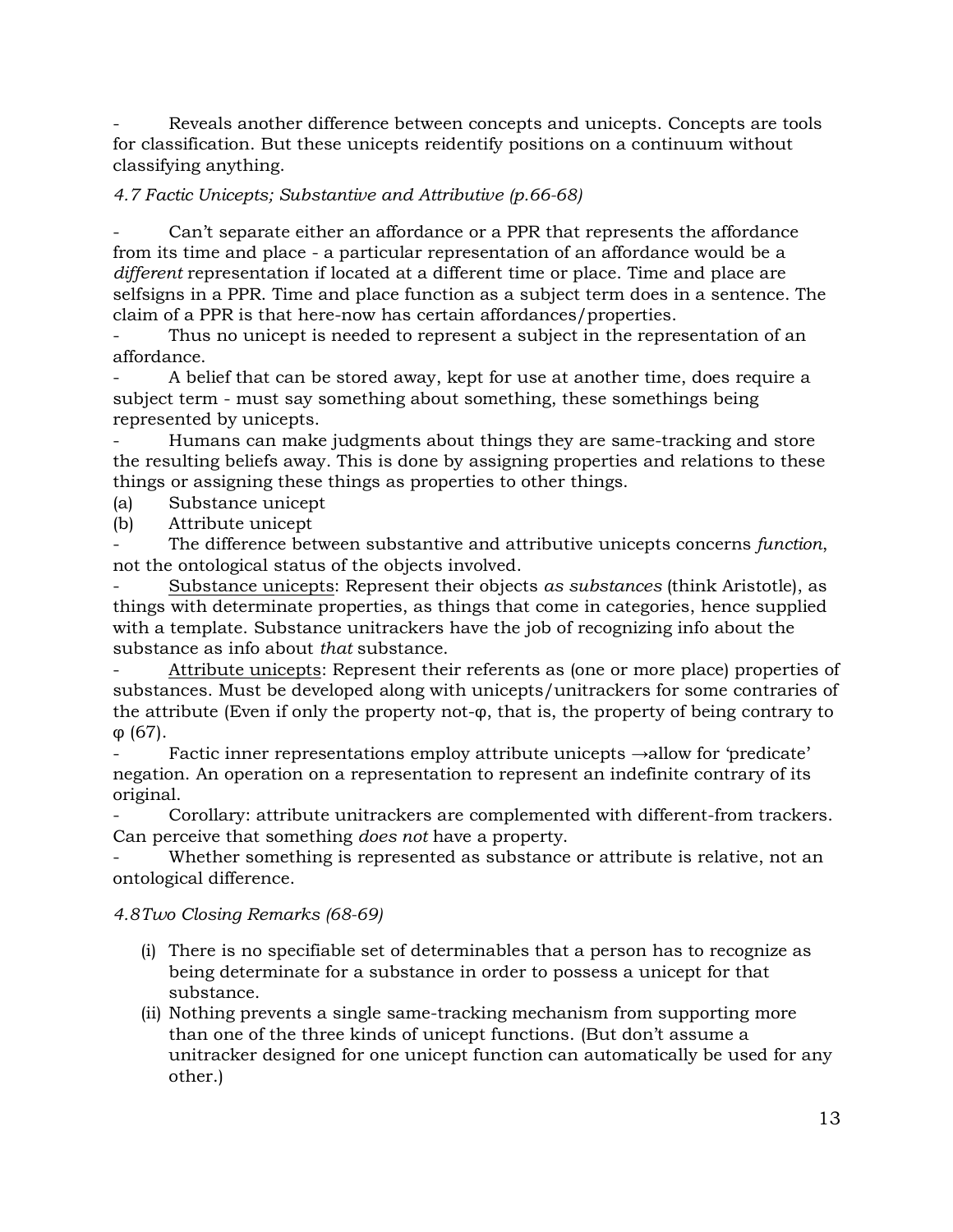### **Chapter 5: How Unicepts Get Their Referents**

### *5.1 Overview*

### *5.2 How Unicept Referents are Fixed: The Quarry (p.70-72)*

In the literature on how reference is fixed, it is assumed that "extensional terms" correspond to concepts that are shared by all who use the terms correctly" (p.70). But unicepts are not shared. This chapter focuses on the referents for unicepts.

Unicepts have input from their unitrackers, which originally control effects of sensory input on connections among unicepts. Connections among unicepts then help to determine further connections among unicepts (roughly, this is inference). Unicepts also have connections to action potentials.

- Classical descriptivist theories of concept content: Possessing a concept of a thing involved knowing certain properties are essential/characteristic/unique of that thing. The referent is whatever has these properties.

The properties essential to a thing one has a concept of must themselves be conceptualized in order to have that concept, and so on. So a foundational theory of content determination for some concepts was needed (an input theory).

- Well-known causal and informational input theories (Fodor, Dretske, Stalnaker) face the problem of error. An application of a concept may fail to have been caused by or carry information about its referent.

Teleosemantics offered a solution for simpler kinds of mental representations. "Looking to what a device was designed to do rather than to its actual dispositions leaves room for error in identification" (p.71).

- Teleosemantics gives an explanation of the content of the representation of a full state of affairs with a satisfaction condition, either descriptive or directive. No propositional structure.

Content corresponds, first, to the proper function of the representation's producers which is to produce representations that map states of affairs according to given truth rules. The truth rules are rules that the systems using these representations are designed to rely on in serving whatever functions they may have.

The referent of a unicept is determined by the proper function of its unitracker, what the unitracker was designed to track. Remember - unicepts are particulars, so there is no worry about individuation. Unicepts in different organisms may be equipped with unitrackers that have quite different ways of tracking the same target but so long as the targets are the same these unicepts will have the same referent/extension.

- Content is *not* fixed by (i) what one knows about the target, (ii) dispositions to apply a unicept, (iii) connections to other unicepts, or (iv) actual input.

And unicept possession does not require (i) understanding of the target's nature, or (ii) perfect success in tracking.

### *5.3 Two General Principles Concerning Functions (p.72-74)*

1. "Many Biological mechanisms exist just in case."

Eye-blinking reflex, antibodies, cognitive systems . . . are all there just in case they happen to be needed.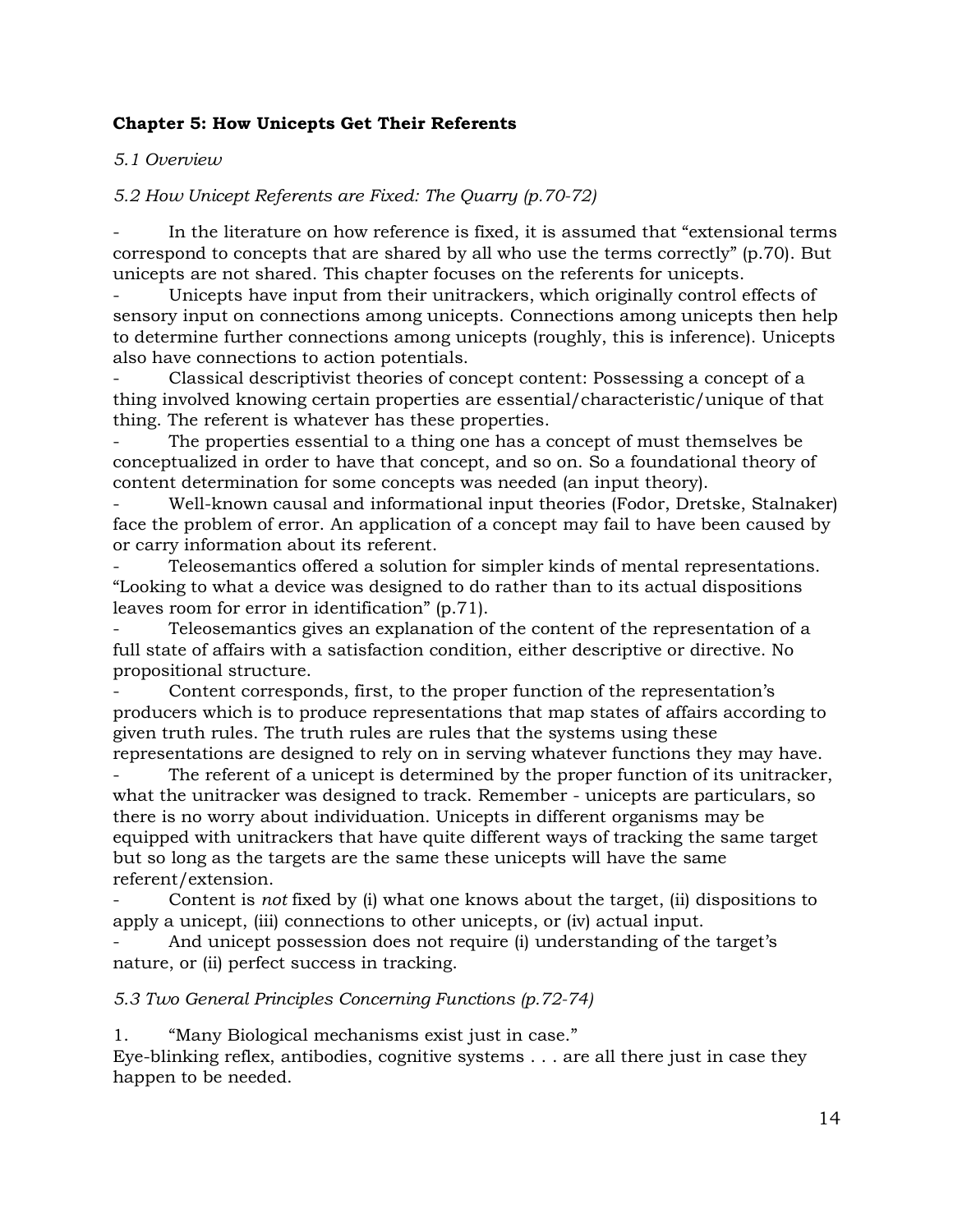We store away information in case it might be useful. But info about the same can only be useful if it is grasped as being about the same, where this requires mechanisms for creating new unitrackers and unicepts.

2. "Specific biological functions are often derived from prior relational functions" (p.73).

Chameleon example. *Relational mechanism*: Change skin color to match the color of what the chameleon is on. *Specific adapted function*: here, a function of turning a particular shade of brown when on something that shade of brown.

The derivation of adapted functions from relational functions is the general principle involved in the 'priming' of new unitrackers by experience (p.73-74).

### *5.4 Imprinting (p.74-75)*

Imprinting is a candidate for a unicept humans and other animals are born with; maybe the only one.

Imprinting allows newborns to same-track their parents, often by use of an identifying determinate.

The baby [ducklings] imprinting mechanism has the relational function of setting up an affording unitracker for tracking whatever is related to the duckling as its mother" (p.74). The adapted specific function is to track Samantha (who is in fact the duckling's mother). It does this by causing the baby to same-track and follow the first moving thing it sees.

So, a unique adapted affording unitracker is formed. It is skeletal in that only one/a few ways of tracking are involved, but it can grow. The unitracker's function is to track Mother, but it also has the function of tracking the first thing it sees. Since in odd cases, Mother may not be the first thing it sees, the unicept formed may be equivocal at the very start.

### *5.5 More General Mechanisms for Priming Unitrackers (p.75-76)*

Many species use odor to sametrack individuals.

The system that generates specific odor-unitrackers, unlike imprinting, are not designed to prime a unitracker for a predetermined individual, but for whatever new individual comes along.

Once created, the unitracker already has success criteria.

*5.6 Some Mechanisms that Set Targets, Specifically, for Affording Unicepts (p.76-77)*

Reinforcers/rewards in an animal's native reward system can set up targets for unitrackers that track stuff associated with these rewards.

These targets can be set in advance of reliable achievement. The goal is to find ways to reidentify these affording situations. General searching for repeated patterns of properties and attempts to complete property patterns in anticipation can be used to discover categories which then prime unicepts.

# *5.7 The Problem of Location-Detached Signs (p.77-79)*

- So far, we've only considered directly perceptual methods of same-tracking, which typically require current presence of the thing tracked. It must be in the immediate environment. These signs typically show space-time relations of the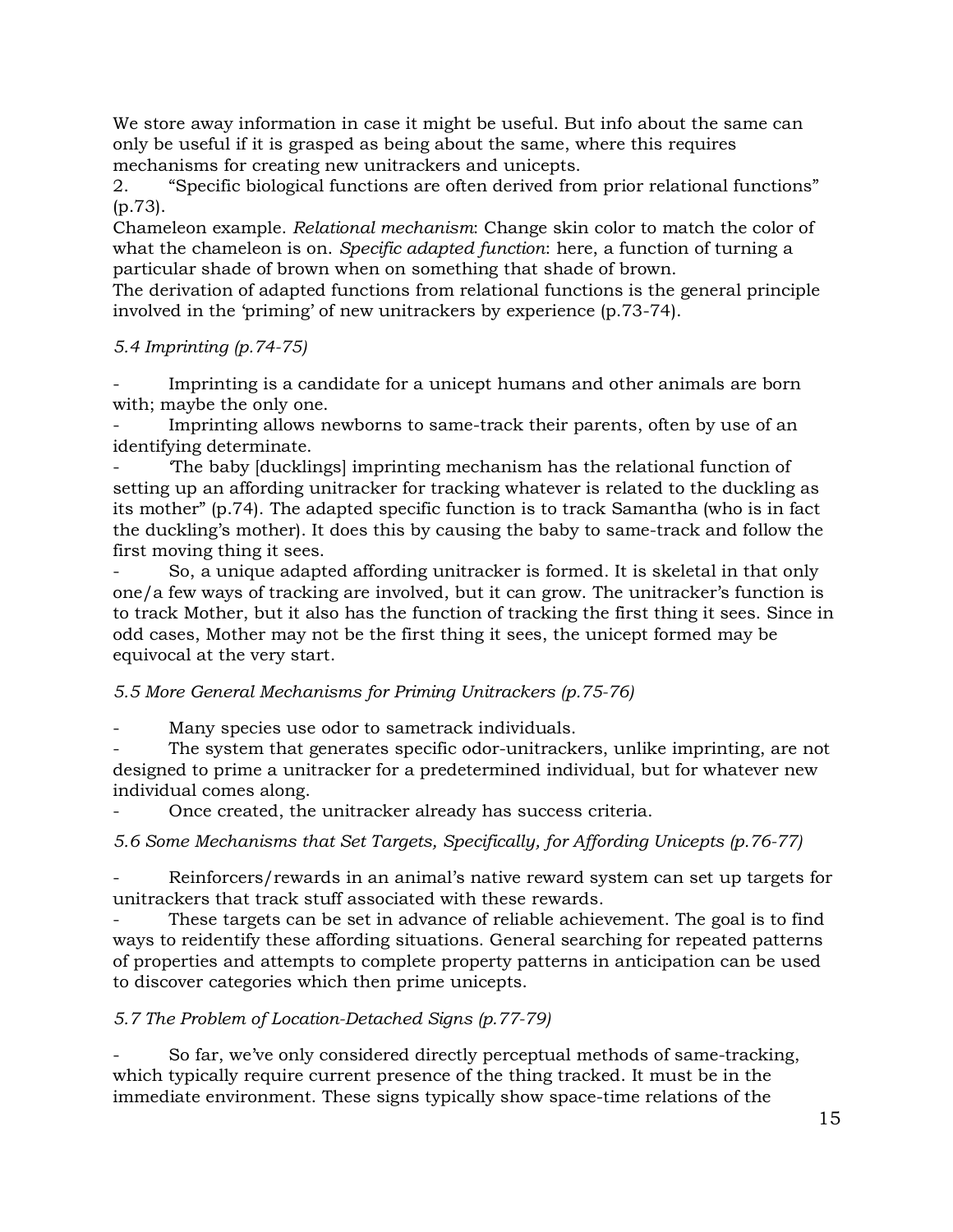perceived to the perceiver along with other things about the perceived. These are *location-reflexive* or *'attached' signs* (signs carrying info to outer senses for ordinary perception). This works fine for affording concepts, which are activated in the herenow. But how do we acquire and test concepts of things we don't perceive as in certain space-time relations to ourselves.

Attributive and substantive unicepts can be used to accumulate information about far-removed parts of the environment.

- *Location-detached signs*: Linguistic signs, maps, animal tracks, etc. Carry information about affairs without showing the relation of the perceiver to the perceived. Perhaps something in distant space and time. *Q*: How are targets established?

- Same-tracking names by phonological structure helps; names prime unicepts for what they name.

The Q: "How do we locate things to samt-track and then learn how to track them without first located and following them in space-time relation to ourselves?" (p.79)

### *5.8 A Third General Principle: Proxy Functions (p.79)*

Distal vs. Proxy Functions

A rat's mechanism for reinforcement by sweets:

*Distal Function:* Bring in more calories.

*Proximal Function*: Produce behaviors that bring in sweets. This is an indirect, quick, and safe way to learn behaviors that bring in more calories.

- A proxy function can fail in its more distal function. A Normal condition for proper performance of a proxy function is that it performs its distal function.

*5.9 Natural Epistemology for Substantive and Attributive Unicepts (p.80-83))*

What makes you confident that various same-tracking methods for a thing really do converge on one thing, or anything at all?

Human cognitive systems use a proxy selection mechanism that selects, but fallibly, for non-emptiness and univocity in factic unicepts.

The mechanism uses conformity of unitracker outputs with *laws of identity and noncontradiction*. These are regulative principles monitoring unitrackers.

Factic representations allowing internal negation are needed to supply negative feedback for the tuning of unitrackers.

Developing factic unicepts involves that one learn how to same-track subjects and predicates of judgments so as to agree in judgments with oneself.

- *Coherence* tests for *correspondence*. But not 'coherence' in a holistic sense; only within a small set of contrary spaces. So many independent realms of same-tracking can be discovered.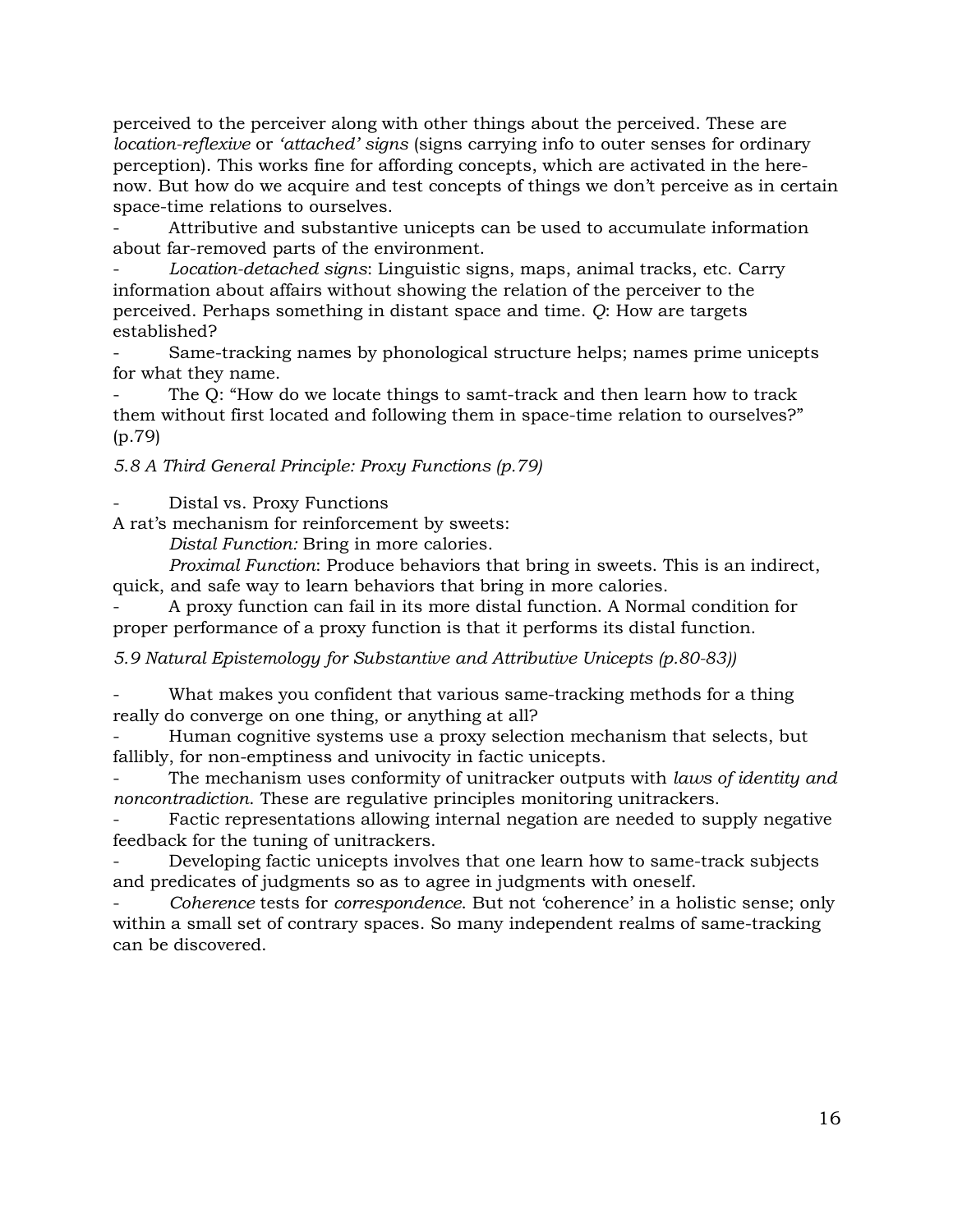### **Ch. 6: Misrepresentation, Redundancy, Equivocity, Emptiness (and Swampman)**

### *6.1 Overview*

### *6.2 Failures of Biological Function (p.84-88)*

Unitrackers are mechanisms with a certain kind of function. But unlike hearts and other biological mechanisms, unitrackers' structure is (almost always) developed through learning and tuning in response to the environment (not genetic coding). Any mechanism with a function can fail to function normally.

- Distinguish *normal* from *Normal*: normality is a matter of statistical frequency. Normality is to do with "form or function of a kind that has been actively helping in the preservation of a real kind" (p. 85). It's an open question how normal Normal behavior is.

- Distinguish two kinds of failure to perform Normal functions: *internal* – due to defects in the relevant organ/mechanism – and *external* – due to failure of the environment to support or cooperate with its operation in the Normal way.

P. 86: "[C]ognitive failures ... are usually external failures. ... [They are] more typically caused by an abnormal external environment" and "are quite common".

When it comes to animals' common behaviors – reaching, chewing, washing, running – success requires a supportive environment, but support is usually forthcoming, since perception of the requisite environmental conditions is usually accurate. Other behaviors, however – hunting, stalking, mate-seeking – often fail, due to lack of the needed support or 'cooperation' from the environment.

This applies to unitrackers' functioning: they may fail to same-track and the mechanism responsible for priming, developing and pruning new unitrackers may also fail.

### *6.3 False Beliefs (p.88-89)*

- A 'well-focused' unitracker with 'a clearly defined target' can fail to track correctly. It can mistake B for target A, with the result that there is false belief.

- [Cases of failures: (i) illusion (no A) (ii) misperception (mistaking B for A, as in twin cases); and similarly for belief]. Typical failures are due not "to malformed or damaged cognitive systems but to lack of environmental cooperation".

### *6.4 Redundant Unitrackers and Fregean Senses (p.89-91)*

Same-tracking mechanism can be ['dedicated']: you may be able to same-track distance so as to manipulate and move among objects yet be unable to tell what the distance is in inches and feet. No free transfer between recognizing objects as permitting affordances and objects as elements of facts.

- So called 'Frege cases' all trade on individuals having more than one unitracker for tracking a single object. (E.g., tracking "Hesperus" by noting location at sunrise and tracking "Phosphorus" by noting location at sunset.)

Frege's explanation: we associated different 'modes or presentations' with different words that denote objects. These give the *senses* of names [and constitute different ways of thinking of the object].

"[U]sually, no particular way of thinking of a thing, no particular knowledge of it, goes along with merely understanding a word for it. Most extensional terms refer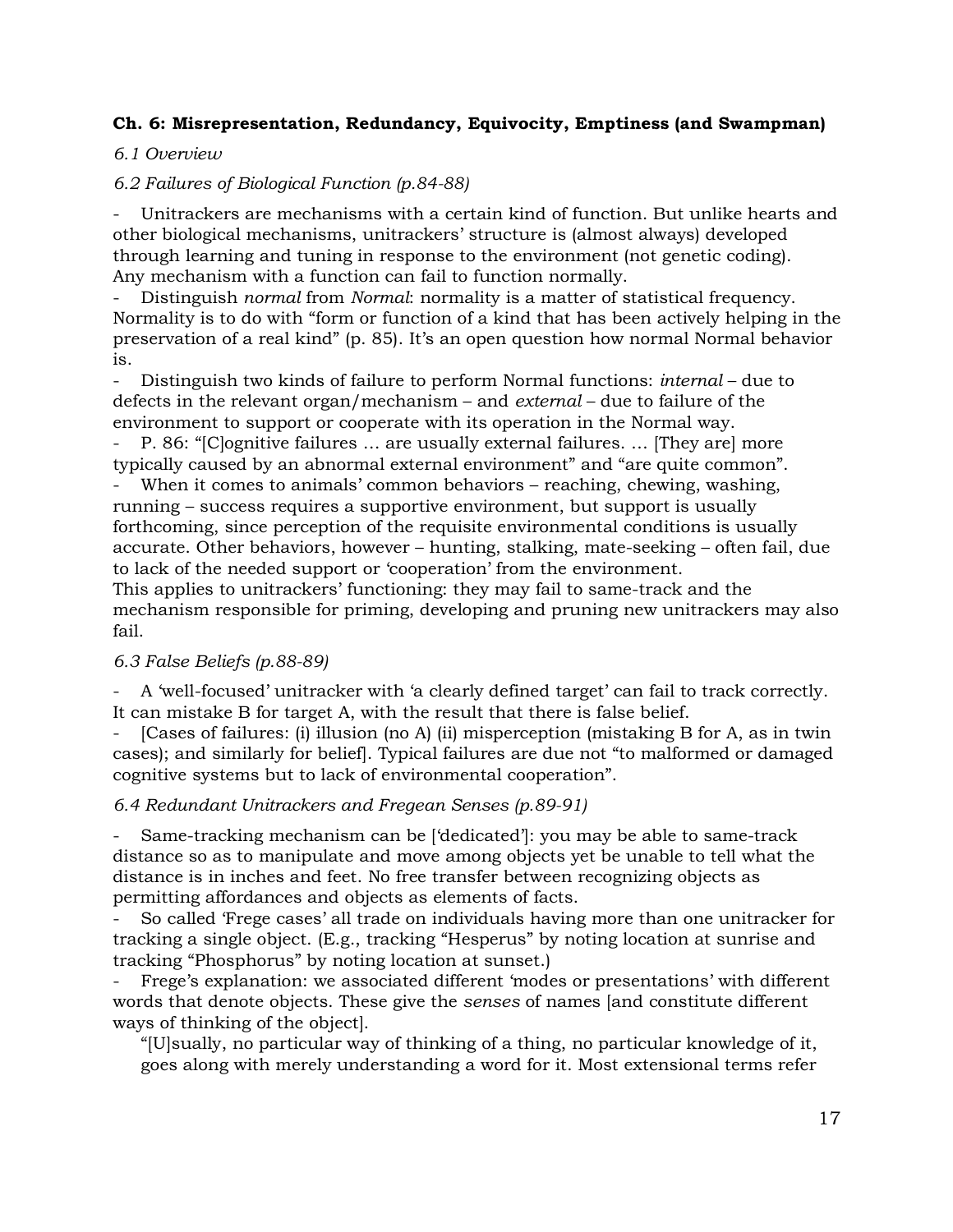directly. … They also carry no particular ways of recognizing their targets – except, of course and importantly, via the names themselves." (p.89)

- There is no (shared) unicept – *our* unicept – that goes along with a given public name. Unicepts are individual mechanisms had by individual thinkers. Individual unicepts are associated by individual speakers with names. An individual speaker may fail to know that Hesperus is Phosphorus – as Frege observed, this is due to the speaker "having thoughts of one and the same thing in two ways," that is, mistakenly having two different unicepts for the same thing. Information that she gets from true sentences containing "Hesperus" is not stored using the same unicept as is information she gets from true sentences containing "Phosphorus." But this doesn't require postulating public 'senses'.

- P. 90: Unlike Fregean senses, ways of recognizing a target (methods for sametracking it) "are not equivalent to either things that [one knows about it] or to ways that [one] thinks about [it]."

Any mental representational system will be subject to Frege cases and the possibility of the individual believing what is in fact a contradiction. Contra Kripke (1988), it is no puzzle or paradox that a rational individual might believe a contradiction.

- "Read in the natural way, 'Johnny believes that Cicero was bald but that Tully was not' does not imply 'Johnny believes that Cicero was bald but that Cicero was not.' You can't directly translate a term that is standing for itself" (p.91). (see 10.7.2-3)

#### *6.5 Equivocepts (p.91-93)*

Re the case of goslings imprinting on Lorenz' boots: what was the target of the unitrackers primed this way – the goslings' mother or the boots? – The target was equivocal. *Success in proximal function, but failure in distal function*.

- This can happen with human unicepts. "A unitracker will have as its function to track whatever it was that primed it, but will also have as it function to keep on tracking the thing it has been bringing in information about previously" (p.91). *This allows for a mismatch between proximal and distal function.* 

- A unitracker that has the job of bringing in information about Tweedledee may mistakenly bring in information about Tweedledum. The unicept may hold information about two targets. It has become an *equivocept*. Examples of equivocepts from the start: 'St Patrick', 'jade'.

- 'Slow switching' cases: Having begun its life as tuned to water, Oscar's unicept has *become* an equivocept upon becoming tuned to twin water.

No point in trying to settle the question 'At what point does a unicept become an equivocept?'; no sharp boundaries and no theoretical need to decide.

In any event, unicepts' targets are not determined by dispositions but rather by proper functions. (Perhaps, in the end, equivocepts are not strictly speaking unicepts, since they haven't achieved the function of even *having* a definite target.)

#### *6.6 Vacucepts (p.93-94)*

Lorenz' spurious imprinting with a laser-pointer: no real target, but only a 'moving' one. Would-be unitrackers can be set on non-existing targets. *Empty names* (spuriously priming a person's cognitive system for tracking something that isn't there) – e.g. "Santa Claus", "Volcan", "caloric". *Vacucepts.*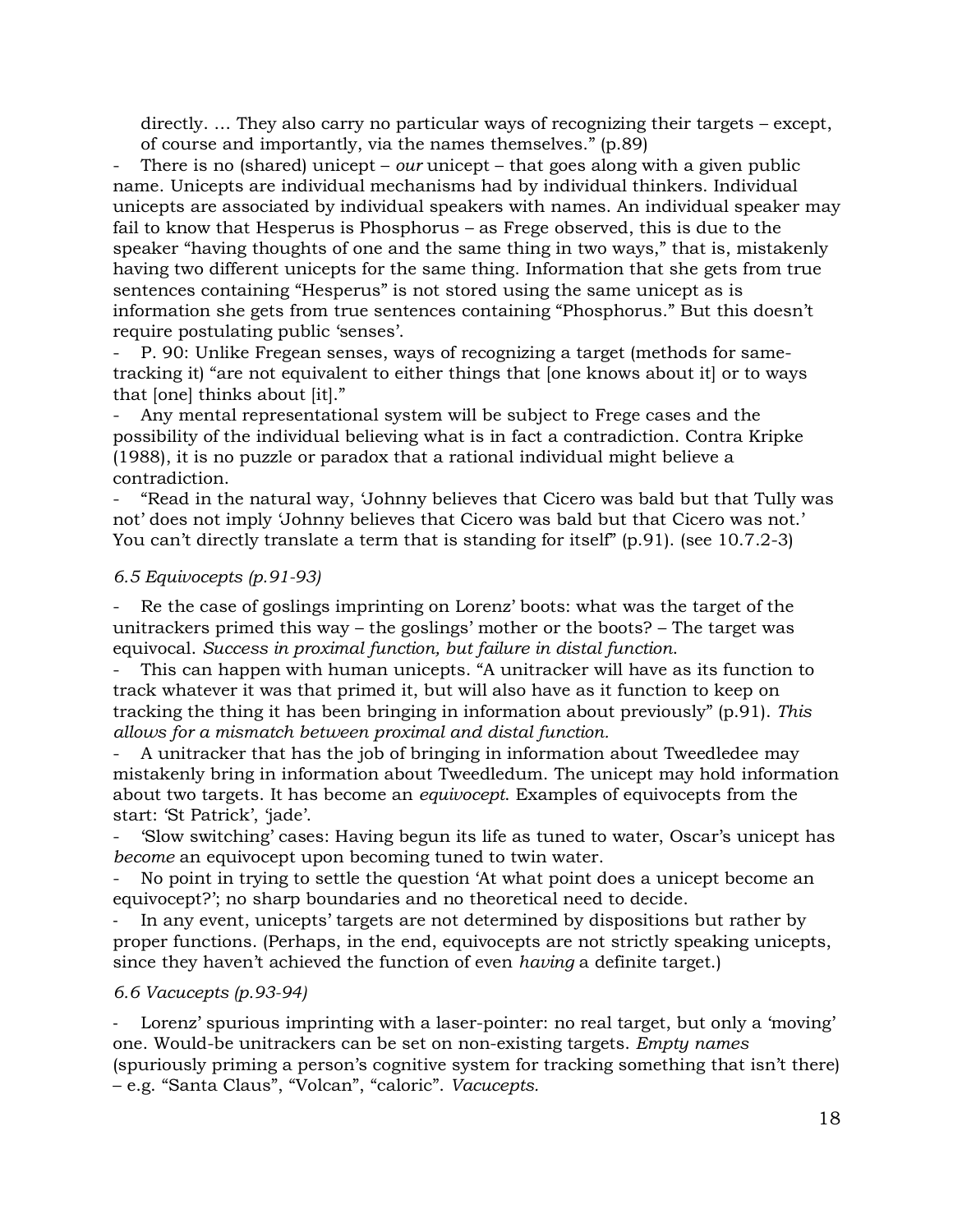Vacucepts can feature in psychological explanations. Like valid unicepts,  $-$  they involve "dispositions to make … identifications and … inferences" but mistaken ones.

#### *6.7 How Unicepts Fit with Biosemantics (p.94-95)*

Representations in the sense of LTOBC were not mere 'intentional icons' (as described in LTOBC). They were intentional icons that contained elements whose functions involved that their semantic values [referents, extensions] be "identified." To identify the semantic value of an element  $\alpha$  of a representation was to use the representation together with another representation containing an element  $\beta$  "in mental operations [such as mediate inference] the success of which depended on the values of their  $\alpha$ 's and  $\beta$ 's] being the same". So p. 95: "LTOBC's representations .. *contain* [something like] unicepts as elements, differing in this way from simpler intentional icons. The basic job of a unitracker used in factual judgment is to aid in the making of 'representations' in exactly the sense of LTOBC. … Biosemantics is the foundation underlying the postulation of unicepts."

#### *6.8 Swampman (p.95-96)*

Swampman is a physical duplicate of Davidson that resulted from a purely accidental confluence of molecules. Given our experience with humans, and given his physiological similarity to humans, you could use your experiences to make correct inductions about him. But their correctness would be a wild coincidence.

- Our dispositions to identify things as human do not determine the referents of our unicepts for the kind, human, nor the referent of the word "human." The referent of the unicept is "whatever has primed it and has been responsible in the past for apparent success in collecting information about it and its members', in agreeing with other people about it, and responsible for its usefulness in supporting successful inductive inferences. (p. 96).

It would be question-begging to insist that, given your identification dispositions with respect to Swamp Man, and given the likely sameness of internal phenomenology between Swamp Man and you, he *must* have beliefs, intentions, etc. with the same kind of content as yours.

#### **Ch. 7: Philosophical Analysis; Referents of Names**

#### *7.1 Overview*

#### *7.2 Philosophical Analysis (p.97-99)*

- p. 98: "To know what a naming-term *token* refers to is merely to be able to sametrack its referent, that is, to know how *sometimes* to recognize information about the same that is carried in other ways --- even just being able to recognize other tokens of the same name as such.

Two q's: (1) (methodological) How do we investigate the nature of what a certain name names; (2) (logically prior) What constitutes a term having a certain thing as a referent. Re (1) – a negative point: we do not make progress simply by considering possible situations and deciding 'what we would say'.

Negative claim re (1): Because names are directly referential and anchored to real kinds or categories, "imagining merely possible situations, even examining real but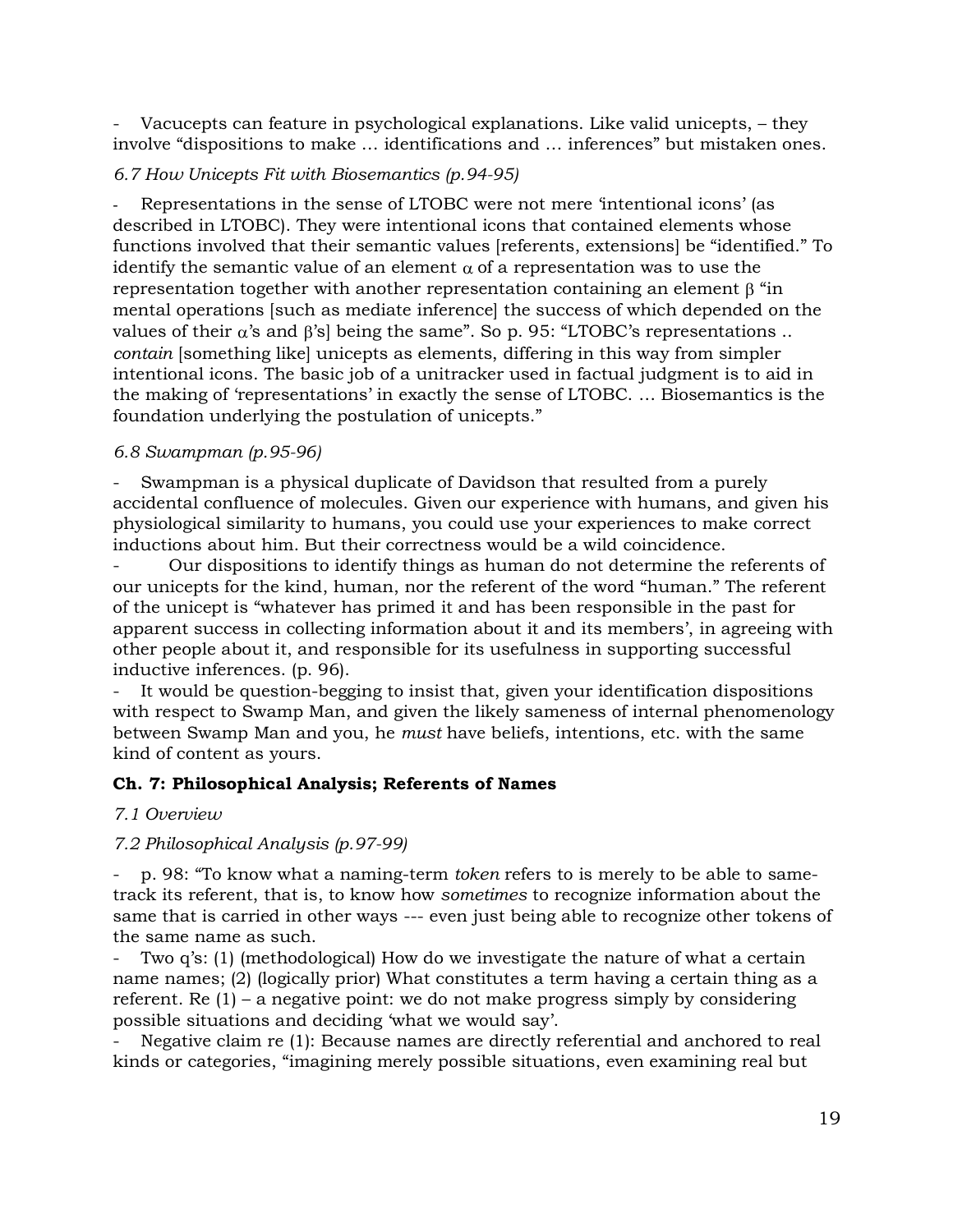bizarre ones, and trying to decide what one would say about them cannot help to reveal referents of actual names in actual language" (p.98).

### *7.3 Referents of Names (p.99-101)*

- Q (2) is: "What does a name have to do to keep itself in circulation, to keep itself reproducing?"

- P. 99f.: "[A] name survives because speakers are using it and hearers are interpreting it in ways that produce agreement. Their uses and interpretations produce beliefs and expectations that are often enough confirmed and that lead infrequently enough to contradiction … On another and more fundamental level, however, the agreement hence the name's survival is accounted for in a Normal way by the fact that there is some one real individual or property or kind about which the name consistently carries information…".

AND it's "the individuality or the unity" of the underlying worldly 'anchor' – that which is being is being tracked -- "that has accounted for the fact that different people and the same person again, though perhaps using quite different methods to identify it, have found themselves in agreement about it" (p. 100).

- Dispositions to use the name in counterfactual situations are not relevant. And no particular information about a name's referent is passed along to language learners, nor is any particular method of identification attached to a name (see Ch. 12).

### *7.4 Theory Change in Science (p.101-102)*

A standard q in science: How could the extension of a term remain the same despite radical changes in ways of identifying it or in properties associated with its extension?

There's no mystery if we take scientific terms to be directly referential terms for real kinds or properties. Same-tracking of these is the crucial function, and it can survive radical theory change.

# *7.5 Observation versus Theory (p.102-103)*

For Sellars and others, concepts were "nodes in an inference net". Nothing is 'given' directly to perception. So no sharp line between observation and theory.

- "If we deny that inferential processes are what *create* intentionality, substituting unicepts for concepts yields almost exactly the same results" (p. 102).

(1) "All observation judgments are fallible in principle."

(2) "Observation judgments can be made on the basis of signs of things without employing unicepts of those signs. So the doorbell might be heard directly as someone at the door, … the expression on Mother's face seen directly as Mother's angry state. Thus the distinction between what is observable and what is not is no longer absolute but relative to psychological processing" (p.103).

# *7.6 "Theory of Mind" (p.103-106)*

At issue: Does the use of language require speakers and hearers to represent one another's mental states, and does that in turn require a 'theory of mind'? Ch. 13 will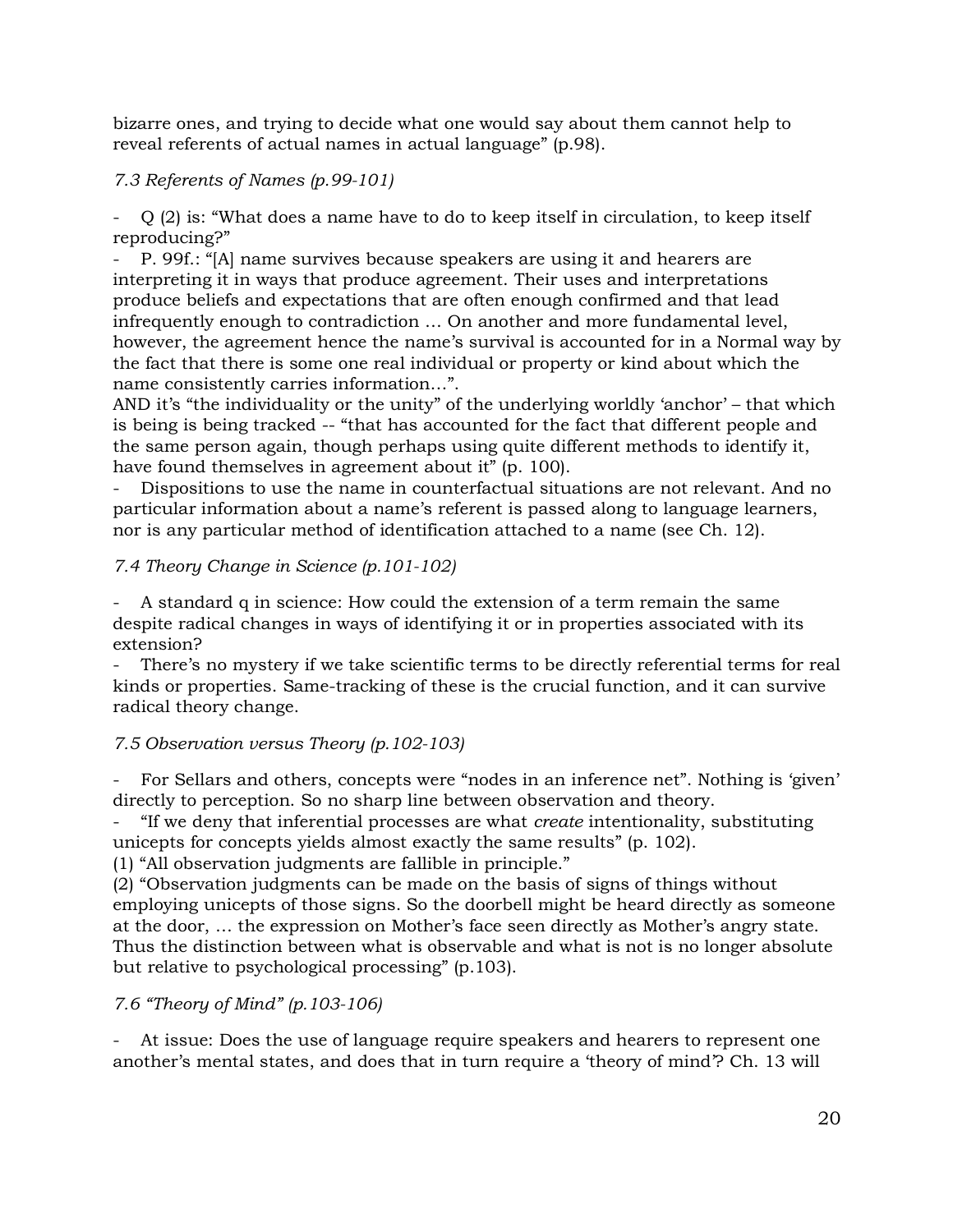argue that the ability to represent mental states isn't needed for the emergence of language.

Re the second q: although linguistic messages are sent purposefully and receivers are aware that they are, we should not overstate what this involves.

Given the blurring of the theory/observation line (see above), we should realize that *representing someone's mental state* can be accomplished without having factic theoretical knowledge about the nature of mental states, and "recognition of another's mental state might involve merely affording knowledge rather than factic knowledge… One needs only to be able to recognize it [the mental state] in some way or ways so as either to collect information about it or to learn how to deal with it" (p. 104).

We should reject the dichotomy of mind vs. behavior reading (as well as between unobservable/observable).

Wasp example: the wasp doesn't have a unicept for the state of aggression, but it doesn't follow she only recognizes and represents black spots. The neural response mediating the wasp's response to the spots would be a pushmi-pullu representation. It "perceive(s) the current angry state of another wasp by observing its face just as a person may perceive the angry state of another person by observing their face" (p.106). But it perceives the angry state only as an affordance.

- Understanding another as 'goal directed' is recognizing that *something about* the other "lends it a versatile disposition to arrive at such and such an end state". This should be read simply as meaning that one has a representation or a unicept – probably one that recognizes this only as an affordance -- for what are in fact (real) purposive states, which "does not require knowing anything in particular about these states" (p. 106).

- "If a dog is designed or has learned to perceive symptoms of a squirrel's intention to escape up a tree and to react to such symptoms appropriately, … the dog's perception is a representation, presumably a PPR, of the squirrel's intention. It will produce its designed effects in accordance with a Normal explanation only if it indeed corresponds to such an intention. And if the dog is able over time to learn new ways to recognize when a squirrel is set to escape up a tree, then the dog has, at least an affording unicept and unitracker for squirrelish intentions to escape up trees." (p. 106)

The key point: to have a representation of the relevant target (here: another's mental state) you don't need to grasp its "true nature. What makes it the case that the dog has a representation of the squirrel's purpose is that the dog's perception is 'locked onto' (through design by nature or by learning) to (what is in fact) the squirrel's purpose.

#### **PART II: Infosigns, Intentional Signs, and Their Interpretation**

#### **Ch. 8: Introduction to Part II**

(This chapter introduces Part II.)

#### *8.1 Overview*

#### *8.2 Infosigns and Natural Information (p.109-111)*

The purpose of Part II is "to explain how unitrackers and cognition more generally use signs that carry … 'natural information'" (p. 109).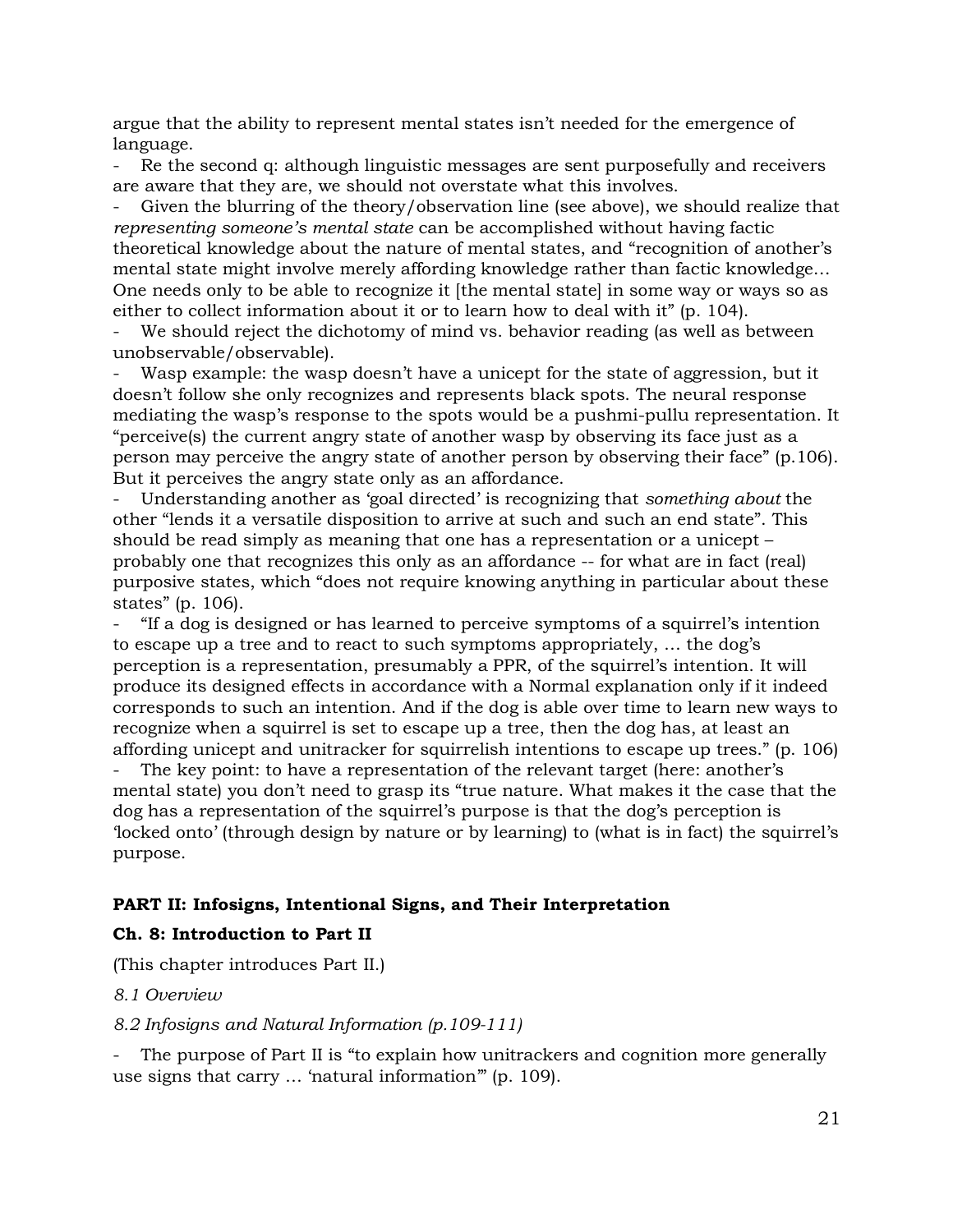- 'Natural information' is carried by signs called 'infosigns.' All natural signs (smoke, rashes, energy patterns engaging the outer sense organs) and some intentional signs (some linguistic symbols, maps, charts and so forth) are infosigns. All and only those intentional signs that are true or correct are infosigns. Natural signs are neither right nor wrong; only intentional signs are true or false.

All unitrackers have the same basic job  $-$  to collect information from infosigns.

"An infosign token is... one member of an infosign-infosigned pair that exemplifies a non-accidental correlation between signs and states of affairs, the signs all corresponding to the infosignified states of affairs according to the same projection rules." (p. 110)

The meaning of an infosign token is not determined by its sign-design alone but by its membership in a particular infosign family. A unitracker has to determine which *family* a sign design token belongs to, in order to discern whether it carries information that concerns the unitrackers target.

p. 110: rash example.

#### *8.3 Infosigns and Intentional Signs (111-112)*

- Some, but not all, infosign tokens are also intentional signs. (A token rash is not an intentional sign.) And not all intentional signs tokens are infosigns. (A false intentional sign is not an infosign – at least not one that carries information that coincides with its intentional content.)

Intentional signs are produced by mechanisms whose proper functions are to produce infosigns that "map onto the world according to rules rendering them readable by cooperating partners [of these mechanisms, that is,] by symbiotically designed interpreters or 'consumers'". These symbiotic producing mechanisms have emerged from a process of selection (genetic, perceptual tuning, learning, cultural). (p. 111)

Like infosigns, intentional signs are neither determined to be such, nor determined in content, merely by their vehicle type. (They are individuated by their reproductively established families (para 12.3).

#### *8.4 Interpreting Linguistic Signs (112-113)*

Ch. 9  $\&$  10 will introduce many examples of infosigns. Next (Ch. 11) will come a description of intentional signs, which are "Normally produced by mechanisms whose function is to produce infosigns" (p. 113) This will be crucial for the (*naturalistic*) account of language to be developed. When all goes well – i.e. Normally – intentional signs are infosigns carrying natural information (Ch. 12).

- Key aspect of the account: replacing Grice's analysis of linguistic meaning with "one that makes no reference to speaker intentions". Linguistic interpretation is continuous with the interpretation of nonlinguistic infosigns and does not require recognition of speaker intentions. (Ch. 13)

- "Understanding language is translation of outer intentional signs into inner intentional signs" and is "a form of perceptual processing" (p. 113) (Ch. 14).

- Certain peculiar linguistic signs – ones that don't seem to submit to the above account – will be discussed in Chs. 15 & 16.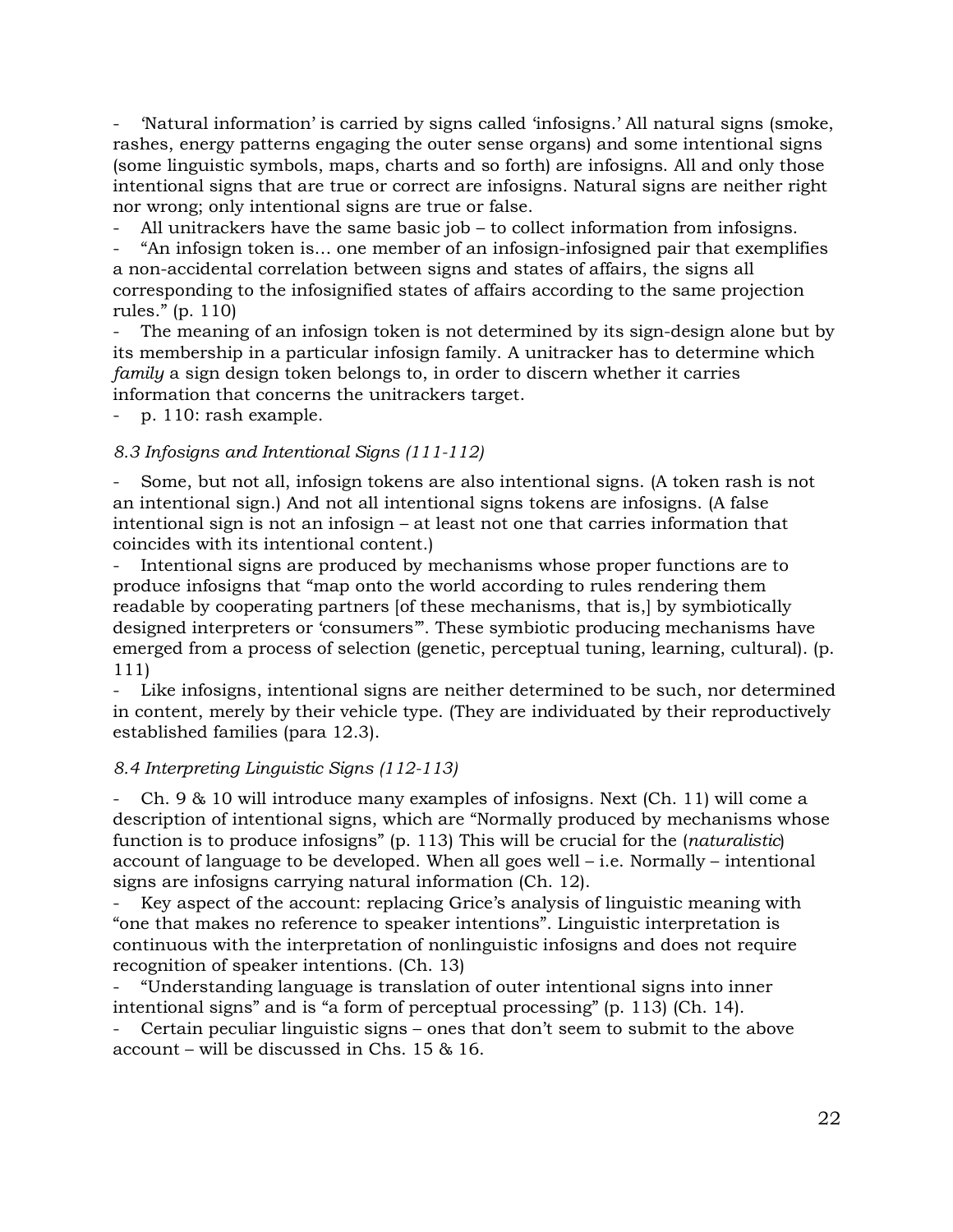### **Ch. 9: Indexicals and Selfsigns**

### *9.1 Overview*

*DB: A bit of background: In philosophy of language, indexicals and other 'contextdependent' linguistic expressions were for a long time seen as requiring special treatment, to be provided only after a 'purely semantic' theory for a language was laid out, which specified the fully conventional rules linking words and world. On a traditional view, indexicals' contribution to the truth-relevant meaning of a sentence could only be partially specified through conventional semantic rules (which rules could be thought as what one would master in virtue of learning the language). The rest was*  left to 'context', which meant either that it could not be theorized or that it required *appealing to speakers' intentions/hearers' interpretations. The view laid out in this chapter is a radical departure from this tradition. First, RM proposes that we should begin* an account of language by thinking of indexicals. Secondly, she gives a *semantic account, not relegating indexicals to pragmatics (and, along the way, deconstructing the sign/context separation). And, third, she understands their semantics as continuous with that of informational signs more generally, thus taking a first step toward treating all (Normally functioning) intentional signs as infosigns, whose (natural semantic) function is to carry information about bits of the world and whose interpretation does not require deciphering communicative intentions.*

*9.2 Assumptions to be Questioned (p.114-115)*

- p. 114: The chapter's project: "to go straight for the correspondence that exists between a true or fulfilled sentence token containing an indexical or demonstrative and the world affair that makes it true or fulfills it."

Points of departure from familiar accounts:

Part of the "context" as traditionally understood can sometimes be a "proper part of the conventional sign itself"; "not all meaningful elements of linguistic signs have *prior* meanings" (p.115)

• *Comment [DB]: Understood in terms of acquisition, this would seem to mean that an important part of acquiring a language is not a matter of mastering 'conventional meanings', but rather a matter of learning to use bits of the world to communicate.* 

- Some signs are *selfsigns*: components that function as components of both the sign and the signified – whether by standing for themselves (in certain contexts) or by standing for things that bear certain internal relations to them.

Distinguish 'absolute' and 'relative' reflexive signs.

### *9.3 Components of Conventional Linguistic Signs (115-117)*

We tend to think of the components of conventional linguistic forms as "fashioned" by the signers themselves" – sounds, ink patterns, gestures. But such fashioning (even at the token level) is not intrinsic to the conventionality of language. (We can imagine a box of small blocks with symbols on them assembled variously to produce sentences.)

ASL: illustrating how "things conveniently found lying around [including body parts] may be fully incorporated into the language itself, helping to complete fully conventional linguistic patterns". So "some of the things that were there" in the 'context' prior to linguistic production "may have been co-opted to help in composing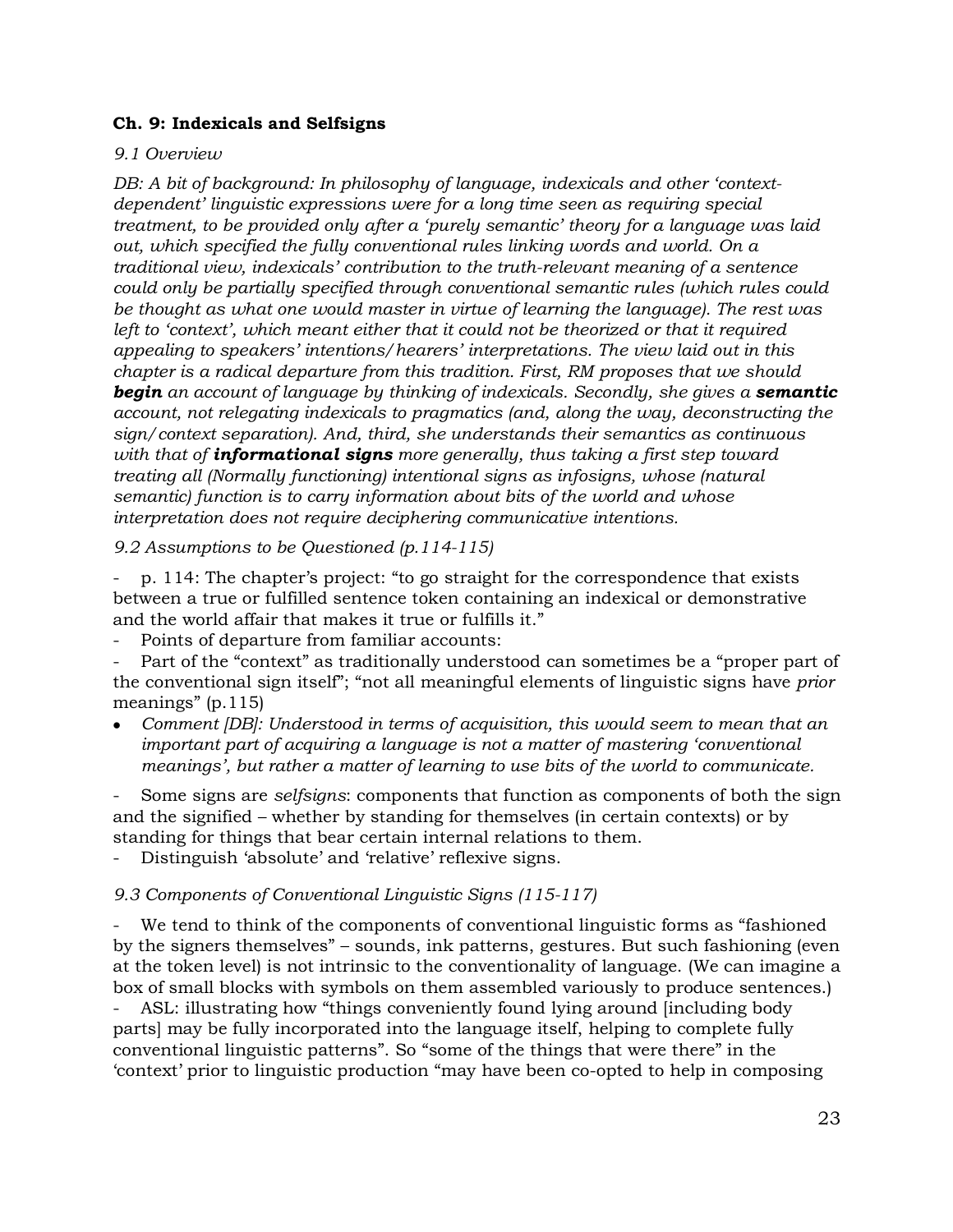the conventional sign itself" (p. 116). And the co-opted elements can come from different sensory modalities. (Think of prosody.)

- So "the boundaries of a conventional mostly spoken language" need not "lie where the sound ends and the rest of the world begins". This theme will guide discussion of indexicals (p. 117).

*9.4 Preliminary Examples of Selfsigning Components (117-120)*

- "Spinach" example: a can has a label saying "Spinach" (p.117). Claims:

- (i)The word "spinach" by itself has no more meaning than the can does by itself.
- (ii) Once the can is labeled, it becomes a significant part of a meaningful conventional sign, utilizing a certain conventional 'precedent for coordination'. (This is what opens up the possibility of a *mis*labeling: having a can of beans with the affixed label "spinach".)
- (iii) The can of spinach stands for itself.
- (iv) It is an illusion that in such cases no interpretation of the reflexive part (the component that stands for itself – the can of spinach) is needed. The distinction remains between sign and signified. It's just that a single thing serves as a component of both.
- Football team example (p.118)
- Stop sign example  $(p.118-119)$  where the sign is placed is where one is to stop. So the place constitutes a component of the complete sign. With a red light: add time for *when* to stop.
- "Ouch!" (p.119): the person who cries out stands for herself, with "ouch" serving as a label on her indicating that it's *that person* who hurts. Shaking my fist is producing a conventional sign that I, the one shaking the fist, is angry.
- "It's raining" (p.119): by default, the time and place are those of the utterance. (Not so for past tense sentence tokens. What needs to be fixed is the relevant relation to the time of the sign (concomitant, before, later).
- In English, directives given in the imperative mood, time and addressee of speaking are both used as part of the sign.

### *9.5 Indexicals and Demonstratives (p.120-122)*

Assuming that "whatever is necessary to observe in relation to a conventional sign in order to grasp its truth conditions, granted that one knows all the relevant conventions, must be part of the sign" *(see previous comment)* the addressee of "Please go!", like that of the "you" in "Would you please go!" will be an actual part of the complete sign.

- But now "You" in "Would you please go!" can be seen as simply an *anaphor*. "Its contribution is to make explicit the grammatical place of the addressee as a sign component within the grammar of the sentence, hence the place of the addressee as a signified component within the state of affairs represented" (p. 120).

- The so-called indexical is a "dummy anaphoric 'pro-word'" that is inserted into the relevant syntactic position to show the position of the demonstrated object within the represented state of affairs.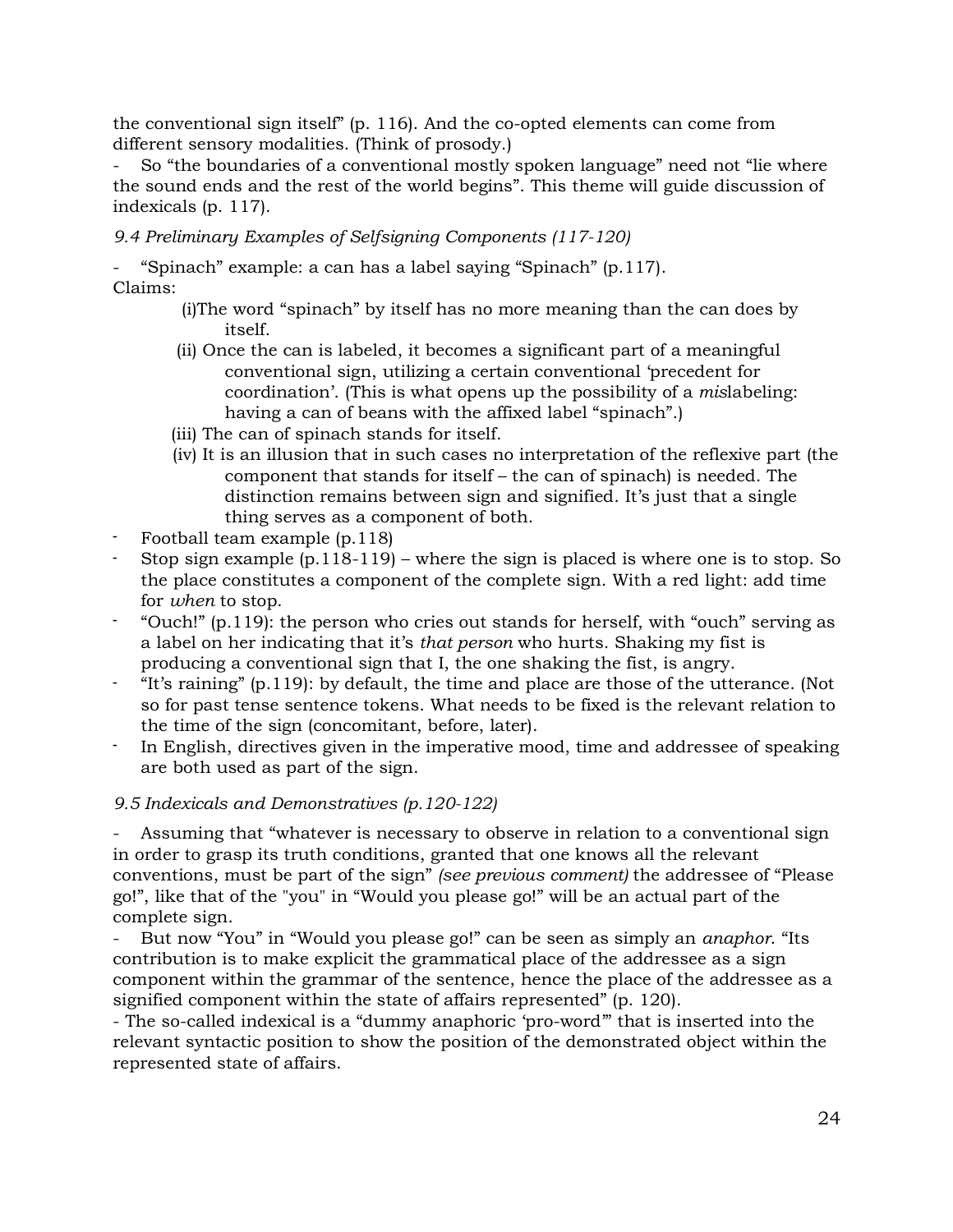The hearer needs to figure out how to *anchor* the anaphor. This can be achieved by various conventional – and sometimes nonconventional – means. (Conventional: e.g., gender and number marking, adjectives). But, whereas on the traditional view, 'pure demonstratives' require pragmatic interpretation, on the present view, demonstrative pro-words are sometimes anchored to their 'intermodal antecedents' conventionally. (p. 121).

### *9.6 Addendum on Intensional Contexts (p.122-123)*

- A take on Davidson's analysis of intensional contexts: Davidson: "X said that S" "X said *that*: S." "Galileo said that the earth moves." "Galileo said that: The earth moves."

Two separate sentences, the first demonstrating the second. Critics: S is not a detachable part of the original sentence.

Gloss: Both Davidson and the critics are right. S is a proper part of the original sentence, *but* it's a part that refers to itself "doubling as a sign and a signed component". This has the advantage of fitting in with a general perspective on language in which selfsigning is the rule rather than the exception.

- Qualification: In intensional contexts it's only the *representational content* of the embedded sentence that stands for itself (allowing for variation in reporting and reported speech/thought). Then it is the content that is, as it were, 'held up for display', standing for itself. Alternatively, it may be the words used that stand for themselves as in "Peter thinks that woodchucks are bigger than groundhogs". That is, Peter thinks that the things called "woodchucks" are bigger than the things called "groundhogs."

# **Ch. 10: An Anatomy of Signs**

*10.1 Overview*

*10.2 The Project (p.124-125)*

- $2$  central q's:
	- (i) By what rule of correspondence does a sign map onto its signified?
	- (ii) What is it for one state of affairs to *be* an infosign for another? (Ch. 11)
	- *Gloss (DB): (i) is a semantic q, concerning the right assignment of 'meaning' to a sign. (ii) is a 'metasemantic' or constitutive q concerning the signing relation – the conditions that make it the case that a sign is an infosign.*)

*10.3 Infosigns Are Always Articulate and Often Productive (p.125-127)*

An infosign is not: the sign design a of sign, a token of a sign, and so on, taken by themselves. Nor is it a sign design. It is a particular, situated in our space-time causal order.

- "[A]s represented, states of affairs are always articulated into components or aspects." (p. 125)

The representations – the infosigns – are all like complete sentences in that they are articulated into elements/aspects that represent corresponding elements in the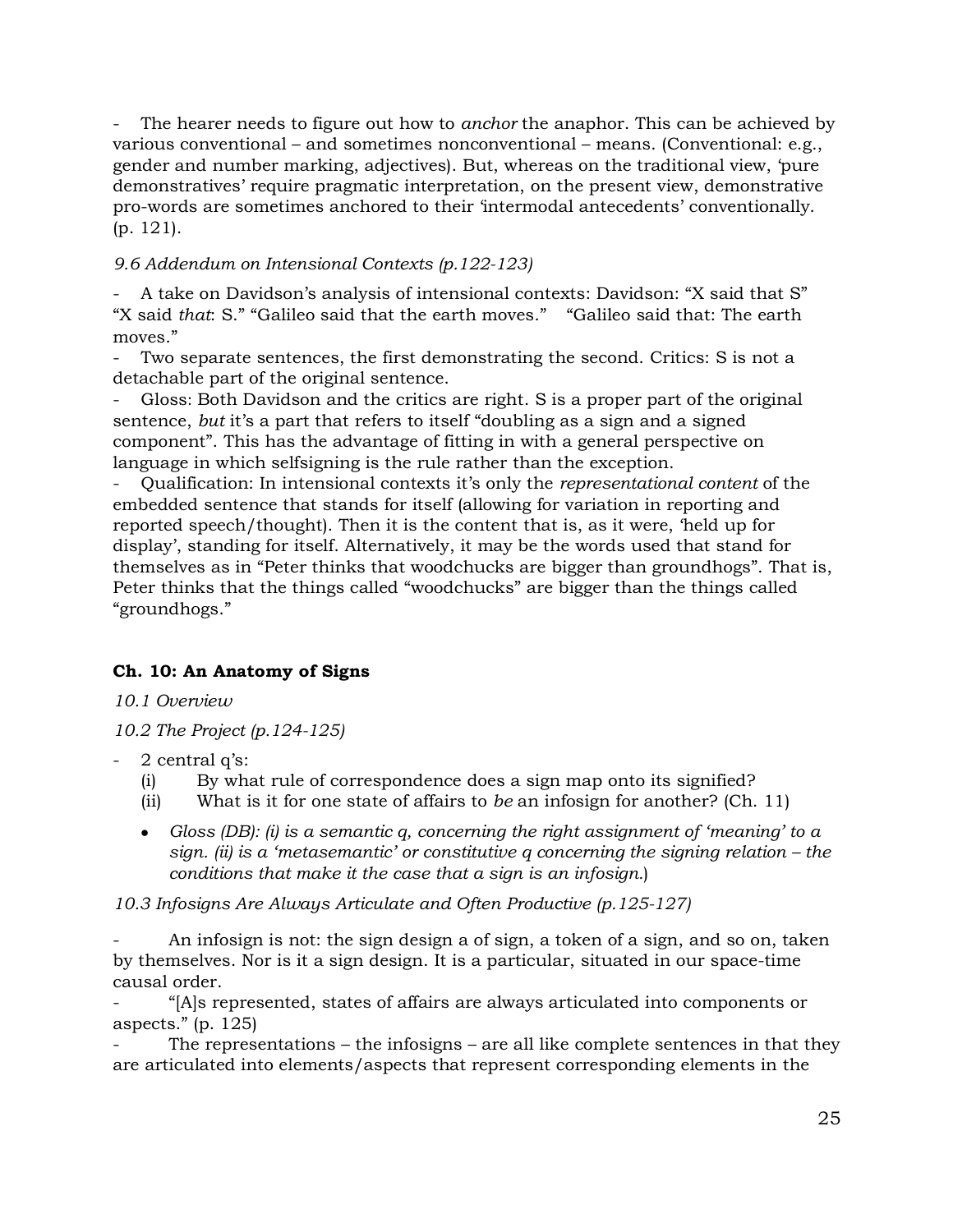state of affairs. The elements/aspects can be removed and different ones substituted in one by one to yield representations of alternative states of affairs.

(Notice that that is more restrictive than being just "recombined.") Infosigns fall into *systems*. This makes for a certain kind of systematicity and productivity (contra common prejudice concerning the uniqueness of human language in this regard).

- Infosigns are always articulated into a variable and an invariant component, where variable components can be replaced via what mathematicians call 'substitutition transformations' (not just "recombined," producing signs that correspond systematically to corresponding substitutions in their signified states of affairs. This applies to natural signs, as well. (The sound entering your ear of a dog bark can be an infosign with variable concerning size, age, direction and distance, and current mood.)

#### *10.4 Reading Infosigns (p.127-128)*

Given the (semantic, non-formal) individuation of infosigns, what meaning a sign carries is not carried on its sleeve – it has to be determined by context and 'pedigree'. (An epistemological problem.)

#### *10.5 Infosign Systems and Families (p.128-129)*

- "Infosigns always come in systems. … Tokens from the same infosign system belong to the same 'infosign family'." (p. 128) – e.g. "black clouds that mean rain  $(...)$ , animal tracks (…). Correctly executed bee dances (…). Mercator maps having the same keys, … sentences in the same language that have the same syntactic structure…". "A cognitive system that is tuned to read one sign from an infosign family is tuned to read others."

- A glaring exception: infosign families that contain variables filled by *names*. (See later, 10.7.4.)

#### *10.6 Variants and Invariants; Embedded Infosign Families (p.129-131)*

- Infosigns in a family will be articulated into an invariant and one or more variant components/aspects, where different values for the variables will yield different family members. (Bee dance example; blueberries example.)

Re: the interpretation of infosigns: "The strength of an infosign in a context is a matter of the strength of its family within that context, a matter of statistics on the frequency with which surface-format tokens matching the family are indeed family members" (p. 130).

- Infosign families may cross over other families – depending on what are taken to be their invariants.

#### *10.7 A Taxonomy of Infosign Variables (p.131-136)*

There is a surprising diversity of correspondence relations between variable infosign components and their signifieds. These are "correspondence rules that take one from a sign element to what it signifies" (131).

### *10.7.1 Absolute reflexives: 'selfsigns' (p.131)*

"The simplest infosign variables take reflexive signs, selfsigns, as values." – e.g. "a goose performing a mating dance to sign that he himself is ready to mate". (p. 131)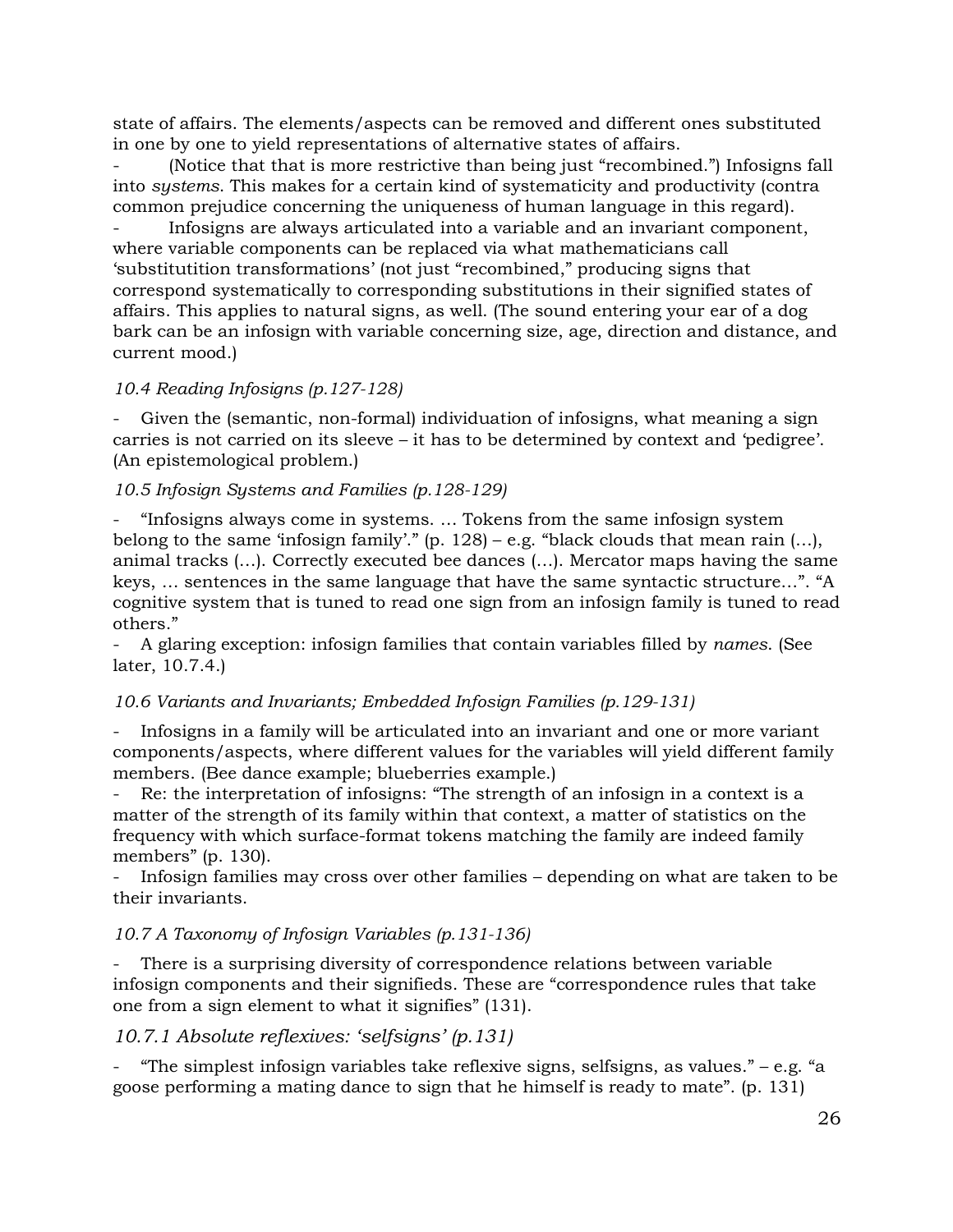### *10.7.2 Relative reflexives (p.131-132)*

Relative reflexives elements have their signifieds determined as bearing a certain relation to themselves (e.g. a certain number of days later than this day, a certain multiple of this length).

### *10.7.3 Isosigns (p.132-133)*

- Arguments for *isosign* variables come from *different* natural domains than their signifieds but from domains that are isomorphic. Their signifieds are determined by a certain mapping from one domain to the other.

 $(Graph ex.)$ . "[T]he height of a certain bar on a certain graph may be an isosign standing for the size of the profit of a certain company in a certain month" (132).

- Isosigns can be analog or digital components of infosigns. The more dimensions (especially analog) mapped by an infosign, the greater the temptation to think of the sign as a picture-like rather than sentence-like (think of perceptual representations). But even perceptual representations involve elements that are names, rather than just isosign or reflexive sign elements.

### *10.7.4 Names (p.133-134)*

"Names are values whose signifieds are not derivable by any general rule from their sign designs." The meanings of names are by and large 'arbitrary' and have to be learned individually.

Examples of names/naming components: different colors, or different line types, showing different types of roads or showing different data sets. Symbols for cities, mountains etc. on a map. Simple numerals. Words that designate individuals, kinds, properties, and so on, in natural language. Specific places, times, and shapes (think of these as being like labels on things telling what is in them).

#### *10.7.5 Roaming names (p.134-135)*

Most names in languages are "roaming names" – they move freely across constructions and places in constructions, filling variables in signs from many different infosign families. ("John has a cat", "cats" in "Cats are smarter than dogs" (different syntax) or "please" in"John is eager to please", "John is easy to please".) Roaming is central to the individuation of languages and greatly facilitates human unitracker development. It is made possible by properties of the typical linguistic media (speech, print, gesture).

#### *10.7.6 A summary example (p.135-136)*

The gas gauge example. "It is not only language that is articulate and productive" (136).

#### *10.8 How Language Is Put Together (p.136)*

The starting point for understanding how language works should not be contextless roaming names that could serve as [*atomic semantic building blocks*]. "It is crucial … to see that all representation, outer or inner, is, at root, representation of full states of affairs by full states of affairs. Words signify only when they are embedded in sentences. Like dog barks, cans of spinach, and times, they have meanings only in that they can come to signify in certain contexts" (p. 136).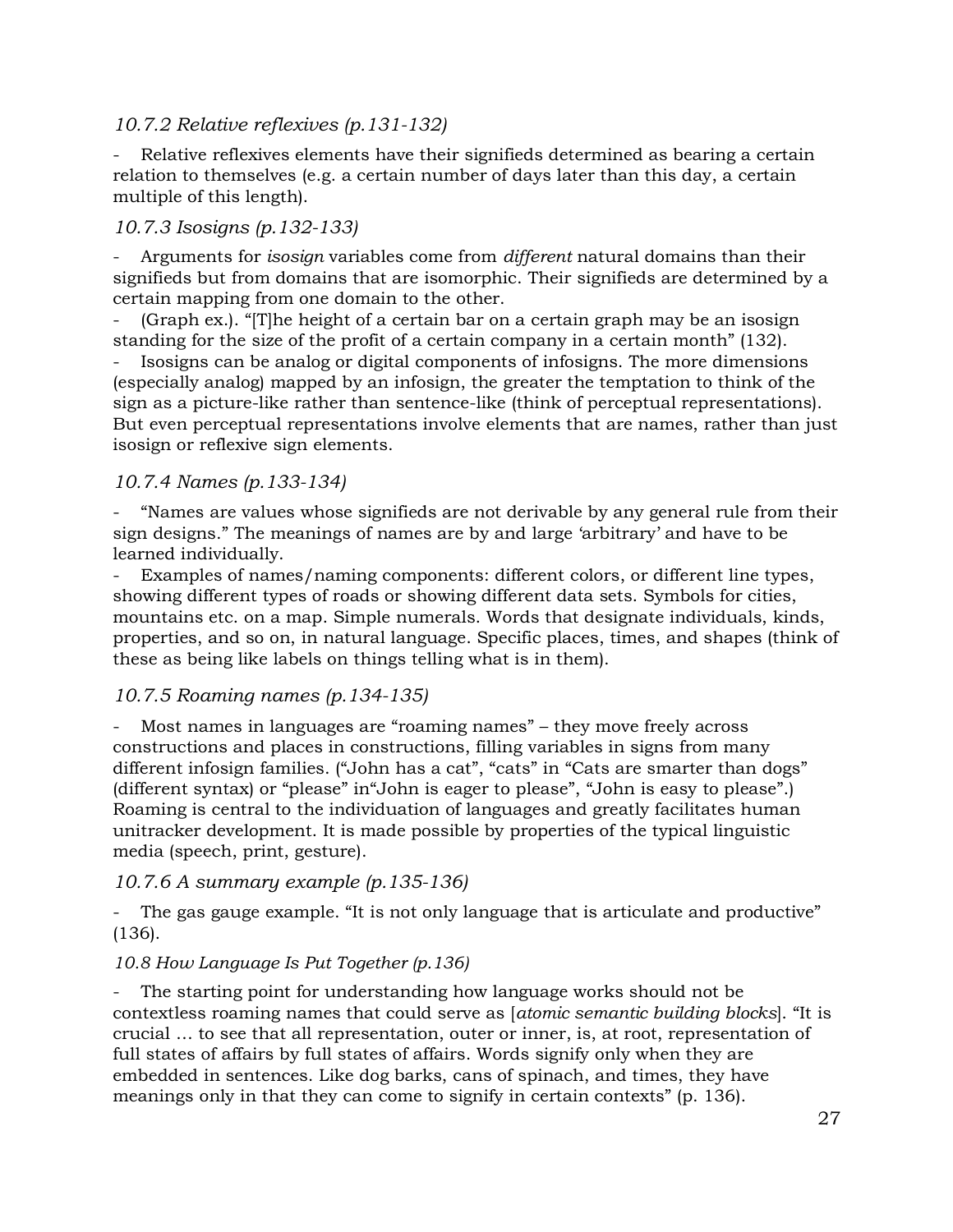### **Ch. 11: Infosigns and Natural Information**

### *11.1 Overview*

### *11.2 The Project (p. 137-138)*

The wider project is "to find a description of cognition and a sense of information such that we can understand how cognizing animals can learn from signs that bear information. We want to understand how there is a kind of sign that carries a kind of information that makes cognition … possible" (p. 138).

The present chapter aims to explain what is distinctive in common to so-called 'natural signs' – nonintentional, infosigns.

### *11.3 Examples of Nonintentional Infosigns (p.139-140)*

Given the great variety of infosigns, it is a challenge to identify central features that "can explain how it is that these signs can support induction and cognition".

- p. 139: A list of 12 such examples. [1. black clouds, 2. fever, 3. boiling water, 4. voice quality, 5. shape of head, 6. first part of a song 7. going to the party, 8. diamond shape, 9. Polaris, 10. magnetosome, 11. passing a pond, 12. Suzy's mitten.]

### *11.4 Causal Connections: Dretske on Natural Information (p.140-141)*

- Although mediating causal connections of some sort between sign and signed (in either directions) are involved in many cases of usable signs, they are neither necessary not sufficient for the production of the relevant relation (see examples).

- Dretske's 'natural information': does not admit a privative form (no misinformation) ; identifies signs with 'sign designs' that always correspond, by natural necessity, to a given type of signified.

As Dretske recognized, there is never an objective probability of 1 that a sign (understood as a surface format) will correspond to a certain signified without 'channel conditions' being in place.

In general, animal cognition is not underwritten by infallible indicators. Signs used in actual perception/cognition don't carry their infosign types on their sleeves.

### *11.5 Correlational Information (p.141-143)*

- On a more realistic picture, perception/cognition relies on mere natural correlations rather than necessities. "Correlational information" is produced "when there is a *non-accidentally continuing* correlation between one kind of state of affairs [A] and another [B], such that the probability of the one kind is raised given the other" (p. 141).

The non-accidental correlation can be of various types - not necessarily causal. We only need to insist that (i) an A-affair token doesn't carry the information unless a corresponding B-affair token actually exists ('no misinformation'); and (ii) the correspondence is due to the same reason that the correlation continues more generally ('non-accidental').

A strength of this characterization is that it admits of any kind of non-accidentally continuing correlation between two kinds of states of affairs. (Note that sometimes we have "indirect correlational signs" – they too can count as signs. E.g. Suzy's mitten.)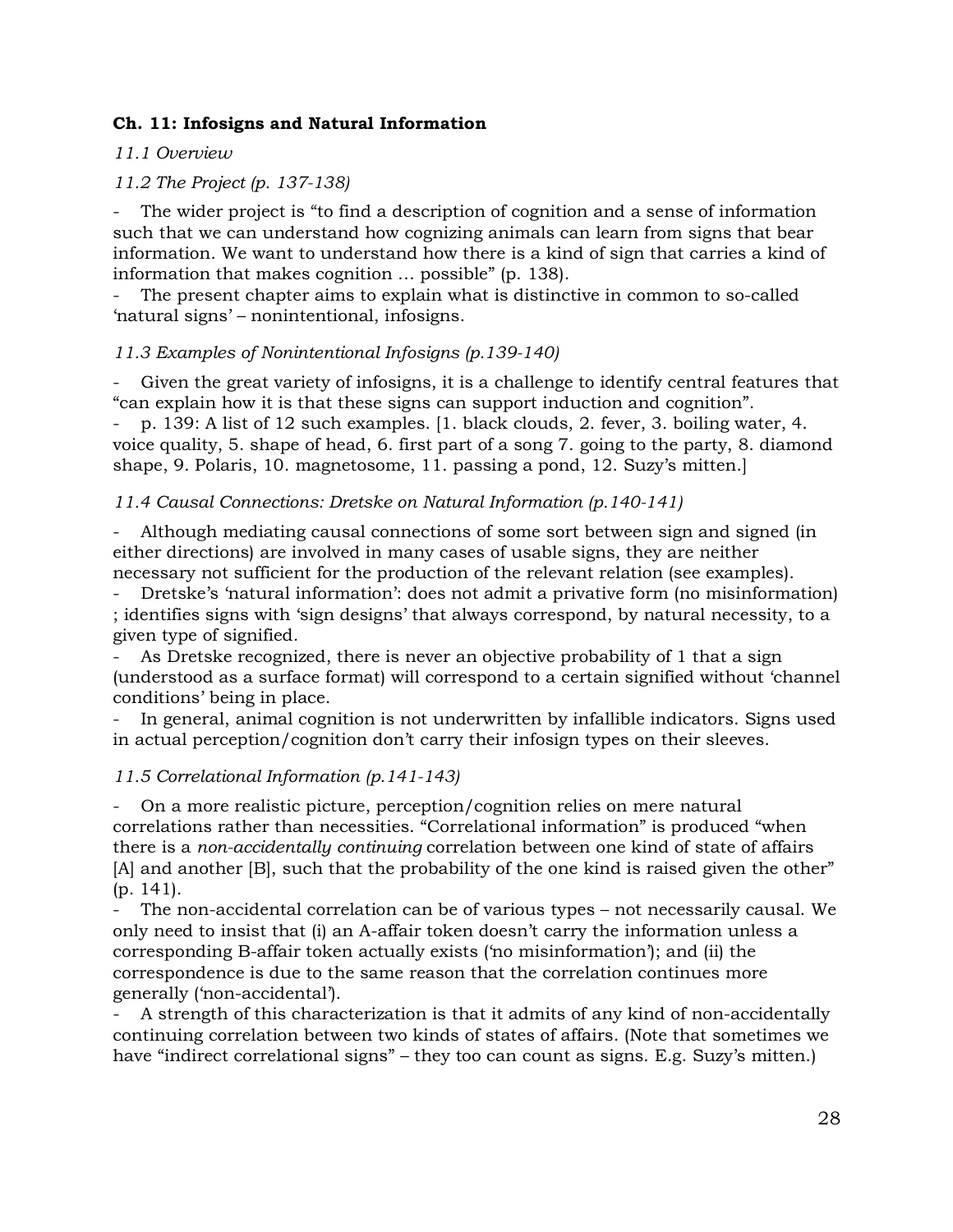### *11.6 The Reference Class Problem (p.143-144)*

- Difficulties for the correlational description of natural signs:

(a) The 'strength of correlation problem' (to be discussed later):

(b) The 'reference class problem': Which of the innumerable possible reference classes is the relevant one for grounding a correlational sign?

*11.7 Addressing the Reference Class Problem (p.144-147)*

- Drestke's notion of information: an objective commodity that requires/ presupposes *no* interpretive processes, vs. Peirce's idea that built into every sign an 'interpretant'. A compromise: "information as something that can be found out in the world prior to any actual interpretive processes but that is defined by its capacity to be interpreted" (p. 144).

- Signs as *food for cognition*.

To serve this purpose, the correlations that underwrite signs must be found in the space-time paths of the animals that discover and use them.

- "Because that something is a sign reasonably depends on the possibility of its being used as a sign (…), and because whether it can be used as a sign is relative to the range and the capacities of the animal that would use it, whether it is a sign … is best understood as being relative to an animal, species, or society rather than being an absolute matter" (p. 146)

• (*So this is a sense in which, although information is objectively found in the world, it is interpreter-dependent; hence the compromise between Dretske and Peirce.*)

- Just as what can serve as food depends on the peculiarities of the animal's digestive system, so what can serve as a sign depends on the peculiarities of the animal's cognitive system.

### *11.8 Using Infosigns (p.147-148)*

Serving as a sign for an animal requires that the animal (1) lives within the context of the relevant correlation, (2) has systems capable of recognizing the sign designs, (3) can collect enough examples of the correlation, (4) can read other signs that might mark the boundaries of relevant classes.

In the case of humans, given the role of cultural learning of data collection, there is no way to determine which kinds of correlations might serve as infosigns. So 'natural information' remains an open and pragmatic notion.

#### *11.9 Correlations between Types of States of Affairs (p.149-150)*

- Strictly speaking, correlations obtain between, e.g., black clouds appearing at a time and place and rain falling shortly thereafter at that place (not simply "between black clouds and rain"). And the correlation has to be such that the one state of affairs is in a certain historical relation to the other.

It follows that "the correspondence rules for *intentional* signs (which include linguistic signs) necessarily correspond to correlations between past actual signs and past *actual* signified states of affairs of the relevant kinds … [so] for every such family of intentional signs there must exist a corresponding subfamily of infosigns" (p. 149)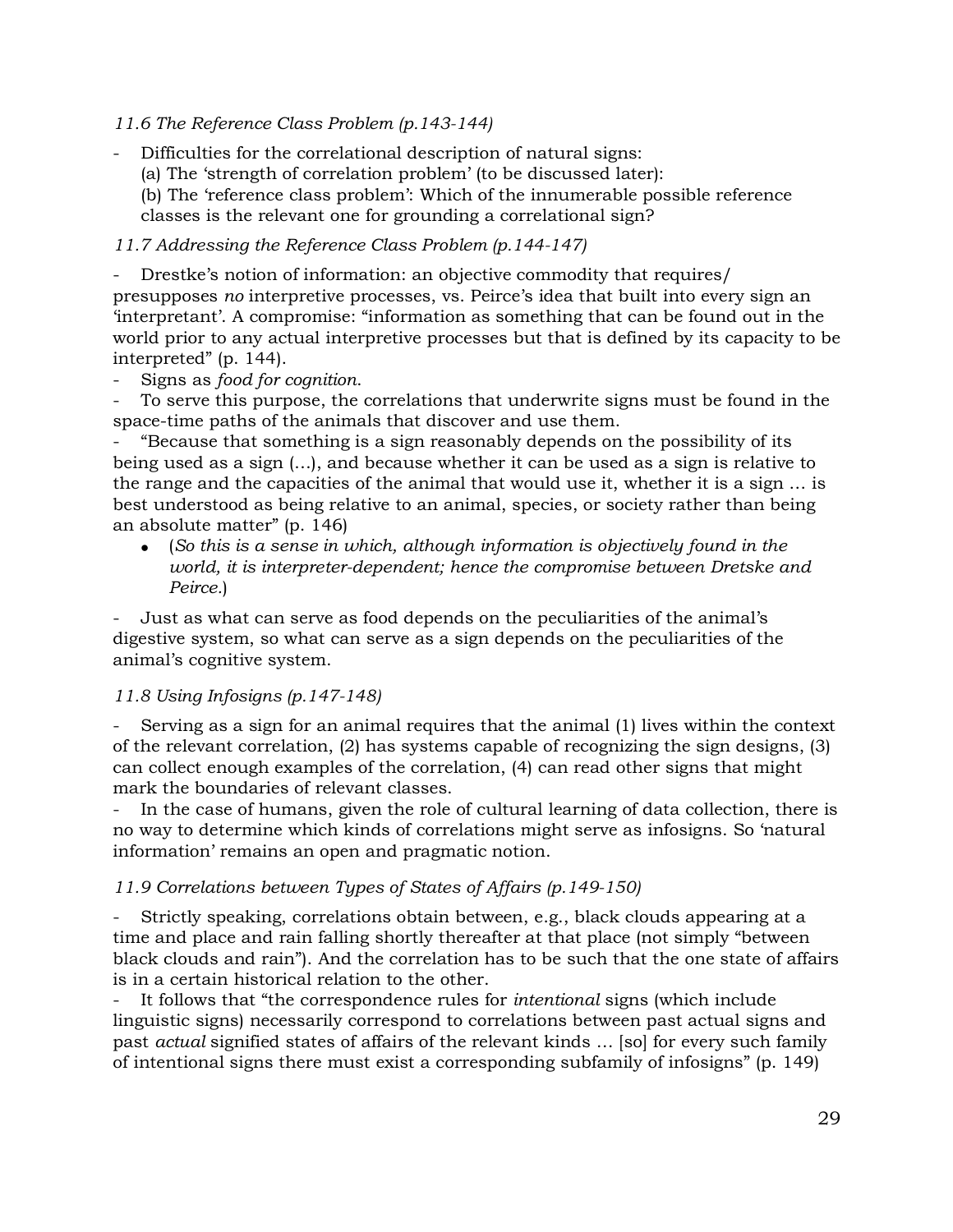- An infosign must correspond to its signified *for the reason that generated the correlation*. Accidental pairings are not infosign-signified relations.

### *11.10 Infosign Strength and Response Strength (p.150-151)*

Infosigns come in different strengths. "The strength of an infosign token for an animal is the strength of the correlation within the reference class that the animal relies on when trying to interpret the token. It is a measure of how easy it is for the animal to tell that a sign of X is indeed a sign of  $X''$  (p. 150)

- Accordingly, an animal's interpretive response to a given sign design may also come in different strengths.

Returning to the issue of strength of correlation  $(11.5)$ , given that correlations of *any* strength can support a serviceable sign if the consequences of failure to respond to the sign are disastrous enough, there's no minimum strength that every correlation must have in order to ground an infosign.

### *11.11 Redundancy (p.151-152)*

- Sometimes more tokens of the very same infosign increases the strength of the tokens taken together (e.g. many deer's hoof-shaped prints near one another in the mud). Many different kinds of infosign which can be read as signs of the same thing may greatly increase the strength of each. The reliability of the human perceptual systems is greatly enhanced by exploiting redundancy.

As mentioned in 5.9, redundancy also serves as evidence for the general adequacy of one's unitrackers. "That one often seems to be able to discover the very same things to be true in a wide variety of different ways is good evidence that one is tracking real entities in one's distal world" (p.152).

### *11.12 Metacorrelations (p.152-153)*

A single instance of a correlation can generate knowledge of it given suitable knowledge of metacorrelations over real categories of real kinds.

- "[B]y knowing what kinds of features tend to generalize over kinds in the same category, one can often learn a great deal about a real kind by examining just one member with care" (p. 153).

- Some metacorrelations predict regularities based on the enduring of individual objects.

### *11.13 Indirect Infosigns; Indirect Natural Information (p.153-154)*

- Suzy's mitten functions as an *indirect infosign*; it exploits an ability to gather indirect information.

The case of Bluster, the bomb maker: he has calculated that the fizzing would be an infosign of imminent explosion, given a chain of (causal) correlations.

- Whether or not an infosign is indirect depends on the statistics. (The fizzing might, of course, be used as a direct sign of impending explosion, supposing that a sufficiently large number of bombs of this kind have been made and their action observed.)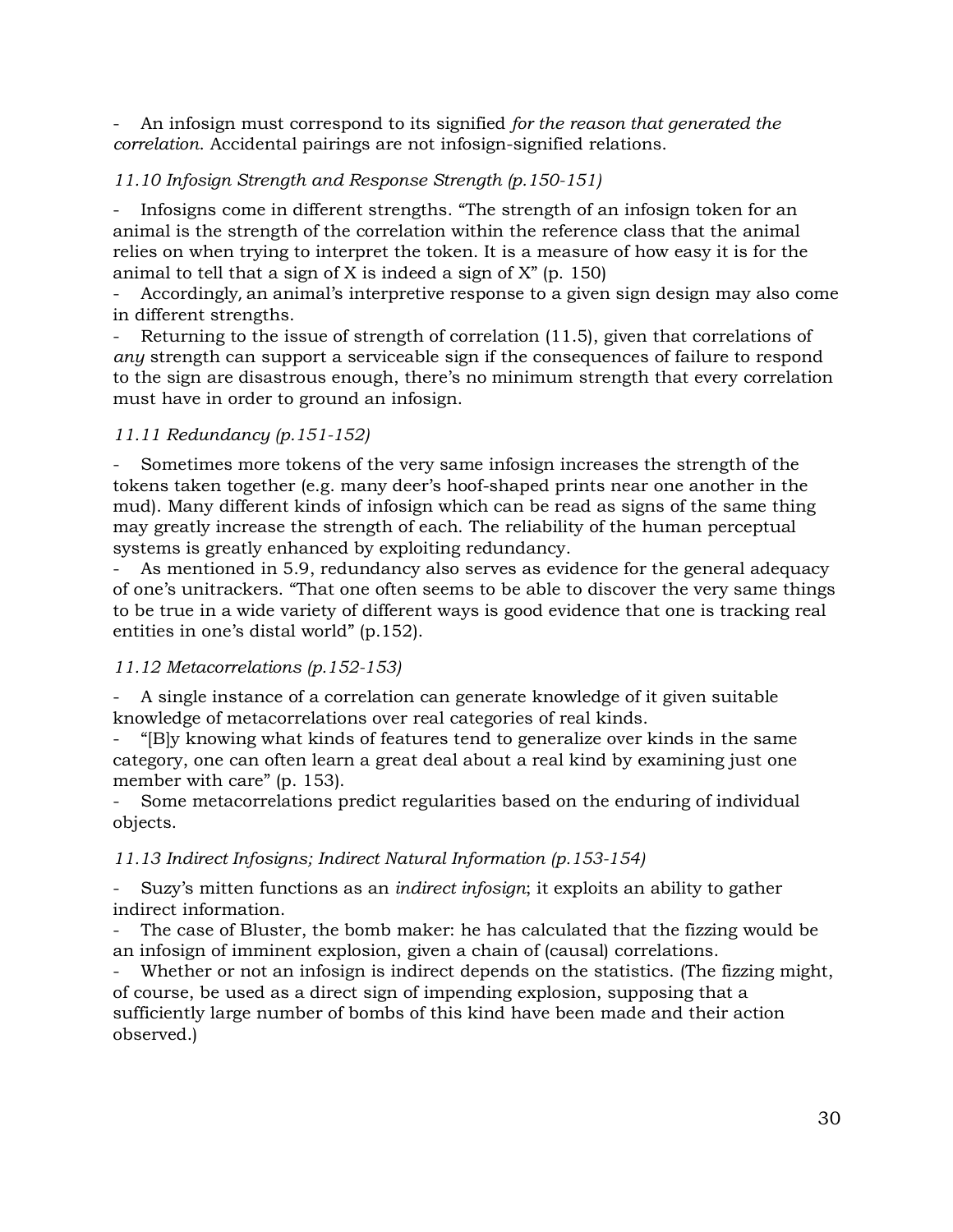### **Ch. 12: Intentional Signs**

*12.1 Overview*

*12.2 The Project (p.155-156)*

The project here: "to understand how coming to knowledge of the world through language is but one more way of coming to knowledge of the world through infosigns, signs of essentially the same kind that unaided nature often provides within the natural world" (p. 155).

Recall: intentional signs are signs that can be *false* (or unsatisfied); so we need to understand what about this class of signs makes them liable to being false. (Intentional signs form a real kind and there's no expectation that we can provide necessary and sufficient conditions.)

We begin by describing an intentional infosign family that is composed of just those tokens of a certain infosign where intentional content coincides with informational content. These are intentional signs that are true.

### *12.3 Intentional Infosigns (p.156-159)*

- p. 156: An intentional infosign is one member of a sign-signified pair which pair comes from a family of like pairs that has continued to exist because:

(1) instances of the sign-signified correlation/pair form a reproductively established family (REF), roughly, a family whose members are alike because copied or reproduced from one another.

(2) many members of this REF perform a communicative function serving a sender and a receiver (themselves designed to communicate using the pair)

(3) the pairing continues to be reproduced for that reason

(4) resulting in a non-accidental correlation that constitutes the infosign family.

The crucial aspect: *however* things got started, the continuation of the correlation is an instance of symbiotic adaptation: it depends on its usefulness and its usefulness depends on the correlation. (Newer tokens of the infosign type map onto their signifieds *because* older tokens did, thereby producing an effect that causes reproduction of the mapping.)

Senders and receivers using intentional infosigns have been tailored by learning or natural selection to cooperate with one another through the use of these signs. As with other symbiotic relations, it's the traits of the partners, here the senders and receivers, that are selected for or stabilized so as to fit one another.

Effecting communication between sender and receiver pair is (something very like) the proper function of intentional infosigns.

The shared purpose of communication via intentional infosigns can be common to sender and receiver because useful to each separately. (The cat stretching toward the door to go out.) Or due to kin selection. (Rabbits' danger thump.) Or because what benefits one automatically benefits the other. (As with inner representations within an organism.) Or because of the interests of one partner to aid in the project of the other. (Military example.)

In the case of humans, it appears that there is an innate tendency to discern and adopt others' purposes and dispositions to help them, which yields an impulse to communicate information cooperatively. (Cf. Tomasello.)

- Fn 3: Dispositions to cooperate are not, as such, dispositions to altruism.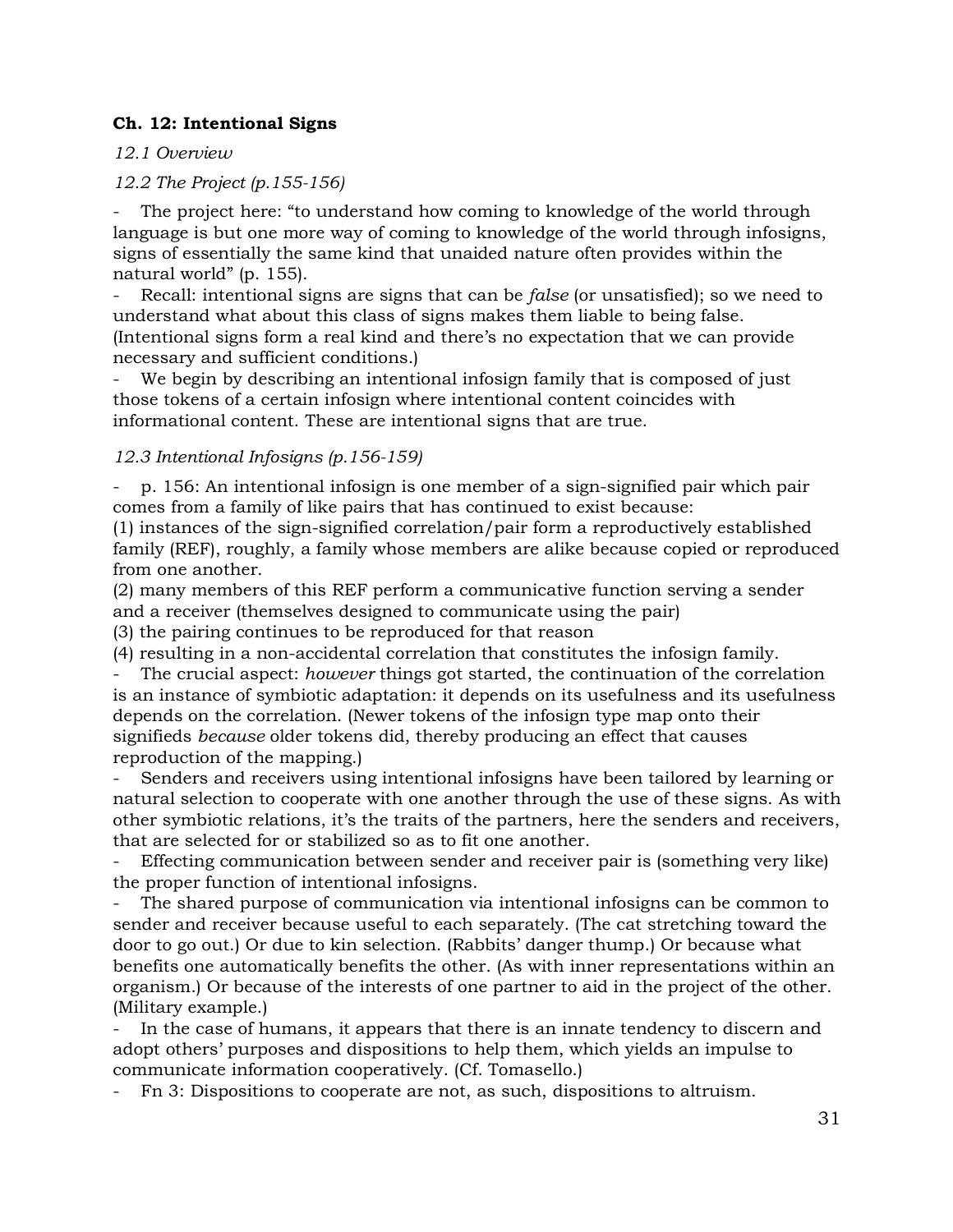- [p. 158f.: On the distinction between direct and indirect reproduction; membership in higher order REF.]

### *12.4 Intentional Signs and Stabilizing Functions (p.159-160)*

- "A sign design token is an intentional sign (though maybe not also an infosign) if it is a member of a REF of sign designs that originated with the designs of an intentional infosign-signified REF" (p. 159). (A merely nervous rabbit thump, "It's raining" said when it isn't, are intentional signs, but not intentional infosigns.)

Intentional signs as such belong to REFs that have proper functions. Descriptives have the basic stabilizing (or symbiotic) function to prompt or remind of true beliefs in hearers; directives have the function of prompting indicated hearer actions. (The functions are only performed Normally when the signs are infosigns.)

The 'intentional content' of an intentional sign is determined by the mapping function that is distinctive of the REF from which it is derived.

### *12.5 Pure and Impure Intentional Signs (p.160-161)*

- A doe's abrupt freezing when she senses danger may be a nonintentional infosign that is useful to fawns in alerting them of danger. If the deer's way of freezing and the sensitivity of her fawn have been selected for partly because they serve this function, then it is also partly an intentional sign, an *impure* intentional sign.

- By contrast, a *purely* intentional sign is one where reproduction of infosignsignified pair depends entirely on repetition of its communicative function – it has no function beyond communication.

 $(p. 161: Stiting down at a restaurant as an example of an impure intentional sign,$ a request that the waiter serve you. Extending one's hand toward another.)

### *12.6 Entwining of Intentional Content and Nonintentional Information (p.161-163)*

The doe's abrupt movement can become exaggerated, to make it easier to read. It makes no difference to the fawn whether the sign is intentional or not. Intentionality concerns only the reason for the correlation grounding the infosign. Involuntary screams can be intentional calls for help designed to bring others to one's aid or merely to scare attackers. All that matters from the interpreter's perspective is that the scream is an infosign of needing help.

A Normally true intentional infosign will often carry considerable nonintentional information – e.g. the location of the calling vervet, or the beliefs of a speaker.

### *12.7 Intentional Signs Used by Non-Human Animals (p.163)*

- Communicative signals used by non-human animals are intentional signs, mostly designed through natural selection, but some developed through learning.

They all seem to be PPRs, so location reflexive, having time and place as selfsigning elements, but at times also the signaling animal itself. (The mating dance of Greygoose is a sign that Greygoose himself is ready to mate.)

*12.8 Maps, Charts, Diagrams, Graphs (p.163-164)*

Each sign making up a map is an infosign of the features or domain mapped. More 'local' mapping relations (between bits of the map and places) will not have been reproduced owing to *functions* they have served. "It is the whole of key-plus-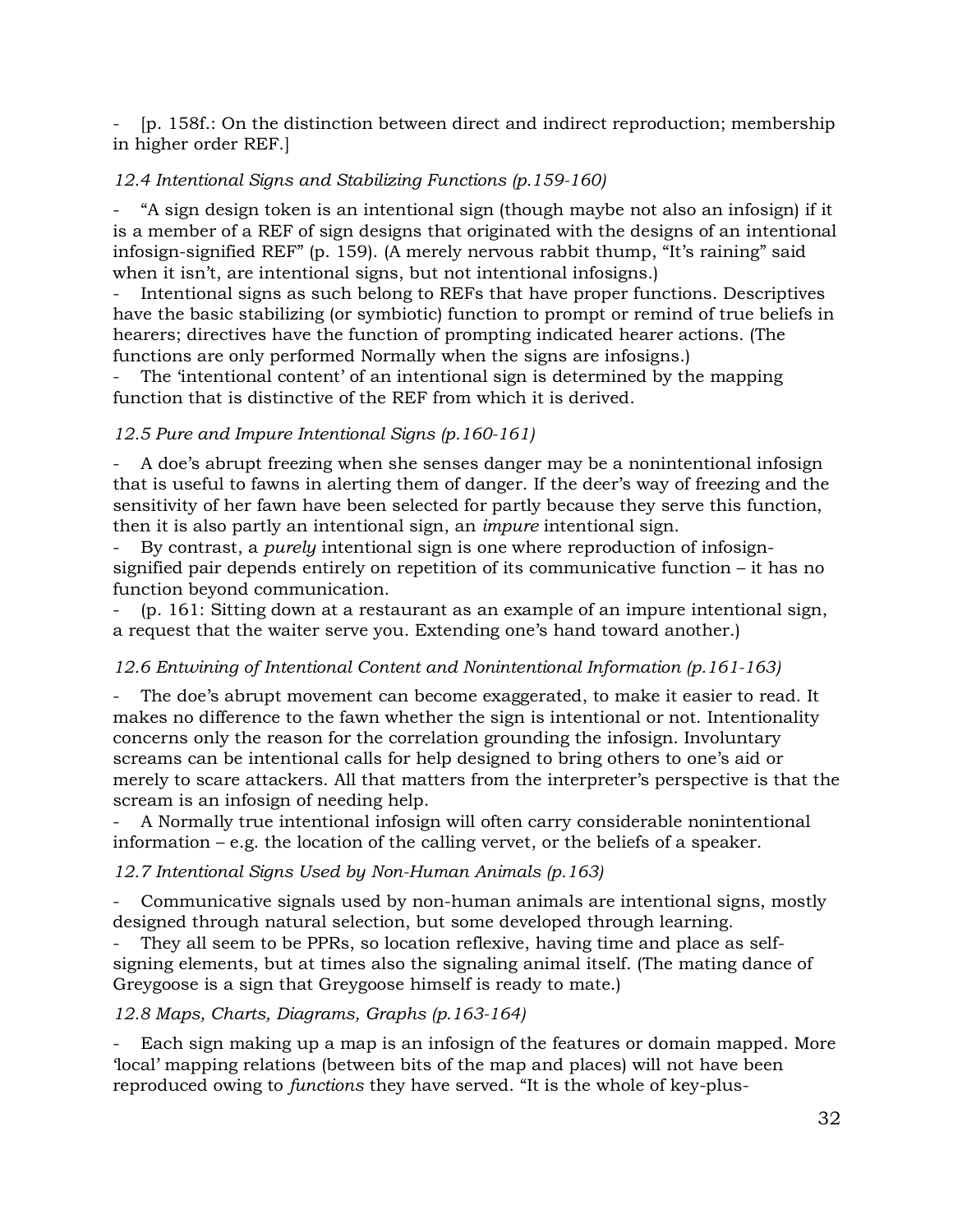adherence-to-key that constitutes a member of the relevant … REF". So it's only the map taken together with its key that can misrepresent, strictly speaking.

### *12.9 Extending the Senses (p.165-165)*

Various human-made instruments and machines are designed to produce infosigns to be interpretable by trained and equipped observers; they have the production of these infosigns as their proper functions, derived from makers' intentions. The produced infosigns are intentional signs.

### *12.10 Inner Representations (p.165-166)*

It is plausible to suppose that well-functioning cognitive systems of individual animals use inner intentional infosigns of its environment to help guide its behavior, with initial producers being the perceptual systems and consumers being faculties of higher cognition (in some cases) and ultimately the motor systems, with the most basic inner representations being PPRs.

As a side effect, there may be a lot of natural information produced that the animal's cognitive system does not know how to recognize and use (hence is not intentional content). Yet the consumer systems of humans may learn to interpret this additional information. (And this may be important for understanding differences between us and other animals.)

### **Ch. 13: Linguistic Signs**

*13.1 Overview*

*13.2 The Topic (p.167-170)*

When studying language, as when studying human physiology, understanding Normal function – what accounts for survival and spread – is logically prior to understanding deviations and malfunction.

- P. 168: When language functions Normally, a transfer of mental states occur from person to person (descriptives transfer beliefs; directives transfer intentions/purposes; identities transfer dispositions to coidentify; conditionals – dispositions to acquire attitudes expressed by the consequents upon having/acquiring those expressed by the antecedents; normative forms transfer attitudes and modals transfer modal attitudes).

But it is more accurate to say that the function of e.g. a descriptive is to transfer a *true* belief (compare: the function of the esophagus is to transfer food, not just whatever is in one's mouth, to one's stomach).

Priority of the descriptive and directive: other functions are parasitic on their functions (e.g. the capacity for believing something possible is parasitic on the capacity for thinking something true).

- PPRs again: we can think of intentions, like representations of affordances, as twofaced PPRs. They are representations, in this case, that tell at once *what we are to do* (a directive face) hence what the case *will* be (a future-descriptive fact).

They differ from perceptual representations in that they map variations in goals (rather than the perceived world) onto represented future states of the world (rather than onto the organism's (possible) actions. But in the case of intentions, the contents of the two aspects coincide).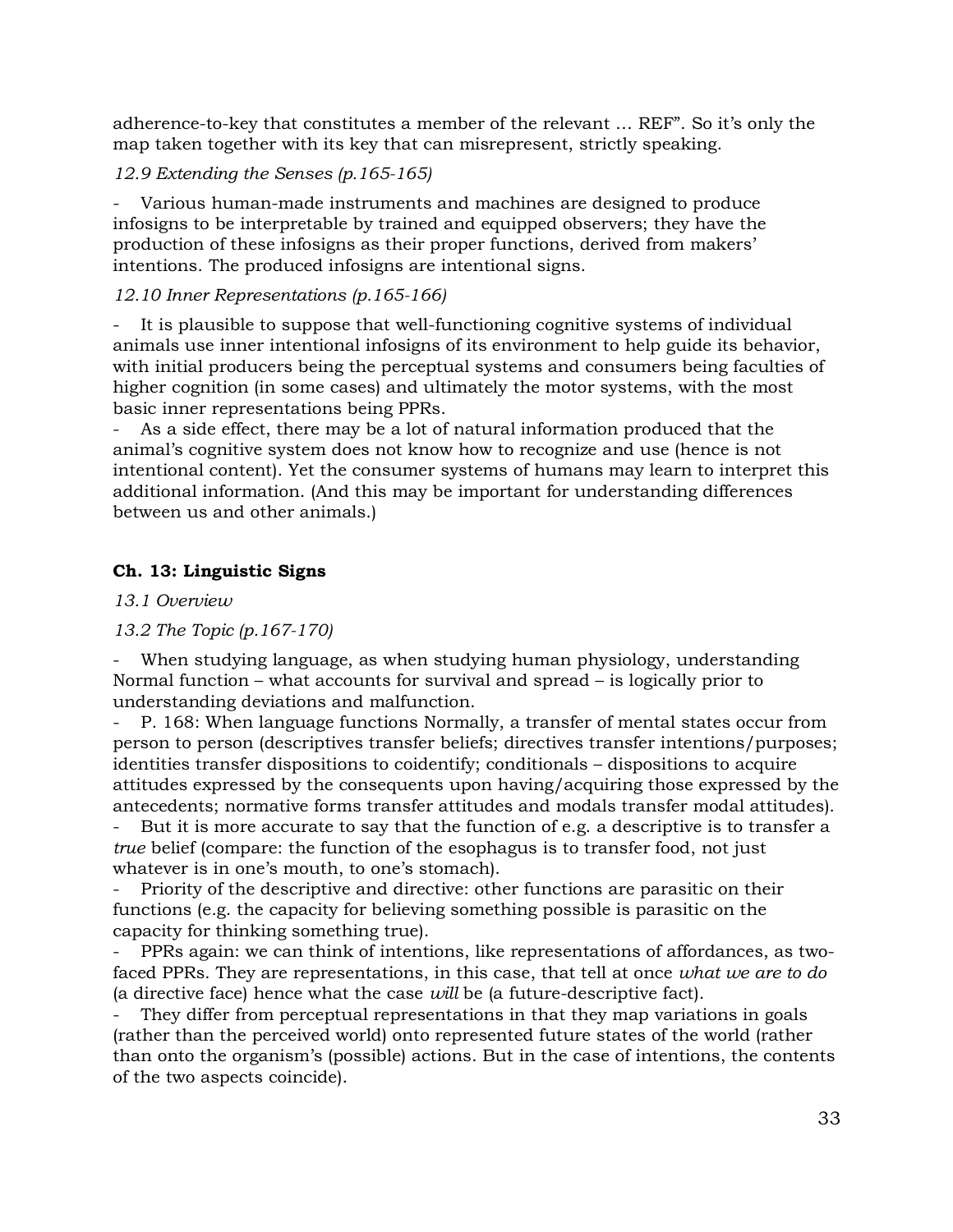[e.g. If I intend to open the door, I harbor a representation that has the directive aspect *that the door is open*, which content also captures the content of the futuredescriptive aspect – how the world will be.]

Directives  $\rightarrow$  descriptives: if forming an explicit intention involves forming a belief about your future, then understanding directives involves the same translation process (from outer to inner signs) as would understanding future descriptives. So the study of directives can be subsumed under the study of how descriptives are constructed and understood.

#### *13.3 Semantic Meaning (p.170-173)*

- What makes a rule 'conventional'? What makes some uniformity a *rule*? Proposal (1988a): Linguistic conventions are 'simple conventions' – "patterns of speaker-hearer behavior that are handed down or reproduced" – designed to solve coordination problems (in Lewis's sense) – they "coordinate speaker utterances with hearer responses so as to serve purposes of both" (p.170).

Semantics describes the conventional side of language – the specific proper functions of various linguistic forms (that which explains continued reproduction by speakers and continued uniform responses by hearers).

- Two parts: the *proper* or *stabilizing* function of linguistic forms (their role in communicating attitudes, motivating others and so forth, and the *correspondence rules* (which constitute 'narrow' semantic meaning – that which derives directly from intentional content).

- p. 171: The correspondence 'rules of language' are "uniformities in use that result from speakers and hearers mostly agreeing, given what actually turns up to talk about in their environments, on what it is to 'go on as we did before'" (Lewis,  $\S$ 2.3).

Re the semantics/pragmatics distinction: On Korta and Perry's (2015) classification, meanings divide into

(1) *semantic meaning* as carried by tokens of a type regardless of context (addressed by Gricean semantics)

(2) *'what is said',* which is meaning with contextual elements fixed [This is what Morris and Carnap considered to be the domain of pragmatics] (3) *implicated meaning* as fixed by speakers' hearer-directed intentions (addressed by Gricean pragmatics)

 $[DB: For Grice,  $(1)$  – 'sentence meaning' – is constructed out of regularities in$ *speaker meaning*, which is in turn determined by ('occasion') hearer-directed speaker intentions. Such intentions can also generate implicated meaning – as in (3) – even once sentence meaning gets stabilized by convention.]

The view defended here treats (2) as an aspect of (1).

• *[This is in keeping with what has been described as 'semantic pragmatics'.]* - The reference of names, indexicals, demonstratives is fixed *not* by intentions but by the intentional sign REFs (reproductively established families) from which they were copied. You can't *make* a token of "Bill" refer to John by intending it to (or by 'having John in mind' when producing it); and if your token of "Bill" was copied from previous tokens used to refer to Bill Brown, then you said something about him, and not about Bill Green. Thus, 'what is said' is fully given by the semantics of the language.

- Semantics thus understood individuates expression types not in terms of surface form (or 'sign design') but rather in terms of the constructions they represent.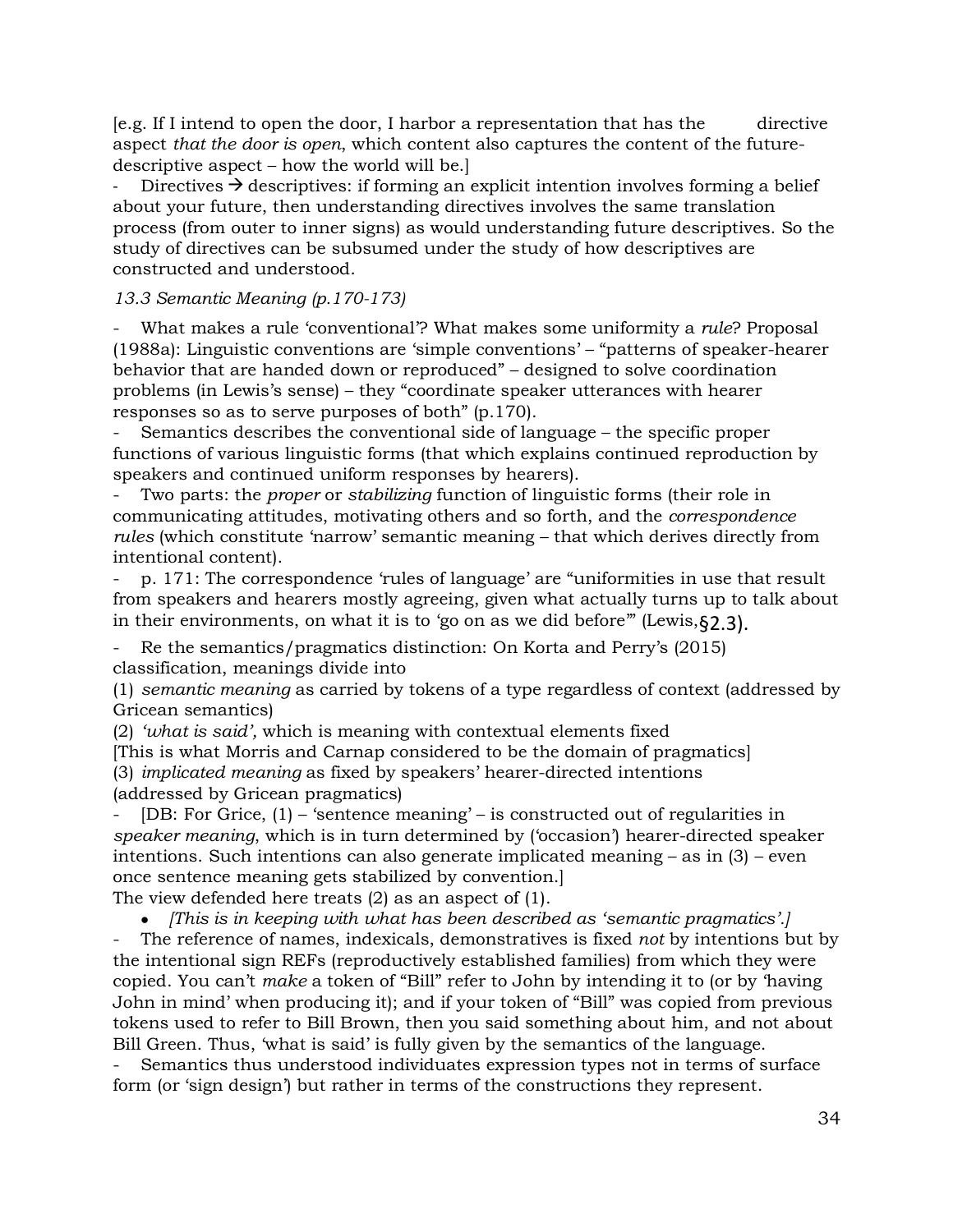Constructions are the REF's formed by copies and copies of copies of a certain meaningful expression. (e.g. "Hit me!" used in Blackjack to request a new card is a token of a different construction from "Hit me!" used to request an assault. Constructions – single words, phrases, sentence frames – are typed in terms of the REFs to which they belong. But often they can only be told apart using context.

#### *13.4 Communicating with Language: The Broader Picture (p.173-175)*

- "The function of descriptive language is to supply natural information to hearers/interpreters. Language would not survive if speakers did not speak the truth enough of the time. True descriptive language carries natural information, exactly as nonintentional infosigns carry information. The simple hypothesis, then, is that this language is interpreted in the same way that nonintentional infosigns are interpreted. Interpreting descriptive language in use is just one part of the wider project of trying to discover what's in the distal world by interpreting, ultimately, infosigns ruffling the sensory surfaces" (p.173)

- This is consistent with the fact that *sometimes* hearers acquire information from language by treating it as a sign for the speakers' beliefs (and taking into account other meta-facts). But this isn't a necessary part of Normal language function. It isn't part of the basic functions on which the survival of language depends.

- "In fully Normal cases, descriptive sentence tokens are true, not accidentally but in accordance with a Normal explanation, and correctly understood. The speaker purposes to make an infosign of something for the hearer with the aid of a language known to both … The hearer purposes to read this infosign. If both speaker and hearer succeed, the hearer reads the infosign as a sign that at least includes what the speaker purposes it as a sign of … How does the speaker approach his task? The speaker constructs a sign that, in the context, means to him what it is his purpose convey. …The language functions Normally when hearer content includes the part of speaker content that the speaker purposefully put into his sign." (p.174)

• [ *Question (DB): How can this be accomplished without the speaker having thoughts about the hearer's (likely) thoughts?* RGM: Important here is to read *purposing* not as involving a mental representation of what is to occur but more broadly. Compare the purpose of your eyeblink reflex, of swallowing as you drink your coffee, of putting you left leg forward as you walk. Nor are "unconscious purposes" representations of goals that are furtively covered up.]

#### *13.4 Meta-Regularities and Extra-Semantic Infocontent (p.175-176)*

To be understood, speakers must compose perspicuous linguistic infosigns, doing 'what has been done before'. But what guarantees that the hearer will understand this in the same way as the speaker?

Uniformity in what are taken to be precedents might be explained if there were universal 'filters' in grammar and lexicon that constrained human dispositions to 'go on', linguistically speaking. A simpler explanation is that learners come to discern *meta-regularities* governing the lower level regularities producing correlations that ground infosigns. (E.g. discerning the pattern that names stand for natural units, individuals, real kinds, rather than for stages of individuals and mere classes. Once that pattern is discerned [presumably very early] lexical learning becomes very rapid).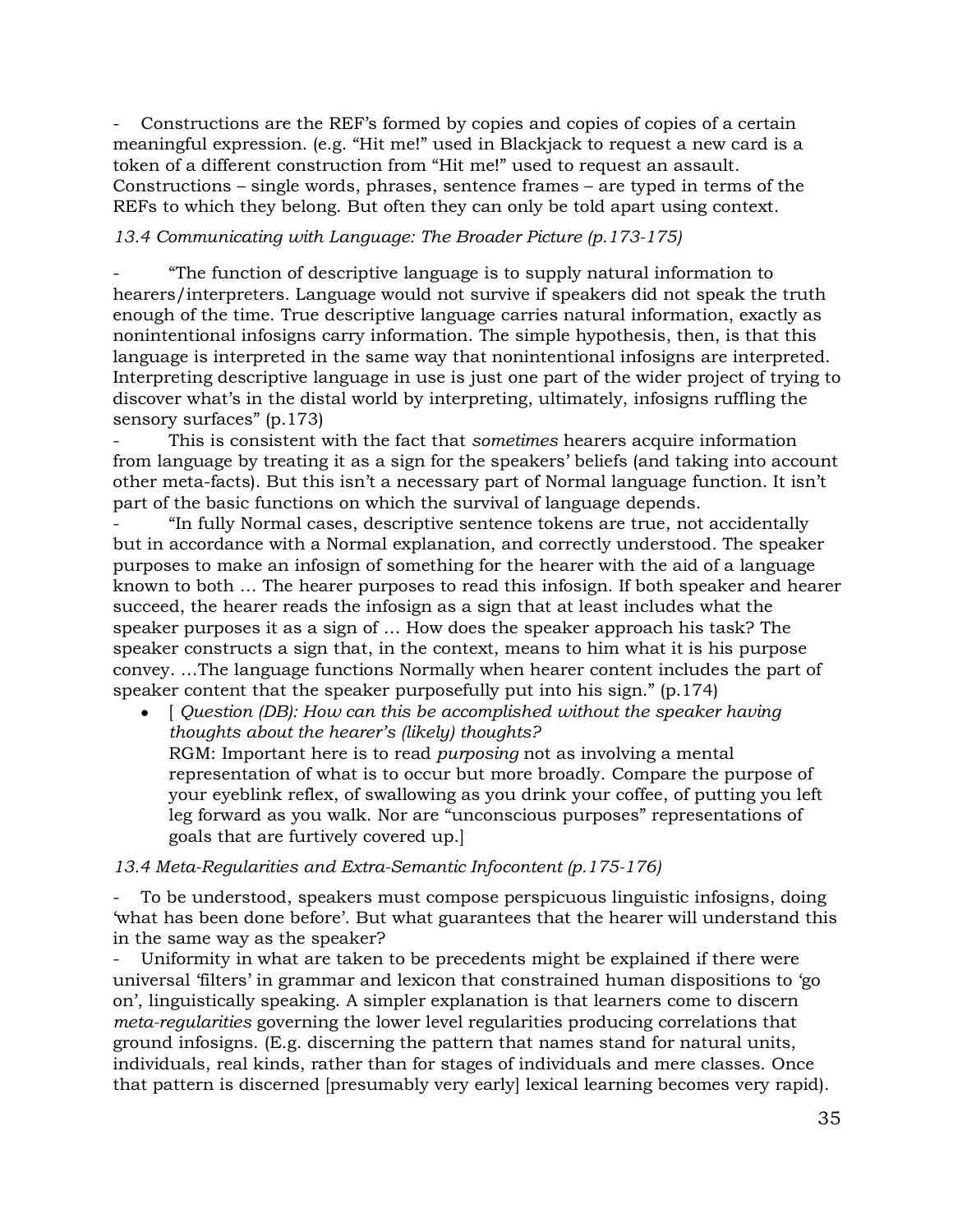- Connecting back to lexical meaning: to use "horse" as others do, there's no need to share any particular information about horses. The information we each associated with horses (some it having been acquired through hearing "horse") is *'extra-semantic infocontent*', which is not, strictly speaking *communicated* from speaker to hearer but rather filled in individually. Purely semantic content is highly *skeletal*.

- [*Question (DB) re last sentence of subsection – "Merely informational content rather than semantic content must be the main stuff language carries to hearers." ?? Is "carries to hearers" to be contrasted here with "communicated from speakers to hearers"?*
	- RGM: yes.]
- [*DB: A potential predecessor of this view in connection with the meaning of proper names is perhaps Searle's view, on which proper names are 'pegs' on which language users hang information they collect concerning the name bearer, where no particular piece of information constitutes part of the semantic meaning of the name, nor is it necessary to share information to communicate using the name, or to transmit any particular information in passing it on to learners. Neither semantic competence with a name nor successful communication with it require sharing of specific information about its bearer. RM extends this to all names, and extends the category of names to include not only individuals, but substances, events, properties, etc.*

RGM: Yes. = "direct reference" as in §2.4]

### *13.6 Grice's Conversational Maxims (p.176-178)*

- Much of the information imparted through linguistic utterances will be idiosyncratic. "Speaker and hearer will each bring their own knowledge of the world and their own interests to interpretation of the sign. … How, then, is successful communication achieved?"

Part of the answer is that speakers and hearers typically share background information. Another part is to do with what Grice termed 'conversational maxims', the spirit behind which "is the very foundation of human language" (p.177).

There is a "peculiarly human impulse to cooperate and hence to share information as needed". The underlying mechanism at work in linguistic communication – when effected in the Normal way – begins with joint attention.

- "*Joint* attention is not, of course, attending to one another's mind. It *is attending to the same thing as the other*… by following cues from the other's speech, from where they are looking, by understanding at what their current activity aims, and so forth. … *Shared attention* bends the speaker and the hearer toward noticing the same things and interpreting signs as of the same things." (p. 177, emph. added) [RGM: DB says I am not using the term "joint attention" here in the common current

way since I don't take it to involve theory of mind.]

- Explicit awareness of each other's mind, background, etc. is *not* part of the *basic* mechanism of communication. Not should it be thought to have been necessary for the evolution of human language.

*13.7 Far-Side Pragmatic Meaning, or Semantic Meaning? (p.178-181)*

- Some phrases have a single semantic meaning, others serve as sign designs for more than one construction, or contain tokens from several constructions. (One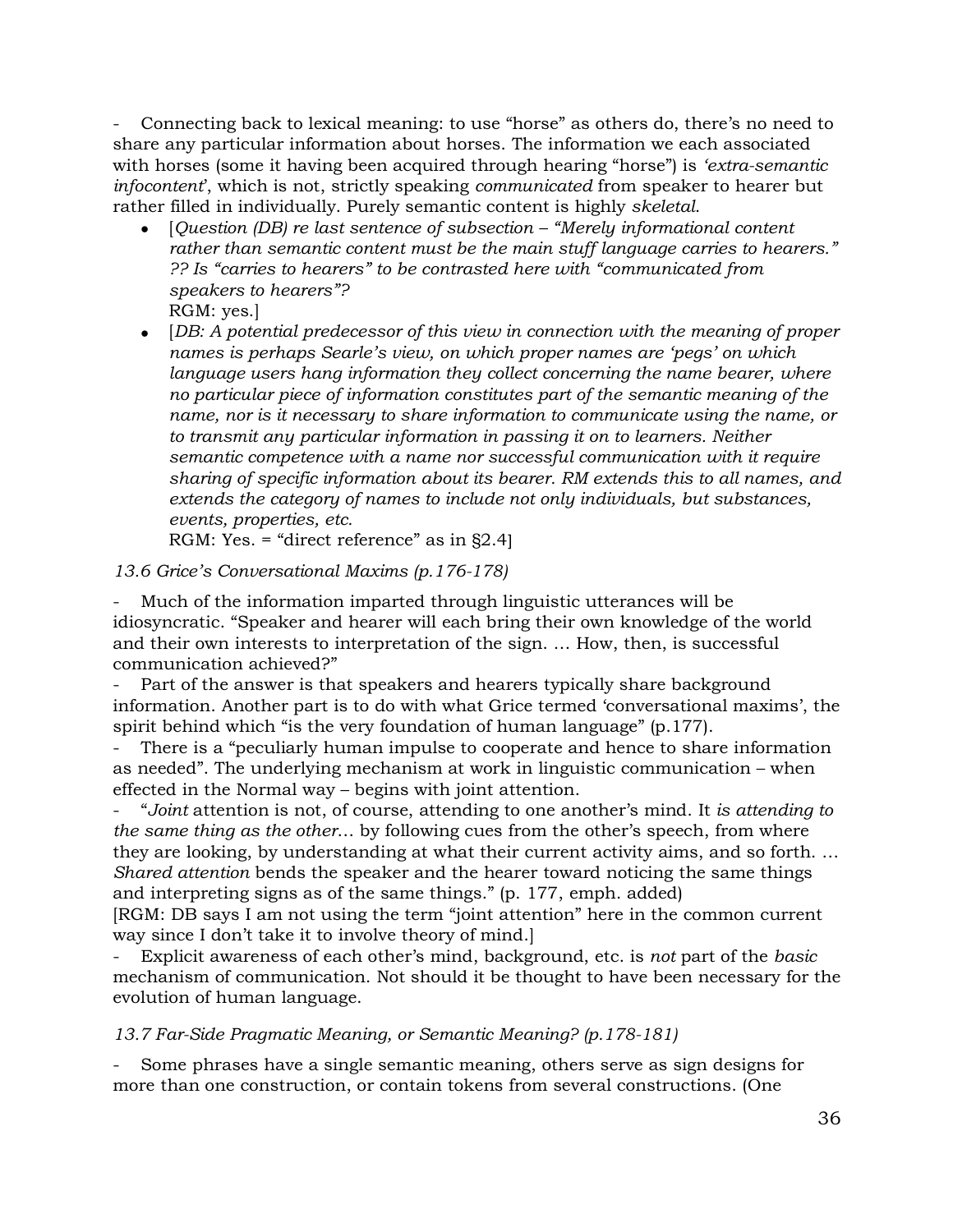cannot tell from the surface form whether a particular token of "dyed in the wool" exhibits three constructions or one).

To clarify the semantic question regarding a particular surface form, we should ask whether (1) its tokens all belong to the same REF (through copying or superimposing) or (2) different tokens have different origins (e.g. "broke a finger" – one's own or someone else's).

- Contra Grice, usage-based theories maintain that there is no good reason to suppose that language learning is better explained by postulating that what is learned is a small lexicon plus syntax (how parts of this lexicon may be combined) used in accordance with pragmatic principles to yield contextual interpretations. (The opposition here is between generative grammars, which postulate autonomous syntax and compositional semantics and usage-based theories, which emphasize the ubiquity of 'formulaic' constructions, 'holophrases', 'chunking', and idioms; see fn. 8.)

The claim is that "much more can be said in purely semantic, conventional, although idiomatic ways, hence much less may need to be improvised through pragmatics than classical Gricean pragmatics supposed." (p. 181)

- A third possibility [deconstructing the semantics/pragmatics distinction]: "Many constructions may be REFs of impure intentional signs. Their surface forms are sometimes reproduced whole and other times compositionally, these reproductions being linked, however, into a single REF network. They may be understood compositionally by some speaker-hearers and more holistically by others, half in half by still others. This would probably render the semantics/pragmatics distinction indefinite, in various degrees, over a significant portion of any language." (p. 181)

#### *13.8 Addendum: Gricean Temptations (181-183)*

In Normal linguistic communication, there need not be a transfer of beliefs from mind to mind, but rather "a speaker's displaying to a hearer some piece of the world, … in the way things may be displayed for ordinary perception".

Contrary to the Gricean picture, "[t]he hearer is not usually interested in what is in the speaker's mind any more than he is in what occurs inside the TV or the camera. He wants information about the world, not the speaker."

Awareness of speaker intentions in speaking is a different kind of ability than the ability needed for Normal language interpretation (which is the ability to read – directly – natural information content carried by linguistic signs).

- Grice argued fallaciously from the premise that a hearer who *believed that a speaker did not intend* to produce in her a certain belief/intention would not acquire that belief/intention to the conclusion that a hearer who *failed to believe that a speaker intended* to produce in her a certain belief/intention would not acquire that belief/intention.

- On a 'transparent reading', "understanding what the speaker intends/means", the hearer must understand the utterance to have the same meaning the speaker understands it to have – which is indeed required for Normal language function.

- On an 'opaque' reading, it means that hearer must understand *that the speaker has a certain intention* and recognize what that intention is (and so be able to think about the speaker's intentions under that description). This is *not* required for Normal language function and is not a usual part of *normal* communication.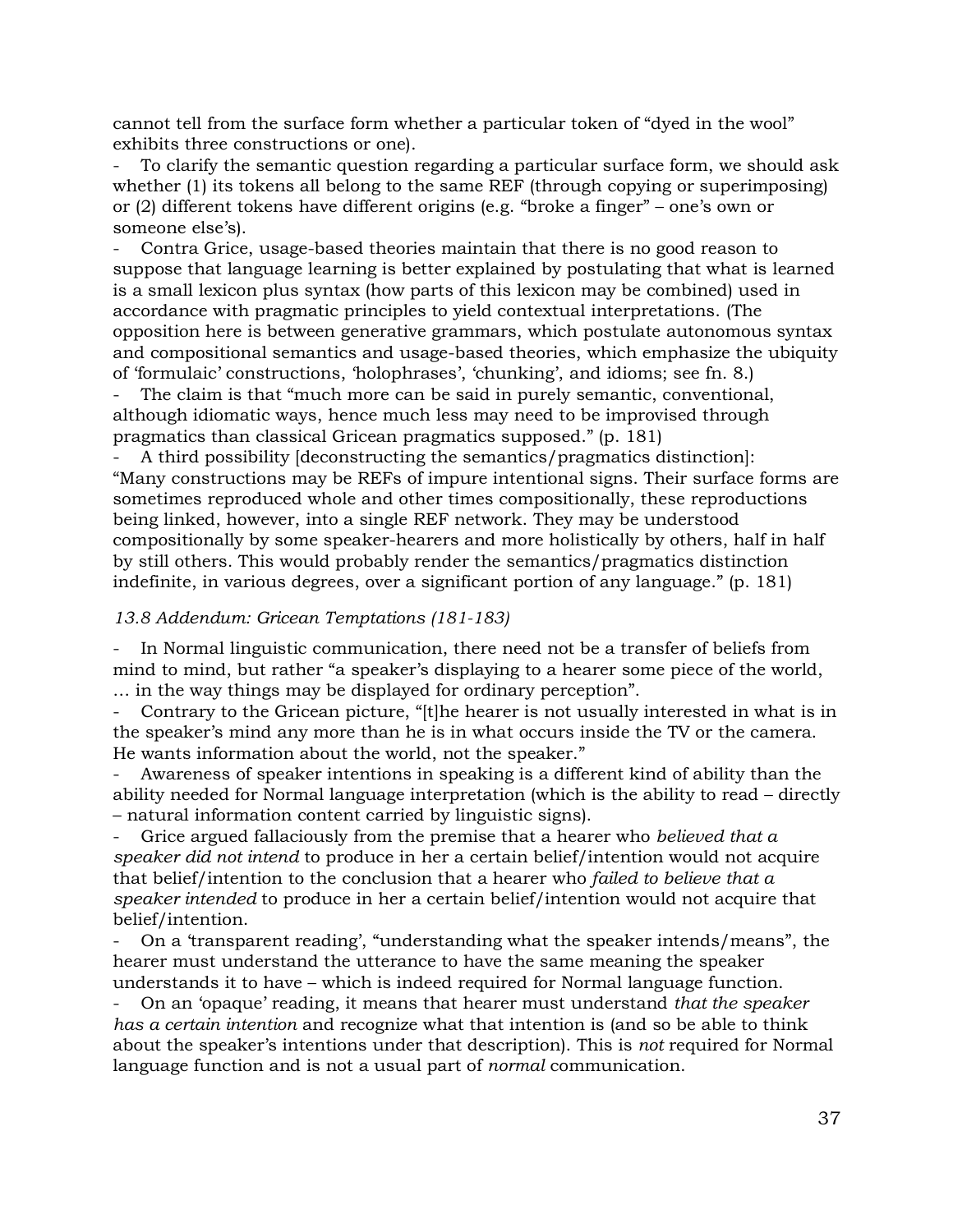### **Ch. 14: Perception, Especially Perception through Language**

### *14.1 Overview*

### *14.2 The Project (p.184-185)*

The Normal interpretation of linguistic signs, like that of all infosigns, "begins with the reception of sensory data" carrying natural informational content "and ends with an understanding of that content". A stronger claim: "understanding language, when you believe what you hear as you hear it, is a form of 'direct perception' of what language is about, or that it is a form of 'perceptual understanding', meaning by an 'understanding' a representation employing unicepts" (p.185).

Learning words is acquiring new unicepts and unitrackers.

### *14.3 Perception as Sign Reading (p.185-186)*

- "Perception … attempts *translation* of the natural informational content carried by patterns in sensory data into inner intentional signs, either beliefs or representations of affordances." (p. 185) This is in contrast with *inferential* views of perception, which take *visual* perception, specifically, to involve preconscious abductive inferences from light patterns on the retina to their immediate causes in the light reflecting surfaces.

- An assumption here has to be that the perceptual systems make use of the laws of optics that are involved. Otherwise they could not obtain the premises required for such abductive inferences.

Mere translation doesn't require inferences from effects to causes. What must be taken account of for interpretation is only the *semantic* relation between the sign and the signified, not the mechanism that accounts for it.

The objects identified through perceptual processing need not be direct causes of the sensory data that serve as input for it.

#### *14.4 Attached and Detached Signs, with an aside on Animal Cognition (p.187-190)*

Whereas perception is paradigmatically of the immediate environment, linguistic understanding can pertain to anything anywhere.

- 'Attached signs' are signs that show the space-time relation of their signifieds to the perceiver, e.g. patterns on the sensory surfaces that show not just objects but where these objects are relative to the perceiver, e,g.,black clouds or doorbells seen/heard from here now, road curve signs. 'Detached signs' are signs that do not show the space-time relation of their signifieds to the perceiver, e.g.,almost all linguistic signs.

The capacity to coidentify elements of various different detached signs so as to understand what is/did/will happen in portions of the world detached from our present one is the hallmark of human understanding.

- Purely factual information can only be *stored* in inner representations that are detached. To store info about a past situation (for future use in action) the representation must be factive and use portable representations of place and time (e.g.,unicepts) rather than place and time themselves to represent place and time. "Knowledge of facts cannot, alone, guide action. Action requires grasping affordances, that is, understanding what to do or what can be done from here-now. Purely factual knowledge is useful only when combined with perceive affordances, with procedural knowledge." (p. 188)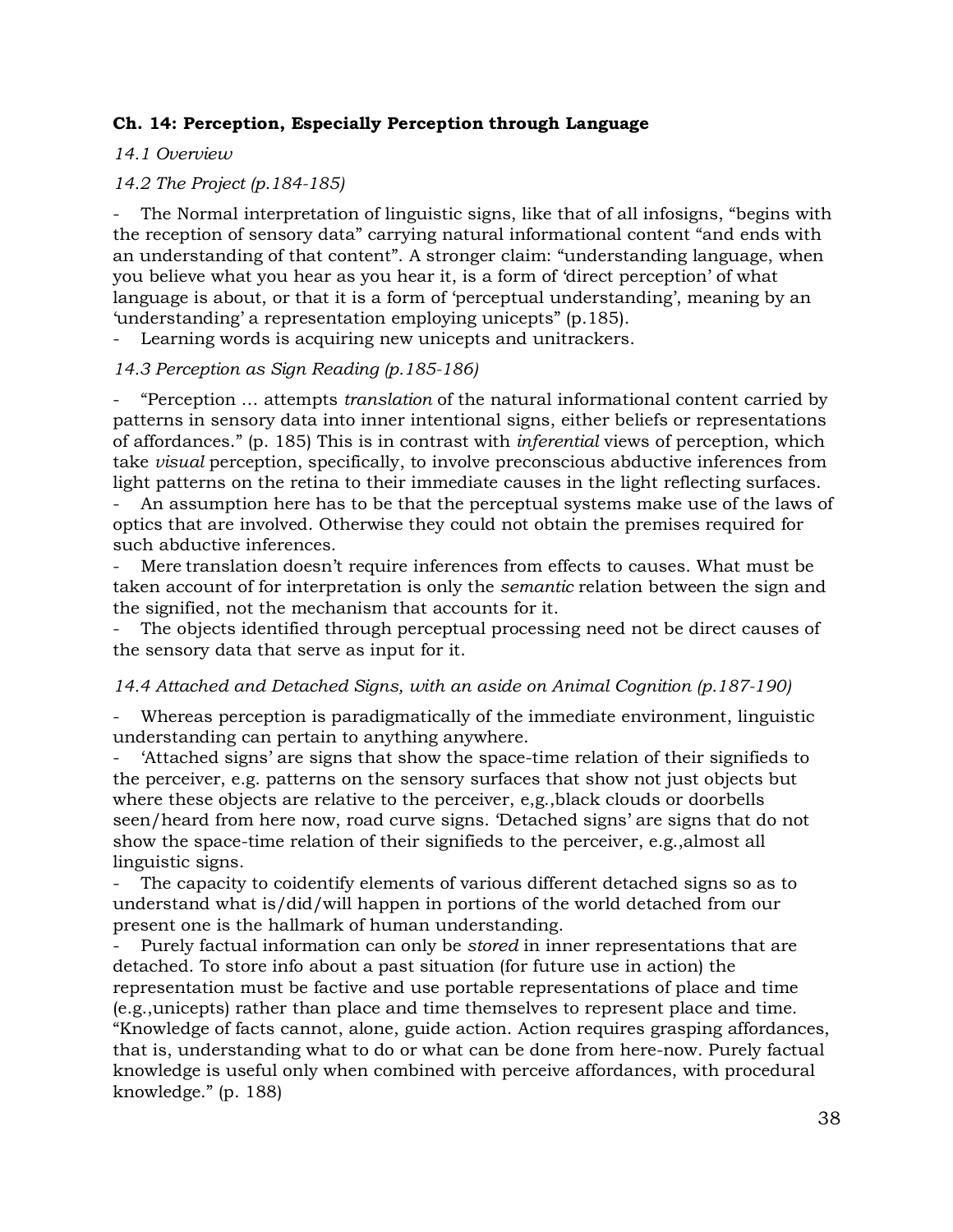Re human vs. nonhuman cognition: "so much that is comprehended by humans but not by non-human animals seems to depend on reading detached signs that it seems possible this may mark a basic divide between them. Perhaps other animals don't employ factic inner representations, thus cannot interpret detached representations, and for this reason can't understand language as we know it. Perhaps all of their knowledge is procedural. Their behavior is guided by perception of current affordances, and by anticipation of affordances that will result if these current affordances are followed." (p. 188f.)

Communication among and with animals seems to be limited to attached signs (vervet monkey calls, beaver danger splashes, mating dances, Alex the parrot's responses to "What color?").

Despite the differences between attached and detached signs, no reason to suppose the psychological process required to interpret them is different. No reason to suppose that '(uniceptual) inference' is involved in one but not the other.

#### *14.5 Genuine Perception Thought of as Certain (p.190-193)*

The facticity of verbs of perception ("I see/hear that  $p$ " entails "p") does not mean that perception is always veridical, though it does reflect its relative reliability.

The possibility of nonveridical perceptions (including persistent and transient perceptual illusions) may encourage a radically inferential view, according to which all we directly perceive are sense data; the rest must be derived by inference. [So facticity doesn't entail infallibility and fallibility doesn't entail inferential processing. I can see the barn by seeing one of its walls, even though it's possible for me to mistake a barn façade for the barn. If it's only a façade then of course I didn't see the barn, but that doesn't mean that, if I did see the barn, I must have successfully *inferred* the presence of the barn from the wall I perceived. Along these lines, we can reject a standard argument that we can never directly perceive emotions, but can only infer their presence from behavioral symptoms.]

The alternative is to accept the reality of perceptual illusion: "the methods used in translating infosigns that are present in sensory data directly into cognitive understanding are fallible." (p.192) One can hear someone at the door (if there is someone knocking at the door) - but one can also experience a genuine perceptual illusion, incorrectly thinking one has heard someone at the door. A peculiar kind of sound design may be an indirect infosign of someone at the door.

Perception understood as translation from infosigns must be fallible from the start, and not just when unicepts are applied. "[A] translation from infosigns must be superbly sensitive to infosign strength" (p.193).

#### *14.6 The Contents of Perceptual Experience (p.193-196)*

- A common assumption: all knowledge comes from *experience*, so any change in what is perceived must be implemented by a change in perceptual experience. Another assumption: each sense has a proprietary subject matter.

From these it is inferred that "strictly speaking, no one is able to see that Peter is unhappy, smell that bacon is frying, hear that the wind is blowing, … even hear that someone is calling their name. None of these discoveries would constitute mere perceptual knowledge. Each could be accomplished only by inference." (p. 194)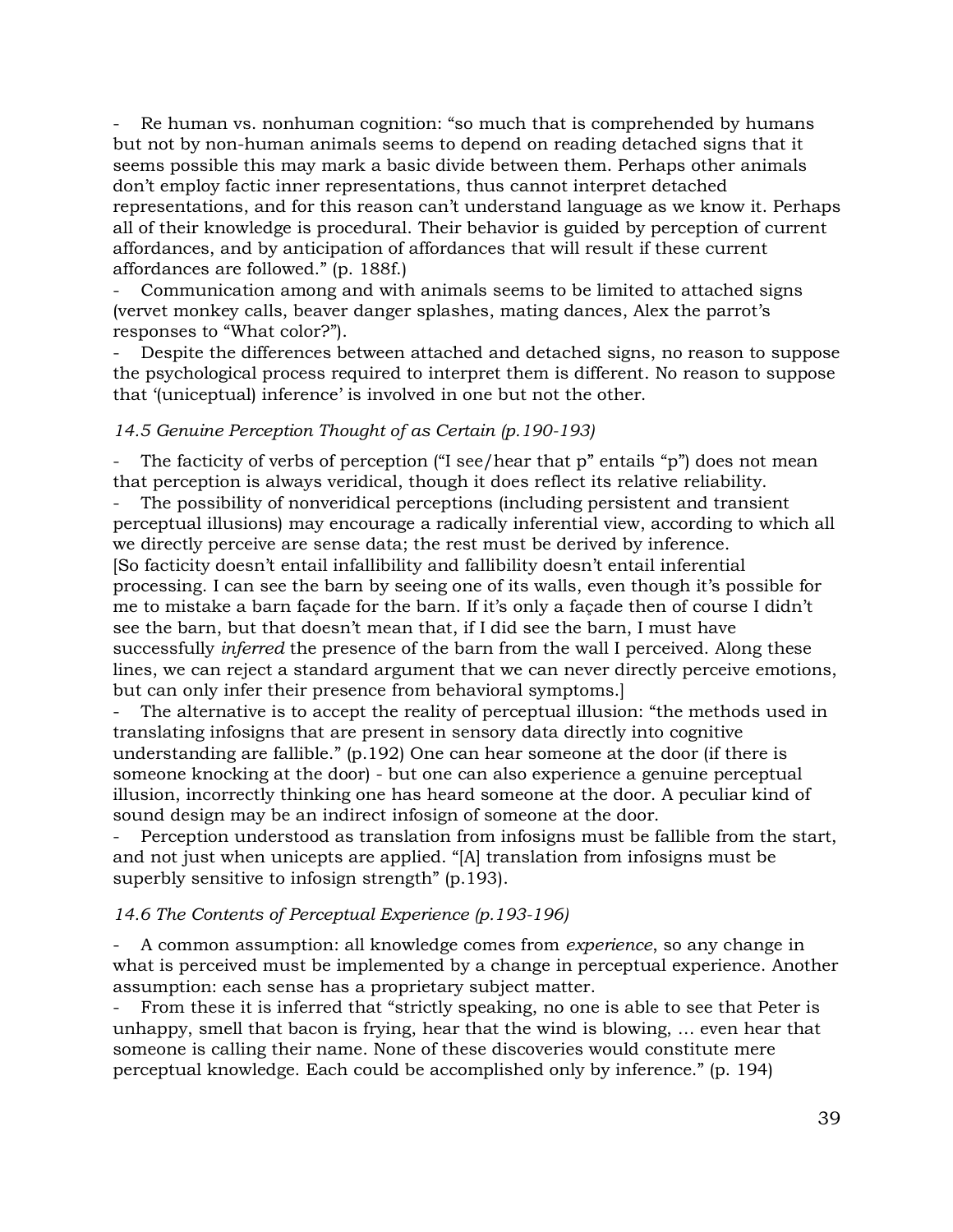- 'Perceptual learning' (Gibson 1969) is supposed to be in tension with the tradition that assumes that perceptual experience has unchangeable content. But the experiments only show changes in *cognitive responses* to the sensory data. They do not establish that the changes are accompanied by changes in perceptual experience that are caused by changes in cognition.

- A hypothesis that emerges: "perceptual processing is simply a silent process of translating infosigns that appear in preconscious sensory data into uniceptual representations without uniceptual inference, a process that is fallible and not necessarily accompanied by alterations of sensory experience." (p. 195f.). E.g., as an outfielder, you can see where the ball will land. As a chess master, you can see that black has a mate in five.

- Sometimes, perception proceeds in stages, utilizing signs of signs. But not all translations that could be reconstructed as indirect are in fact indirect.

### *14.7 Translating Linguistic Signs into Understanding (p.196-197)*

Although adults may have unitrackers and unicepts for letters, words, sentences, and even phonemes, there would seem to be no necessity to call on them in the process of recognizing words to be translated into beliefs.

- Children's resistance to learning through correction illustrates the fact the language learner doesn't hear words as such [but rather what is said].

### *14.8 Replies to Objections (p.198-203)*

### *14.8.1 But a dog doesn't look like this: "DOG" (p.198-199)*

- "Ordinary verbs of perception don't track a brand of psychological processing" (p.198). "'What a dog looks like' suggests a dog directly seen in good like at a short distance" (p.199). But what about a mile away, in a black and white photograph, etc.? What does rain sound like when falling on an English speaker? ("It's raining!")

*14.8.2 The referents of words like 'electron', 'democracy', and 'intelligence' can be talked about but not perceived (p.199-200)*

- "But one who speaks knowledgeably about anything empirically known does so on the basis of evidence that was once carried to some person or some people's senses by infosigns." (p. 199) Nothing is perceived unless through infosigns.

- Consider a CAT scanner: the scanner may allow a technician to see a crack in bone, though the data responsible for the image was gathered over a span of time. Don't confuse the complex and inferential processes involved in producing an infosign with the simple and transparent between the infosign and the infosignified.

### *14.8.3 Abstract entities can be talked about but can't be perceived (p.200-201)*

Perceiving that something is some shade of red but being unable to tell which [this is not a representation of something concrete, but it is a representation].

There are no principled restrictions on the range of things that can be perceived.

*14.8.4 Understanding without Believing (p.201-202)*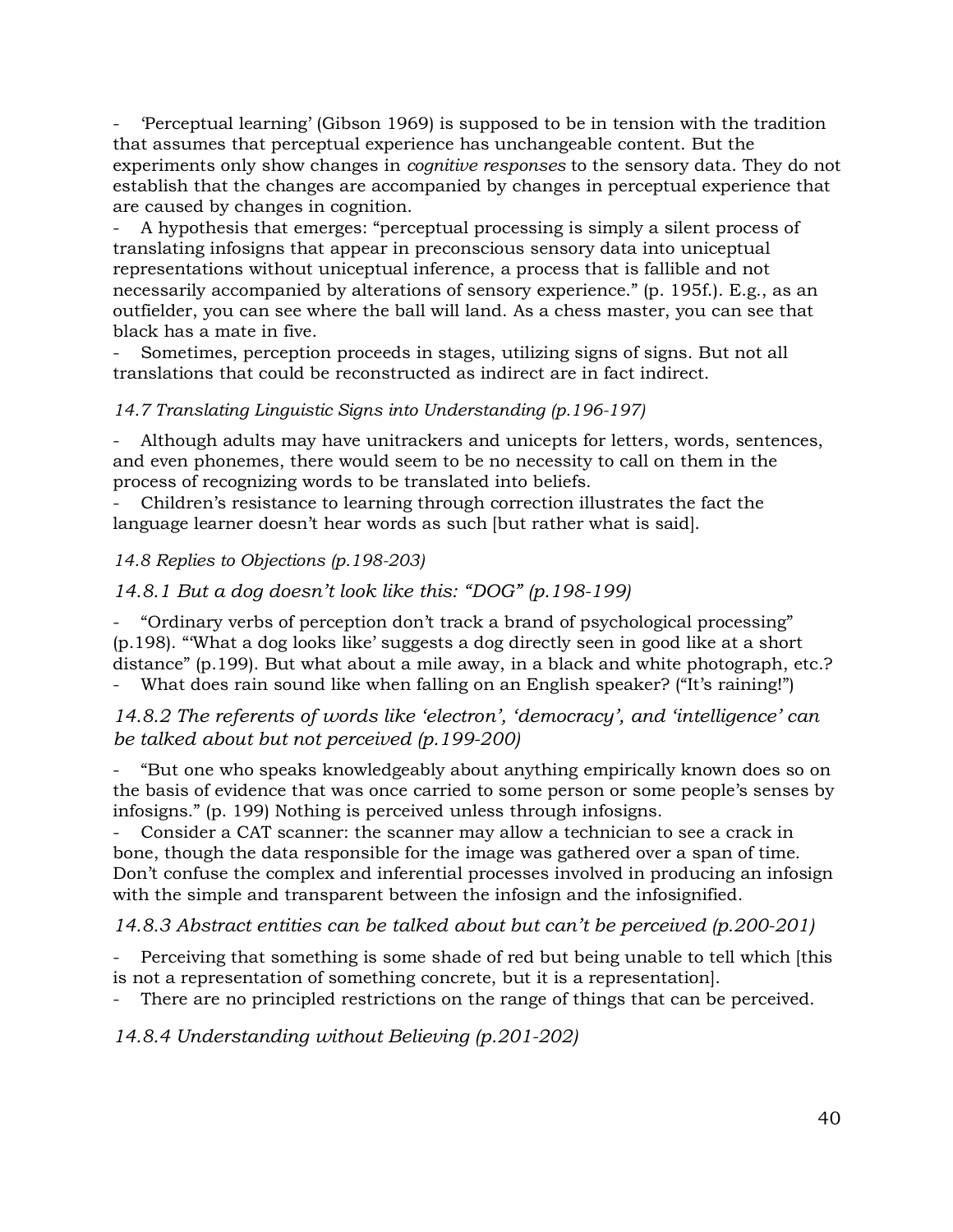- During perception, what is perceived goes directly into belief. But in language, there seems to be a two-stage process: understanding of the utterance, and coming to believe what it says.

- However, experimental evidence suggests that understanding is *not* a separate act taking place before translation into belief. There's a direct line from descriptives to belief and from directives to action.

Understanding without believing is like rejecting a perceptual illusion. The case of understanding without believing is like that of the man at the door – it takes a retreat to the position that what was perceived was only a spoken sentence [with a specific meaning] [rather than what is the case?]

# *14.8.5 Referents supplied by speaker intentions must be understood by recognizing speaker intentions (p.202-203)*

Even if there were referents that were fixed by speaker intentions, recognition of those intentions wouldn't be necessary for hearer understanding.

- What fixes/determines the referent of a term is one thing, how the hearer recognizes it is another.

### **Ch. 15: Markers of Identity and Grounded Infosigns**

### *15.1 Overview*

*15.2 Selfsigns of Identity: Duplicate Markers; Strawson Markers (p.204-206)*

Knowing what a sign element refers to is knowing which elements in other signs (including both intentional and nonintentional infosigns) carry information about the same thing. One simple way referent identity can be shown is by *duplicate sign elements*: tokens having the same sign design indicate that their referents are the same, that they should be coidentified. "Linguistic signs are specifically designed to allow most same-tracking to be done by attending to repeated design elements." (p. 204)

In general, whether or not duplication can be used as an indication of cosignification depends on whether the tokens fall within a single reference class that the interpreter is able to recognize.

- Conventional language uses *duplication* to mark identity for individuals, properties, relations, activities, kinds, etc. (Tokens of the sign design "elephant" always refer to the same real kind when the tokens belong to the same REF).

- Additionally, the *identity* of an individual can serve to indicate identity of an individual, kind, etc. (Strawson markers of identity)

Map example (p. 205): Each addition of a new symbol introduced to show the spatial relation of a new feature to some feature already represented on the map automatically becomes part of a representation of the spatial relation of that new feature to every other feature represented on the map. The new symbol's identity indicates the sameness of the signified feature in each representation of something's relation to it.

- A bee dance says that *the same* nectar source is both x feet away from the hive *and*  at 30 degrees clockwise from the sun. (Compare: "Betty is tall and slender" - the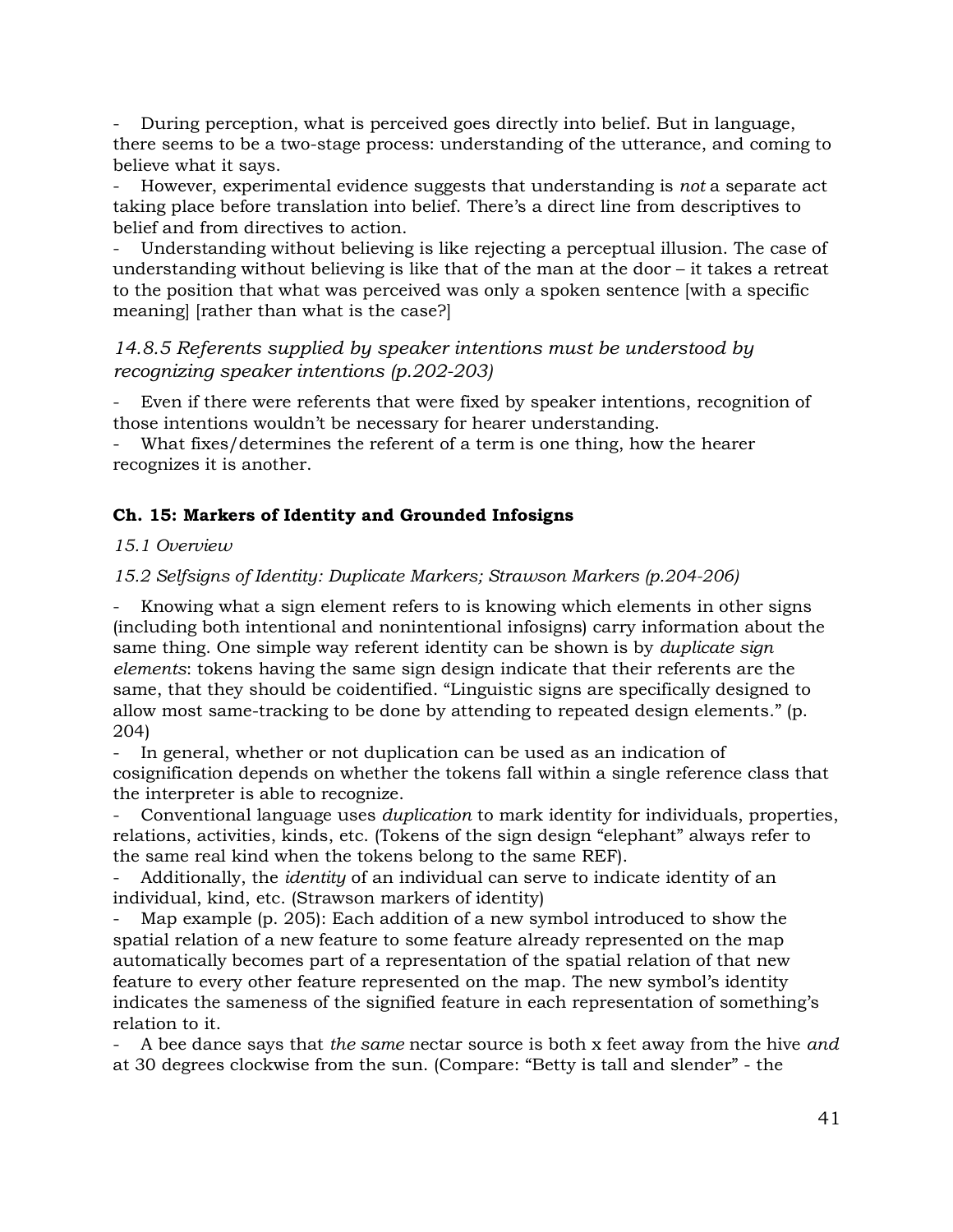identity of the token of "Betty" indicates the sameness of the person with two properties.)

Strawson: we should model the store of knowledge one has about a single individual by a single token linked to many predicate tokens at once (like a single dot with spokes radiating out representing the individual's properties, including what it's named).

- A 'Strawson marker' serves to *merge* multiple representations into one.

- An analogue of Strawson's model for the brain's representation of one's known world would present a very different result from the 'language of thought' model. It would obviate imputing to thinkers a multitude of inferences the conclusions of which would already be represented in a Strawson-style brain.

### *15.3 Anaphoric Signs of Identity (p.206-208)*

An anaphor relates a sign to a cosignifying sign.

With *asymmetric* anaphors, it is assumed that the identity of one of the signifiers' referents is known independently – "When she woke, Betty went out";

- With *symmetrical anaophors* it is not. "I saw a boy who was selling chestnuts";. here the boy to whom selling chestnuts is imputed is not assumed to be known by the hearer.

- Anaphoric relations between nonintentional infosign elements are always symmetrical. Nature does not know whether an observer can or cannot identify one of it's signs. From here on 'anaphor' will be used to refer to all sign elements related by anaphoric relations (with no distinction beween 'antecedents' and 'postcedents').

Neatly lined-up hoof prints left by Bambi bear anaphoric relations to one another, showing that it was the same deer that made them. Similarly for recurring tokens of a proper name within a discourse (unless indicated otherwise).

- A chain of weak signs of a red squirrel (falling pine cones, disturbed branches, etc.), occurring in a single space-time line, can allow coidentification and amount (together) to a strong sign. (Likewise, "the rascal" following "the thief" in conversation are likely anaphors).

- The coidentification, or coordinate reference, afforded by anaphoric relations within a conversation is not limited to individual items but can apply to situations, occasions, events, etc. The relations can be sustained by "natural trains of thought of cooperative speakers monitoring their speech, or they may be partly or fully conventional" (p. 208).

### *15.4 Grounding as Indicating Identity (p.208-209)*

In the case of some infosign elements, recognizing what the element signifies requires recognizing somehow an '*external'* relation between sign and signified – "nothing in the content of the representation … makes it about this object rather than that object" (Dretske 1995). The sign is then read as a *grounded sign* and the state of affairs it signifies is its *ground*.

- "Recognizing the ground of an infosign is interpreting the information that the sign carries as information about that ground as identified in another way, that is, as reidentified." (p. 209). The grounding relation can serve as another kind of sameness marker if the sign reader understands what it is.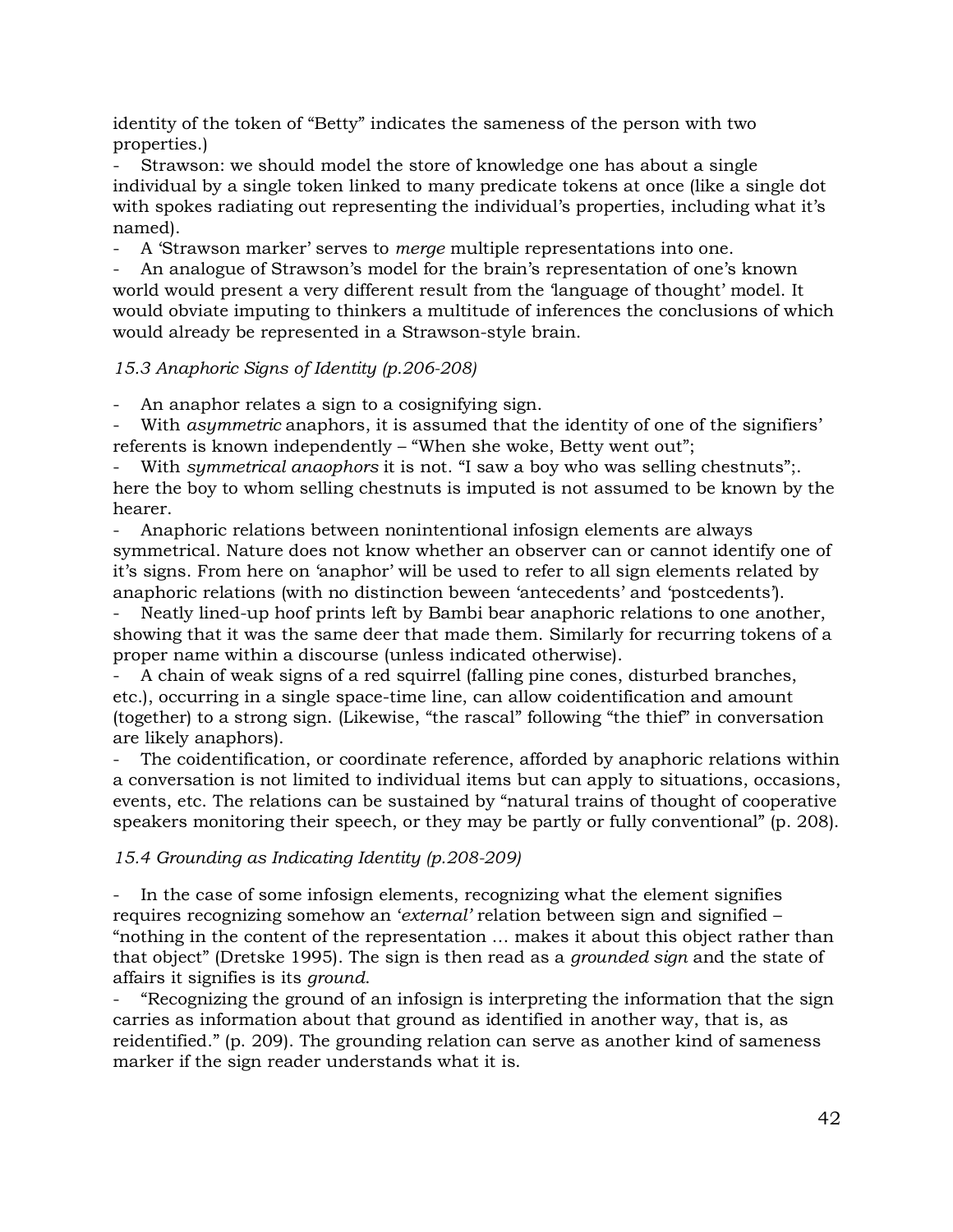- Proposal: incomplete descriptions and quantified phrases that have seemed puzzling are not intentional signs of their extensions, but rather infosigns whose function is to indicate that their tokens should be read as grounded signs. (To be unpacked in Ch. 16.)

### *15.5 Situated Signs; Counting up Signs (p.209-210)*

- Grounded signs (and many anaphoric signs) are *situated* signs: they require considering the situation in which the sign is produced.

- Anaphoric relations within a discourse can hold between whole sentence tokens (not just within them). Whatever elements have been purposefully produced in relations to one another so as to be understood together count as being a single sign. A lesson: 'sign' has no clear individuation conditions.

#### *15.6 Recognizing Identity: A Reminder (p.210-211)*

Earlier (3.4) it was claimed that "all identifying is really coidentifying". Using the example of grounded signs, it can now be appreciated that, unless one is able to *re*identify e.g. the deer who made the hoof print, one cannot even begin to have *knowledge which* deer that was. This is contra Russell and Evans, who imply that it would be sufficient simply to identify it via the description *the deer who made this print*. A definite description gives a way that the thing could be identified but if it never gets *re*identified, which one it is remains unknown.

- "You begin to know what a thing is only when you begin to recognize other sign tokens of it that fill in more information about it. … Knowing what a thing is is not a mere ability, but the fruit of having exercised that ability." (p. 211).

### **Ch. 16: Out-Side Pragmatics: Descriptions, Quantifiers, Directives**

#### *16.1 Overview*

#### *16.2 Three Kinds of Referent (p.212-213)*

- *Outside pragmatics*: concerns cases where the referent of a sign element lies outside the semantic content of the utterance, so the hearer must identify the sign's ground to interpret it. How does the hearer do that – e.g., tell what "Peter" refers to?

- Three kinds of content: speaker content, intentional (=semantic) content, and natural informational content (13.4) 3 kinds of referents.

- *Hybrid constructions* (e.g. "Jane led **everyone** to **the park**") ("I'd like to read **Peter's book**") do not have semantic referents. BUT their referents are *not* supplied by speakers either. Rather, they are conventional devices whose referents are determined by their natural *informational* content. Compare knowing what has the voltage when reading a volt meter

The three kinds of reference can come apart  $-$  e.g., in abNormal cases where an utterance is false (no natural referent), or when a speaker uses a wrong word/name (speaker content from semantic content). But they also come apart in some Normal cases, where the natural referent matches the speaker's but there's no semantic referent at all (hybrid constructions). ("Where did **the boys** go?")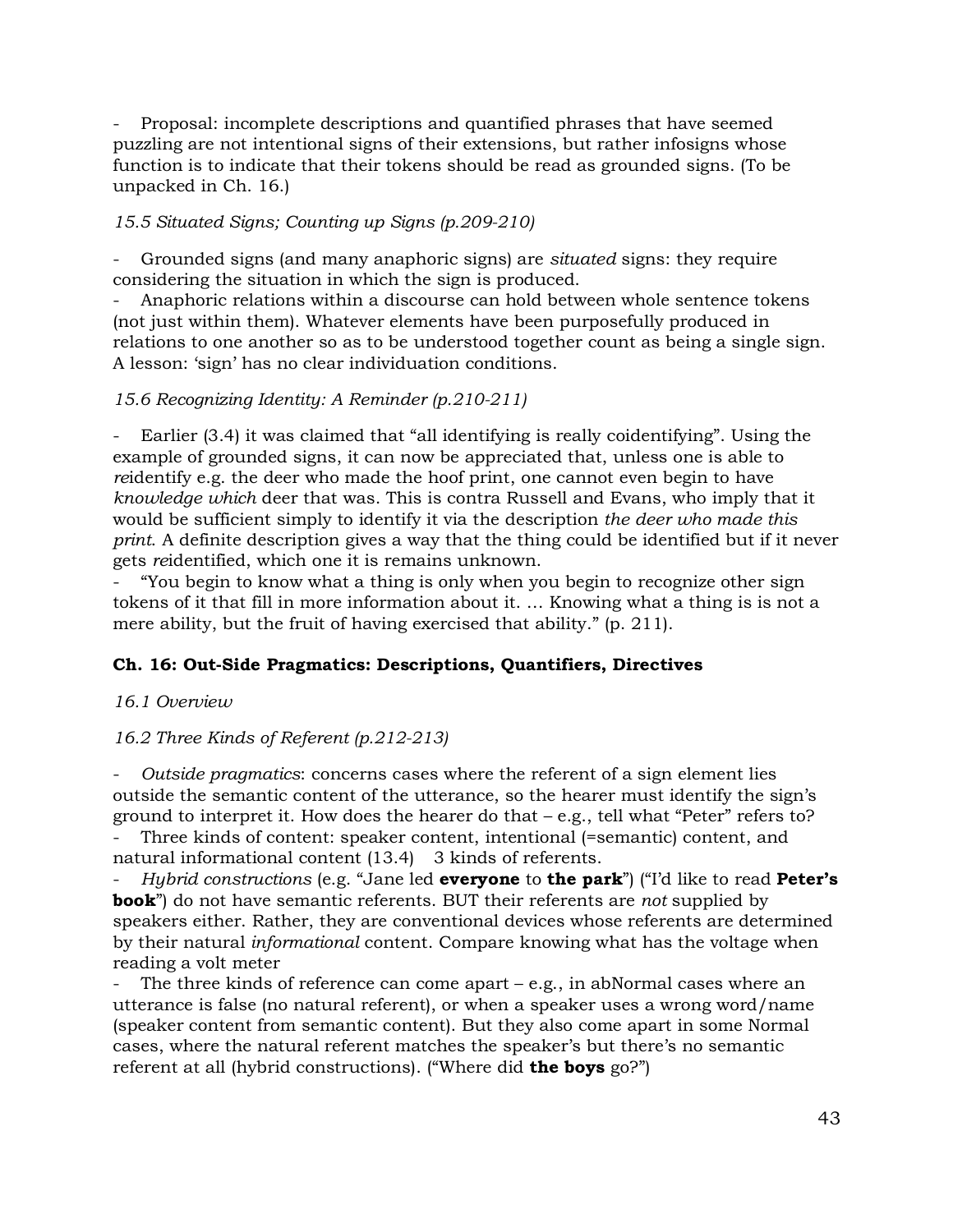In such (hybrid) Normal cases, the referent is found in the ground of the sentence in which the construction occurs. The construction's intentional content provides only a guide to the ground that the hearer must look for (outside the sentence).

#### *16.3 Functions of the Definite and Indefinite Articles (p.213-216)*

The indefinite article "a" and the definite article "the" do not, of course, have referents/extensions. Their contribution to the semantics of sentences in which they occur needs to be understood in terms of their *stabilizing functions*: "an effect on the compliant hearer that advances communication with frequency enough to account for continued speaker use and hearer compliance" (p. 213f.). Articles of this kind are found only in some languages. Their functions are not mandatory, but it is obviously useful to have them.

- A pure guess that Triumph will win a race *that (accidentally) turns out right* has a truth maker – the state of affairs that would have had to be the utterance's ground if it had had one. But a pure guess has no ground. [A truth maker is tied only to the semantic rules for the utterance.]

- *Contrast*: "I met a man from Utrecht yesterday". Here the semantic rules do not determine a referent for "a man". But "[i)f this utterance were Normally true (true in accordance with a Normal explanation for arriving at truths) a natural referent would be supplied." (p. 214). To see this, consider a case where, unknown to me, I met two men from Utrecht yesterday. Only 'the man I had in mind' would be the ground, and thus the natural referent of my token of "a man", since he is what my utterance concerns *as an infosign*.

- *Proposal*: "the stabilizing function of the indefinite 'a' in a description … is to signal to the hearer that he need not identify the (presumed) natural referent, the *ground* for the description token" (p. 214). Recovering the relevant information in an utterance containing "a" does not require recovering its ground.

The stabilizing function of "the", by contrast, is to signal to the hearer that a referent does need to be identified for the description token. If no antecedent is supplied for "the", it is signaled (semantically) to the hearer that she is expected to retrieve the description's ground. This can be accomplished by finding a target of joint attention, a focus of previous discourse, what the speaker has been attending to, etc.

**"But** however we find this out, it need not be by thinking of the speaker's intentions. Any mark that correlates well with where certain kinds of information originate will do" (p. 235).

If I say "I met the man from Utrecht today" where there was no such man grounding my utterance, what I said lacks a truth condition. (Also, of course, a ground.)

- A definite description that is not unique is a hybrid of an intentional sign and a nonintentional infosign.

- Donnellan's distinction between 'referential' and 'attributive' uses may amount to "the distinction between those uses where the speaker's purpose requires that the hearer identify something already known about, and those uses where the description, being unique, merely *could* be used for reidentification" (p. 216).

The use of a definite description that is not obviously unique is usually an infosign that the natural referent is either very salient or else unique under its description.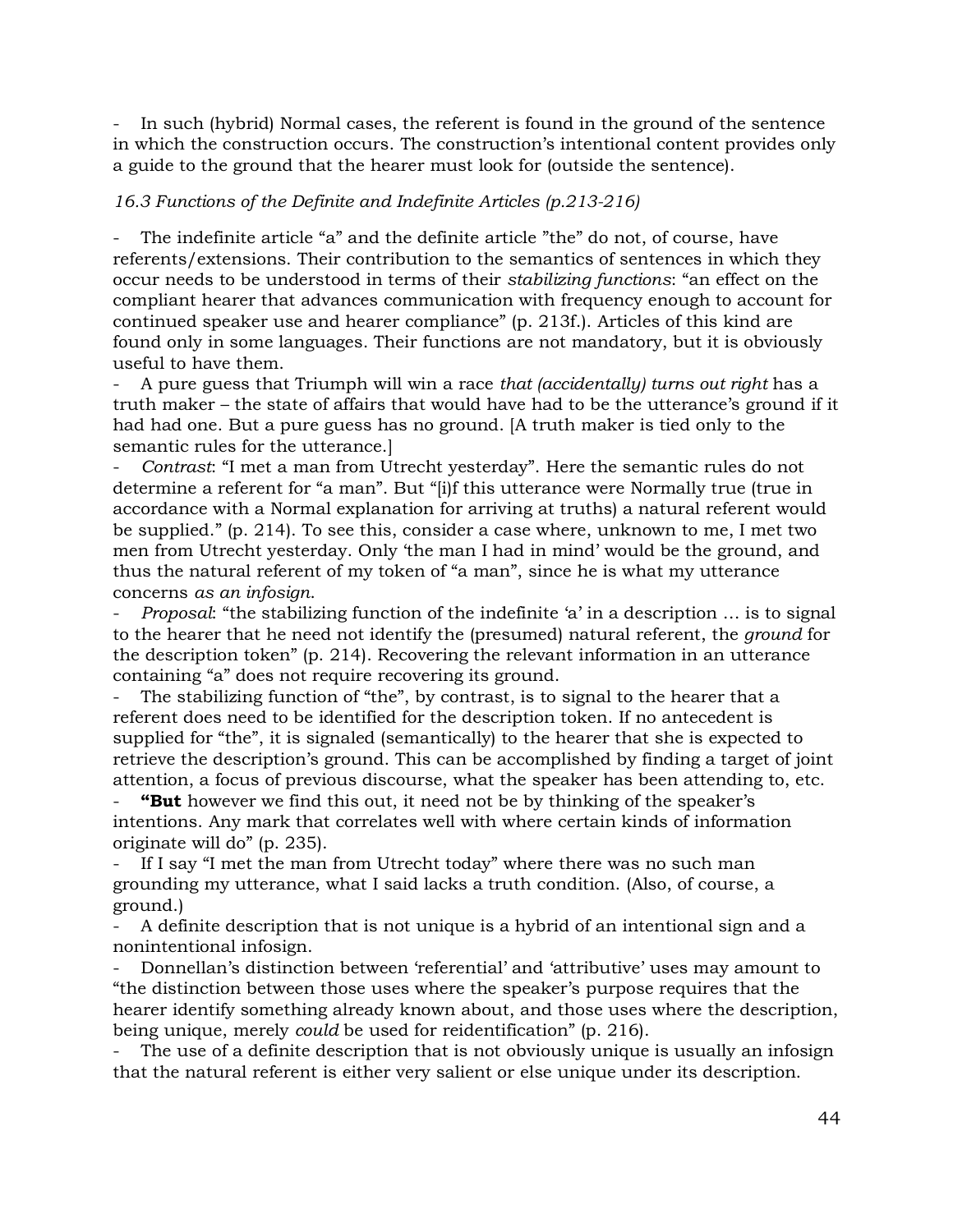Re Moore's paradox ("It's raining but I don't believe that it's raining"): "The act of uttering a descriptive sentence is usually an infosign that one believes it, so uttering a sentence, 'p', tends to absorb as part of its *intentional* content that I believe that p." So the conjunction is "a halfway contradiction". (p. 216)

Here, as with use of "the" with a description that isn't obviously unique and where the natural referent is not salient, we see the 'interplay between the semantic content of a linguistic form and the natural information carried by the act of using that form" (see footnote 2).

### *16.4 Quantifiers, Possessives, and Proper Names (p.217-218)*

When quantifiers are used along with "the", hearers have to figure out (and it's generally very obvious) whether a restricted domain needs to be identified as the natural ground for the utterance.

- Again, the hearer of "Peter's book" has to recognize the possessive's ground *book bearing the pairing relation to Peter,* prompting the hearer to identify the more specific relation that is being talked about, though it is not semantically identified.

Again, no need to think about the speaker's mind to retrieve the relevant ground. [*Consider: I can use your gaze to learn which object you want me to retrieve – as do dogs – without thinking about your gaze or* reflecting on the object that you have *in mind*, as such*.*]

- When it comes to proper names, again, semantic referent is not *determined by* the referent the speaker has in mind. A token of "Bill" will have as its semantic referent the referent of the particular REF from which it has been copied.

- "Understanding where another's mind is focused can be rather like understanding where a telescope or a television is focused, allowing one to interpret where the information being dispensed originates but without understanding or thinking about the intervening process. It requires no more understanding of what is inside a mind than the child knows of what is inside the camera. Humans are very good at following the focus of another's mind to understand their speech as well as their other activities" (p.218).

*16.5 Thumbnail Review of Basic Themes (p.218-220)*

# **[This section should be read in full!]**

The themes:

*-* Real [worldly] kinds as the starting point

- Extensional terms as directly referential

- Unitrackers as nature's solution to the most fundamental challenge for cognition (recognizing sameness)

- Unicepts (affording, substantive, attributive) as unshared repositories of collected knowledge

- AbNormal circumstances as resulting in improper functioning of unicepts (false beliefs, equivocepts, redundant unicepts, vacucepts)

- Infosigns and intentional signs as overlapping kinds of signs

- Understanding of linguistic signs as subsumed under understanding of natural sign